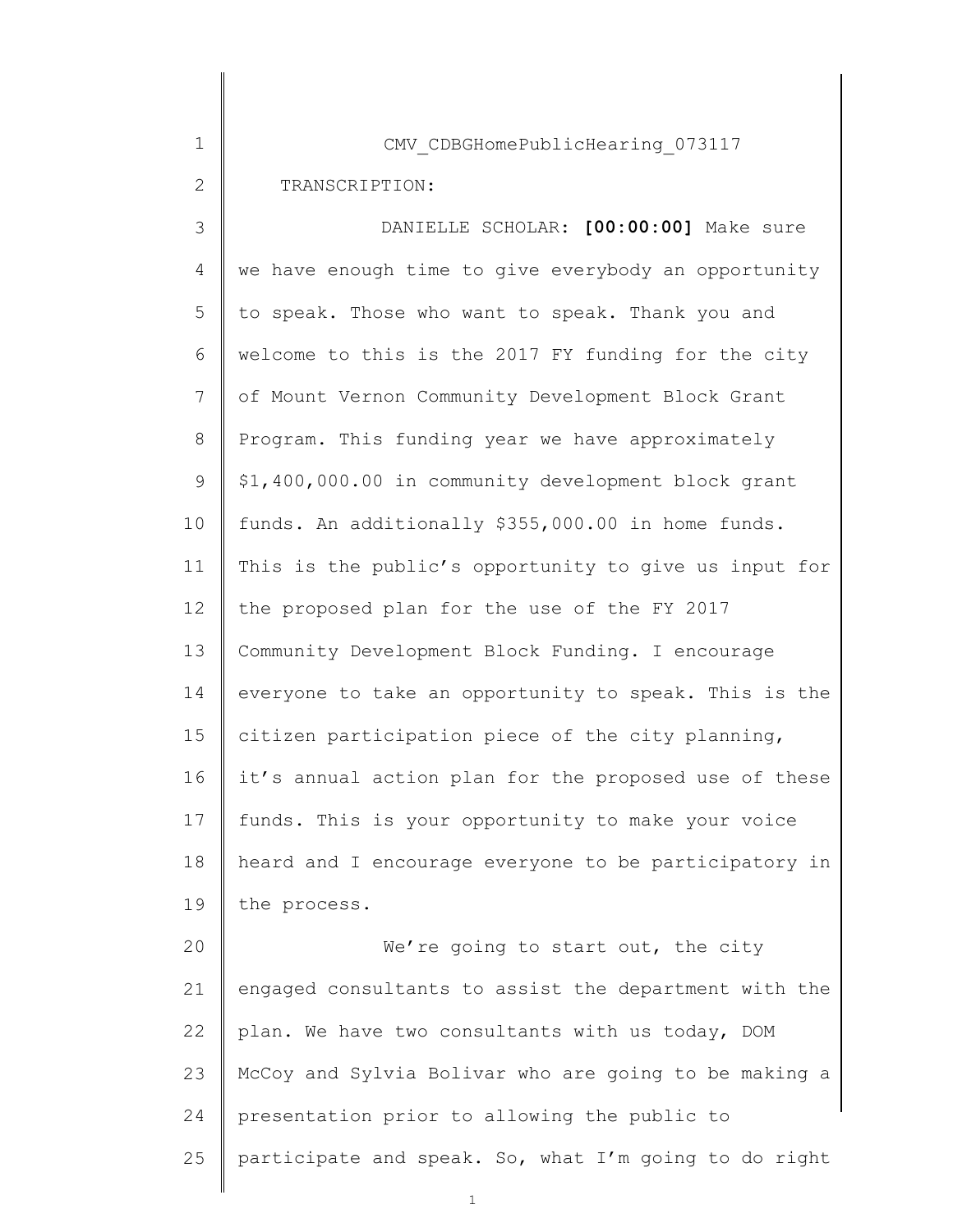| 1            | CMV CDBGHomePublicHearing 073117                         |
|--------------|----------------------------------------------------------|
| $\mathbf{2}$ | now is turn it over to DOM. DOM is going to highlight    |
| 3            | the plan and tell you the details of the plan and        |
| 4            | then we're going to open it up after DOM and Sylvia      |
| 5            | present to the public so that the public can actually    |
| 6            | give us input on what you think the proposed use of      |
| 7            | these funds are or should be. Thank you.                 |
| 8            |                                                          |
| $\mathsf 9$  | DOM MCCOY: Thank you for that opening,                   |
| 10           | Danielle. Again, my name is DOM McCoy. I'm joined by     |
| 11           | Sylvia Bolivar. We've joined the city and URA (SIC)      |
| 12           | as consultants. So what I'd like to do today,            |
| 13           | actually, before I start let me just remind folks if     |
| 14           | anyone hasn't signed in we have a signup sheet right     |
| 15           | here with name and affiliation. And when we get to       |
| 16           | the question and answer portion we will just work        |
| 17           | down the list. And folks will be given an opportunity    |
| 18           | to ask questions. In the interest of time, if folks      |
| 19           | can limit themselves to five minutes that would be       |
| 20           | great. Just so that everyone gets an opportunity to      |
| 21           | speak.                                                   |
| 22           |                                                          |
| 23           | DANIELLE SCHOLAR: I just wanted to say,                  |
| 24           | when he said $Q \& A$ , you can make questions or if you |
| 25           | have questions about the plan after the presentation     |
|              |                                                          |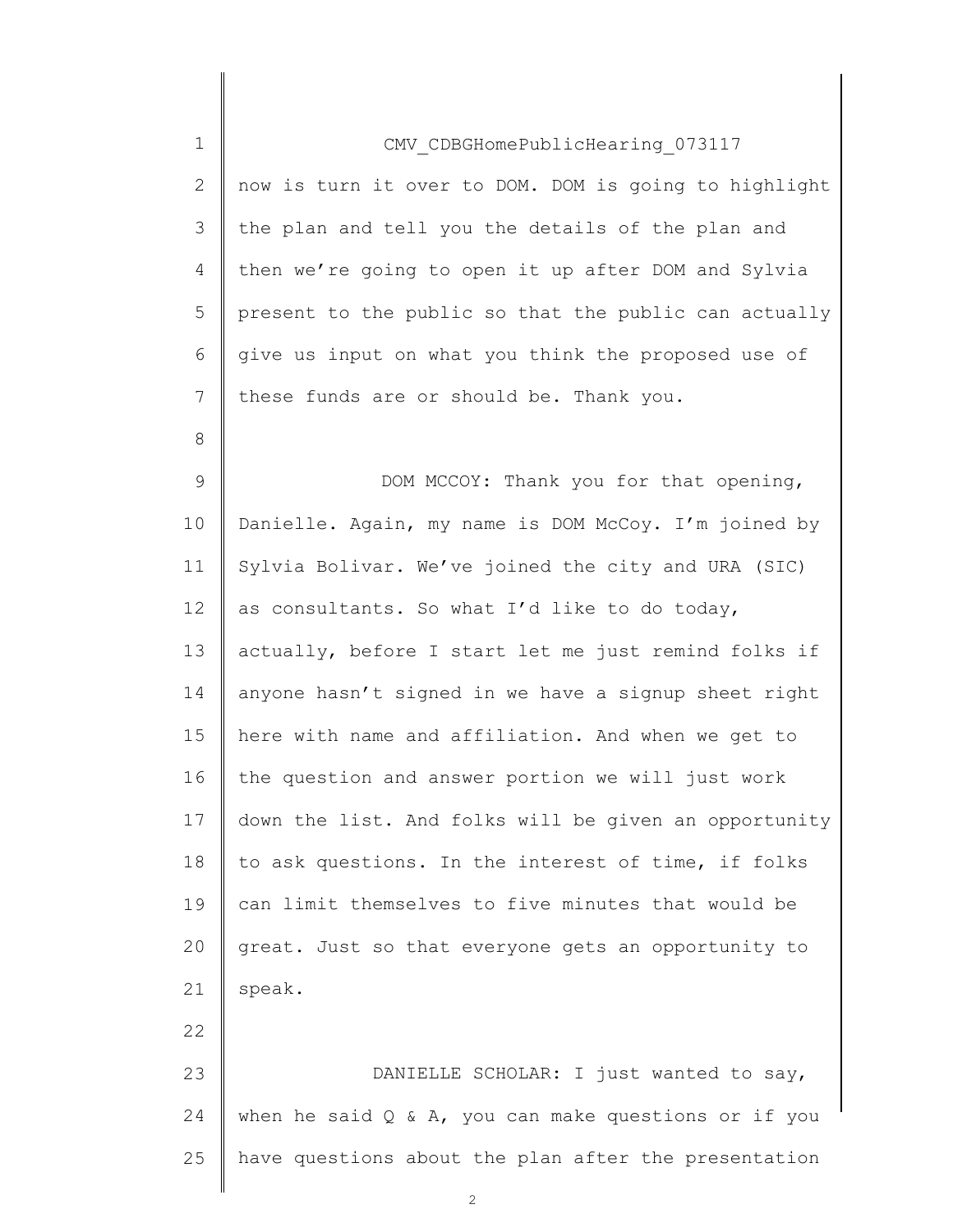| $\mathbf 1$  | CMV CDBGHomePublicHearing 073117                         |
|--------------|----------------------------------------------------------|
| $\mathbf{2}$ | that will be the time to do so and then after the $Q \&$ |
| 3            | A we're going to open it up again to public comments.    |
| 4            | So that again you can give us (CUTS OUT)                 |
| 5            |                                                          |
| 6            | DOM MCCOY: [00:02:49]  Year 2017                         |
| 7            | proposal, draft annual action plan and then the          |
| 8            | second document is a document I'm going to talk from.    |
| $\mathsf 9$  | It's just a presentation of the plan itself. So, let     |
| 10           | me just thank everyone for being here today. This is     |
| 11           | the second public hearing. We held one at the public     |
| 12           | library on Saturday from 10 to noon and so I             |
| 13           | appreciate everyone being here on a Monday afternoon.    |
| 14           | So, if you want to follow along I'm going to             |
| 15           | go from the presentation details that you have in        |
| 16           | your hand. So turning to page two, what is the           |
| 17           | purpose of this meeting. As Danielle just mentioned      |
| 18           | this is a public meeting and it's an opportunity to      |
| 19           | provide input to the City of Mount Vernon in response    |
| 20           | to the draft program year 2017 action plan for the       |
| 21           | use of U.S. Department of Housing and Urban              |
| 22           | Development Entitlement Grant Funds. Specifically,       |
| 23           | these are funds from the Community Development Block     |
| 24           | Grant Program and the Home Investment Partnership        |
| 25           | Program. In both cases these are annual funds that       |
|              |                                                          |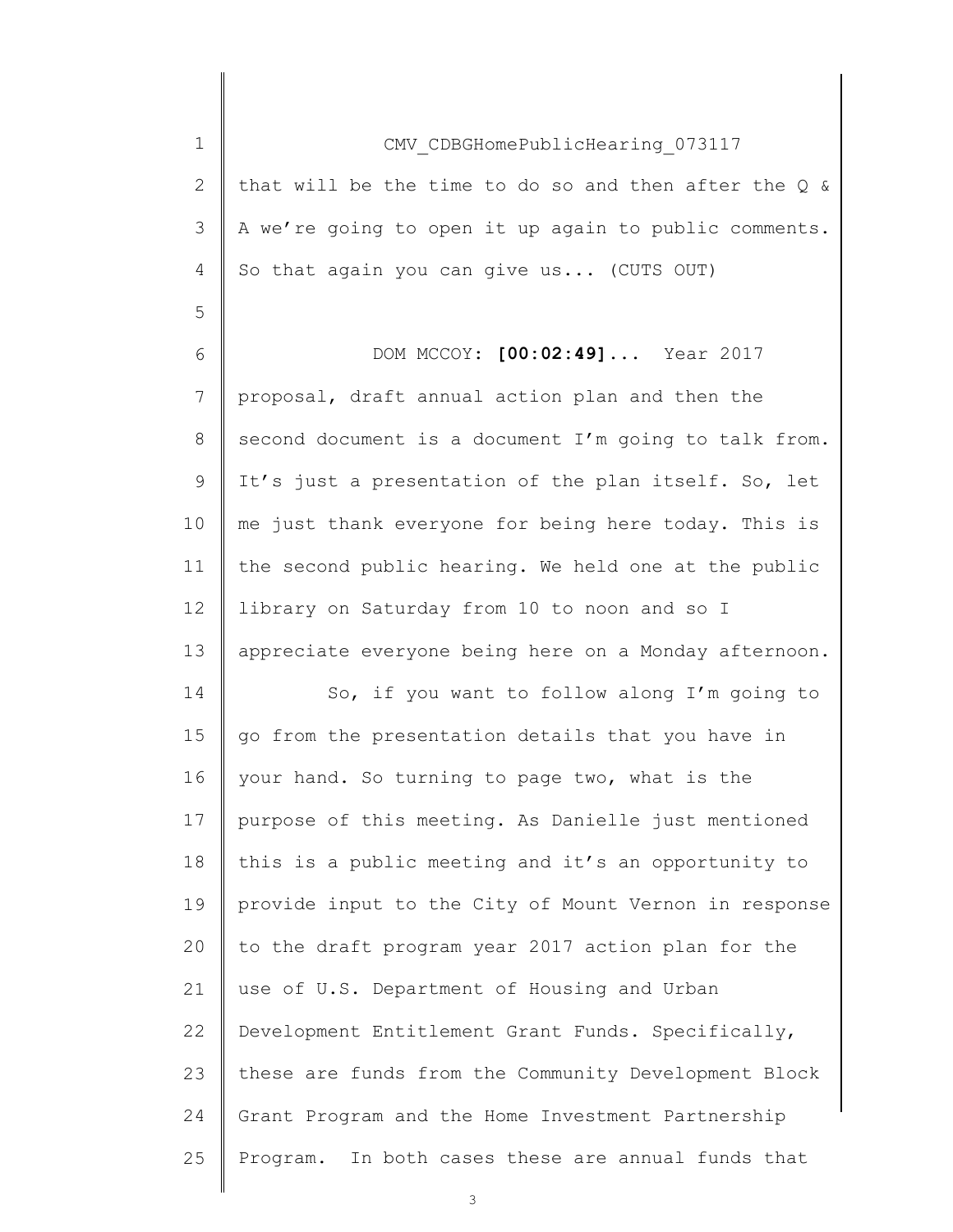| $\mathbf 1$ | CMV CDBGHomePublicHearing 073117                      |
|-------------|-------------------------------------------------------|
| 2           | the city receives. These are not competitive funds.   |
| 3           | The city is a CDBG entitlement community therefore it |
| 4           | gets a percentage every year. For the home program,   |
| 5           | the city is what's called a participating             |
| 6           | jurisdiction meaning it gets a direct allocation of   |
| 7           | grant funds as well. So these are the two funding     |
| 8           | streams that we are here to talk about today.         |
| 9           | Comments on the draft plan itself can be made from    |
| 10          | today's presentation by mail, email until 12 p.m. on  |
| 11          | Monday, August 7th. The deadline for submission (SIC) |
| 12          | of the draft annual action plan to the Department of  |
| 13          | Housing and Urban Development is August 16.           |
| 14          | So, As Danielle mentioned Mount Vernon's              |
| 15          | allocation for fiscal year 2017 is \$1,435,516.00     |
| 16          | that's for CDBG. And \$355,206.00 in home funds.      |
| 17          | Moving down further on the page, which funds are      |
| 18          | covered? So we're talking about CDBG and home         |
| 19          | program. These are grant funds. As I sad funding's    |
| 20          | allocated on a formula basis each year. The draft     |
| 21          | annual action plan is based on the city's five year   |
| 22          | consolidated plan. That plan runs from 2015 through   |
| 23          | 2019. So that set the general parameters and then the |
| 24          | annual action plan is the document that actually      |
| 25          | executes on the five year plan based on how much      |
|             |                                                       |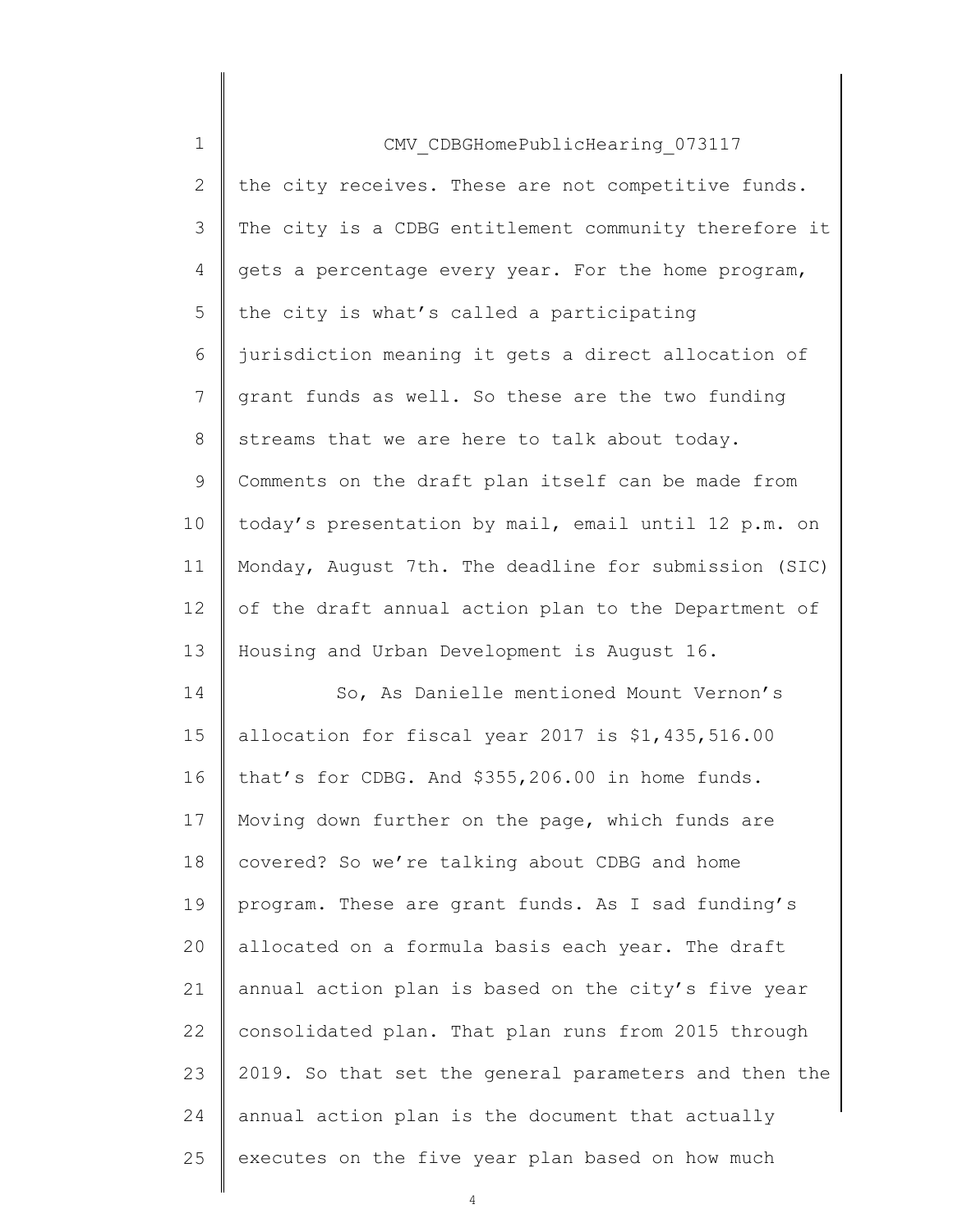| $\mathbf 1$    | CMV CDBGHomePublicHearing 073117                      |
|----------------|-------------------------------------------------------|
| $\overline{2}$ | money is available to the city. The next page is a    |
| 3              | chart that basically shows the HUD entitlement grant  |
| 4              | process. Funds get allocated, HUD awards funds to     |
| 5              | jurisdiction across the country. The city has already |
| 6              | been notified of its allocation. It's then incumbent  |
| 7              | upon the city to develop an annual action plan, to    |
| 8              | finalize and submit that plan by August 16 and then   |
| 9              | the city is able to, once that plan is approved the   |
| 10             | city is then able to fund those organizations that    |
| 11             | were finalized in the annual action plan. The final   |
| 12             | piece of that is filing on an annual basis. So at the |
| 13             | end of the year what's called CAPERs report.          |
| 14             | Basically that's a performance evaluation report on   |
| 15             | how the funds have been spent. Have the goals been    |
| 16             | achieved, have low and moderate income residents, and |
| 17             | communities benefited? That type of thing.            |
| 18             | So, turning to page four, how did Mount               |
| 19             | Vernon get these funds? As I indicated before, Mount  |
| 20             | Vernon is an entitlement community. It's an           |
| 21             | entitlement community because of its size.            |
| 22             | Jurisdictions that have over 50,000 residents. I      |
| 23             | think Mount Vernon has close to 70,000 at last count. |
| 24             | It's an entitlement community. Which is a good thing. |
| 25             | It get a direct allocation of money. It does not have |
|                |                                                       |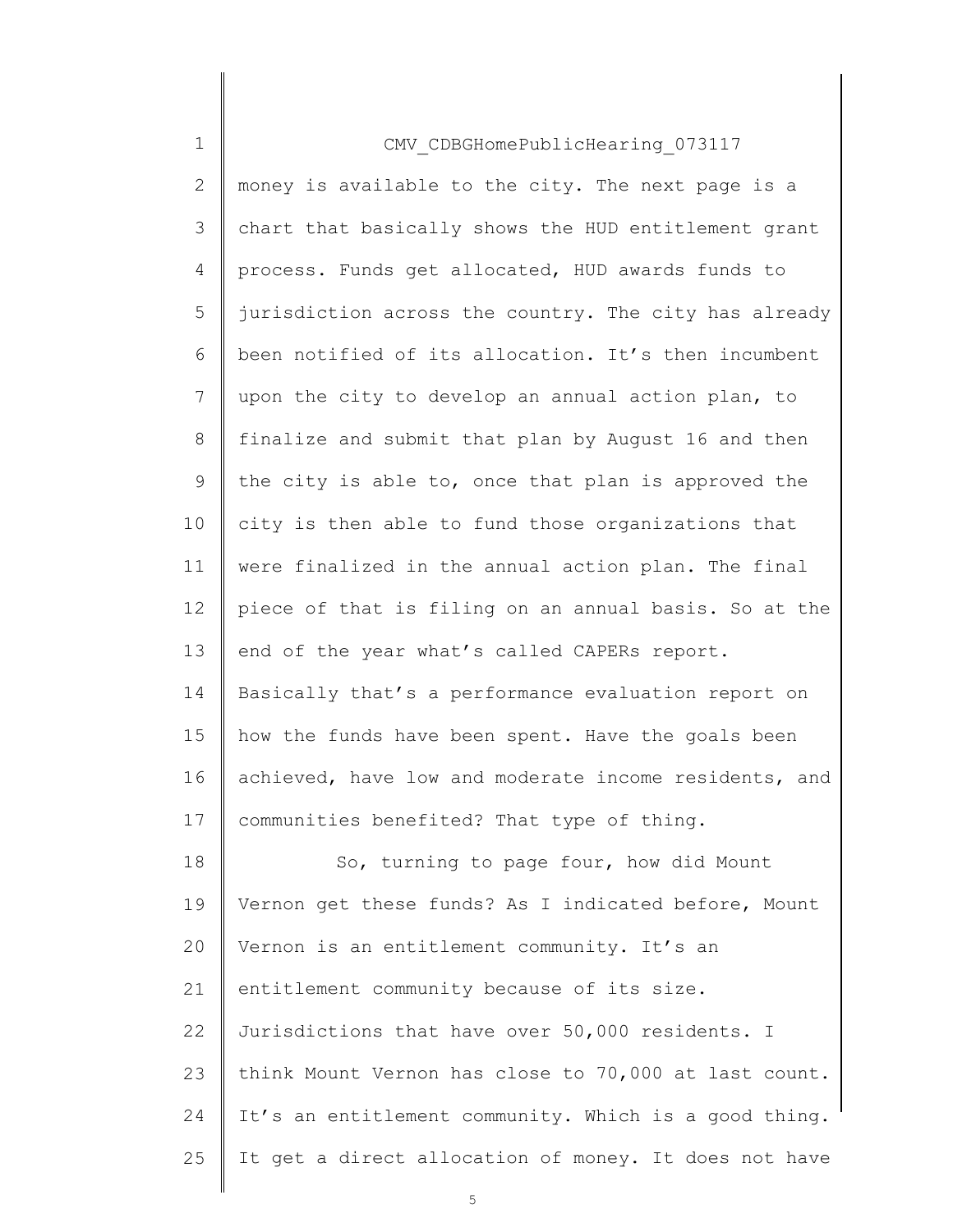| $\mathbf 1$    | CMV CDBGHomePublicHearing 073117                      |
|----------------|-------------------------------------------------------|
| $\mathbf{2}$   | to compete with other funds as a non-entitlement      |
| 3              | jurisdiction. Turning to page five, what are the      |
| $\overline{4}$ | priorities for these funds? So, the draft plan that   |
| 5              | you have in front of you, the 2017, has a number of   |
| 6              | priorities. One strengthen public safety, for new     |
| 7              | investments in public infrastructure and later on in  |
| 8              | the slide deck you will see that traffic lights are   |
| 9              | part of that. The second is invest in the city's      |
| 10             | youth for employment and job training programs. The   |
| 11             | third, invest in our children through after school    |
| 12             | enrichment and athletic programs. Fourth, is urban    |
| 13             | development, new affordable housing and the fifth is  |
| 14             | continue foreclosure prevention counseling to assist  |
| 15             | residents and in particular to assist in elderly      |
| 16             | residents. The next two charts, the first one is      |
| 17             | 2016. It's a pie chart showing general categories and |
| 18             | how funds were spent. Then turning to the next slide, |
| 19             | page seven, that shows the proposed allocation of     |
| 20             | funds for 2017. The next page, slide deck eight is a  |
| 21             | breakdown of both the proposed funding for both the   |
| 22             | CDBG allocation, the \$1,400,000.00 and then the home |
| 23             | program allocation, \$355,000.00. There are four      |
| 24             | columns, they are meant to show the agency, the       |
| 25             | program that that particular agency whether it's a    |
|                |                                                       |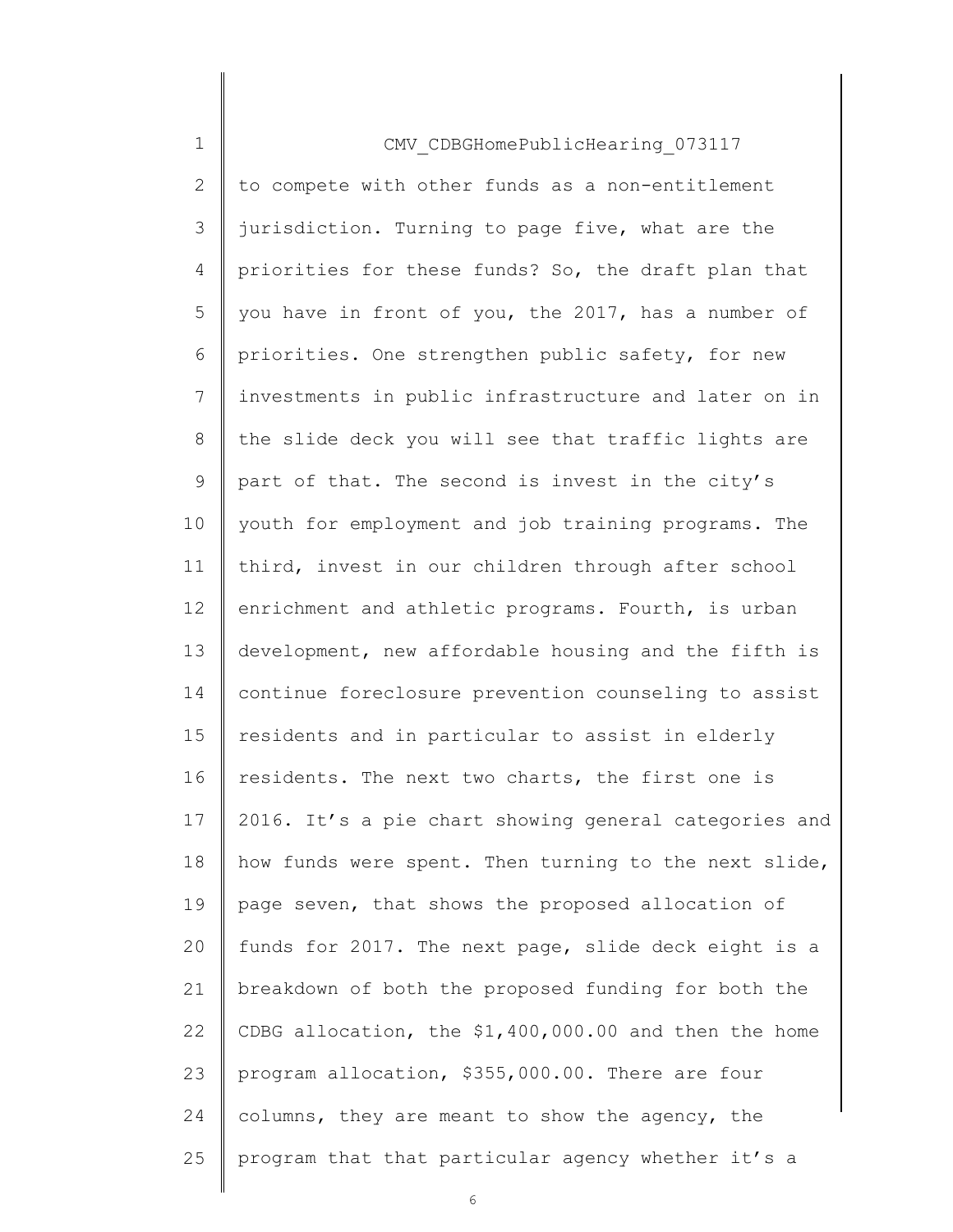| $\mathbf 1$    | CMV CDBGHomePublicHearing 073117                      |
|----------------|-------------------------------------------------------|
| $\mathbf{2}$   | city agency or non-profit or church, what that        |
| 3              | particular program is about. The third is a general   |
| $\overline{4}$ | category. It's categories that the Department of      |
| 5              | Housing and Urban Development uses. Then the fourth   |
| 6              | is the proposed amount of funds. So the next slide is |
| 7              | linked to what we're here to talk about today. These  |
| 8              | are in working with the Department of Housing and     |
| 9              | Urban Development it's become known to us that        |
| 10             | there's two pods of unspent funds. So in the first    |
| 11             | instance, the city has roughly \$786,000.00 in home   |
| 12             | funds. So those are home funds dating back to fiscal  |
| 13             | year going up to 2016. The amount is varying, but the |
| 14             | total is roughly \$786,000.00. The home program is    |
| 15             | geared towards affordable housing. So whether it's    |
| 16             | new construction, renovation, home ownership. That's  |
| 17             | what those funds are for. We'd welcome any comments   |
| 18             | as to how the city should think about using those     |
| 19             | unspent funds. The older funds need to be spent more  |
| 20             | quickly than the newer funds because there is a       |
| 21             | statutory requirement that cities, other communities  |
| 22             | that receive HUD funds need to spend those funds      |
| 23             | within a five year period. The risk of not doing so   |
| 24             | is that those funds get returned to the federal       |
| 25             | government, the U.S. Treasury. So the second pot of   |
|                |                                                       |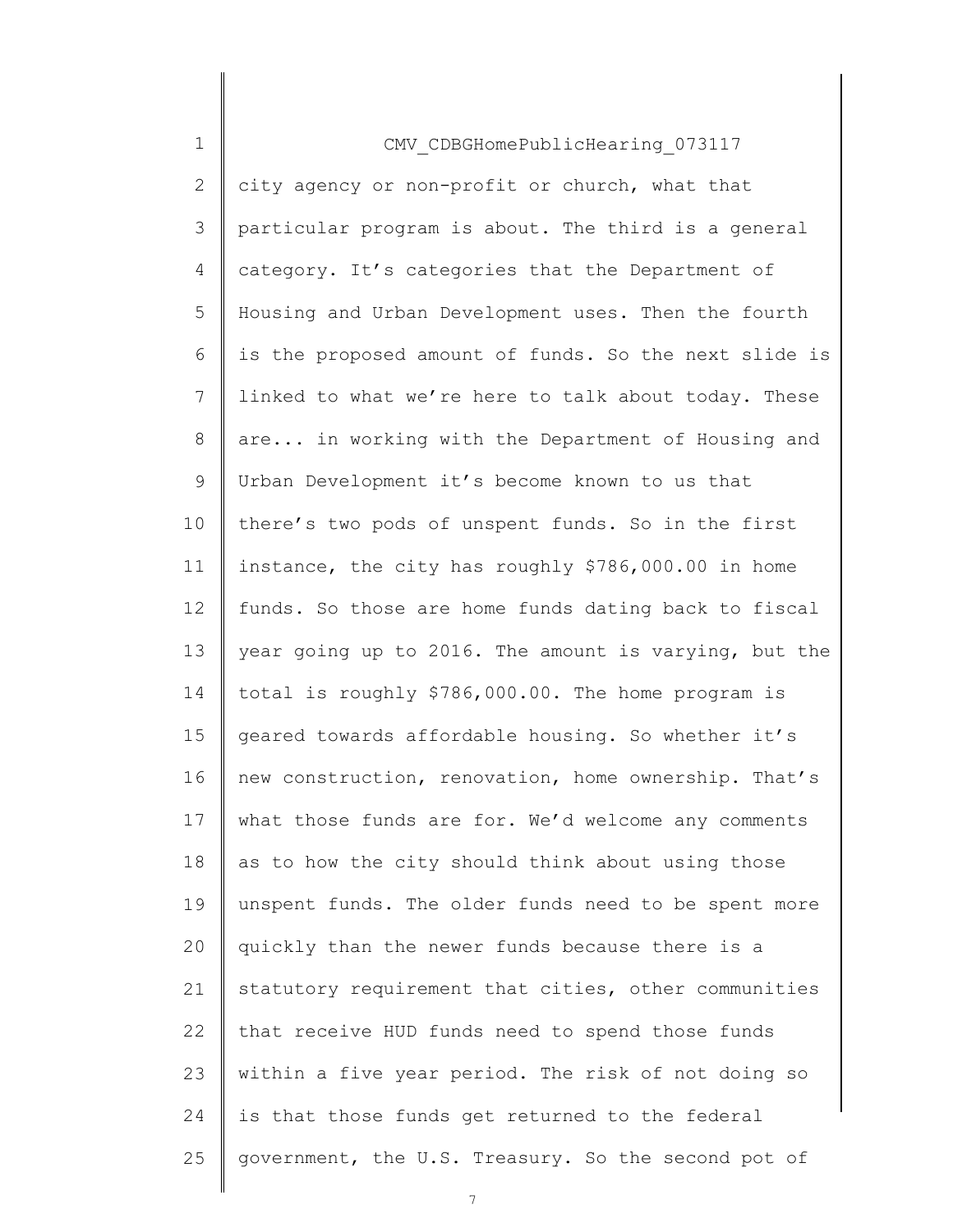| $\mathbf 1$    | CMV CDBGHomePublicHearing 073117                      |
|----------------|-------------------------------------------------------|
| $\mathbf{2}$   | money is \$67,440.00 it's called emergency solutions  |
| 3              | grant funds. These are grant funds for homelessness   |
| $\overline{4}$ | activities. So it serves those who are homeless and   |
| 5              | those funds are from fiscal year 2010. Turning I      |
| 6              | think to the that's the action plan timeline. I       |
| 7              | kind of touched upon all of these dates already. I    |
| 8              | think they speak for themselves and I would say just  |
| 9              | we welcome comments. And again, we appreciate         |
| 10             | everyone being here today. I know this is an          |
| 11             | important part of the process for the city and        |
| 12             | putting together its annual action plan to spend      |
| 13             | these funds. The last thing I will say and then turn  |
| 14             | it over to Sylvia for anything I might have skipped   |
| 15             | over by accident is there is certain in going         |
| 16             | through the list of applications that we received.    |
| 17             | And that was actually a very good turnout. We         |
| 18             | received I think 27 applications in total which was   |
| 19             | great. One of the things in the application materials |
| 20             | itself we talked about conflict of interest waivers   |
| 21             | (SIC) and that's just something whereby the city is   |
| 22             | trying to make sure that the funds are spent based on |
| 23             | HUG program rules. Just to make sur that everything   |
| 24             | is transparent. So, with that, let me stop there      |
| 25             | (CUTS OUT)                                            |
|                |                                                       |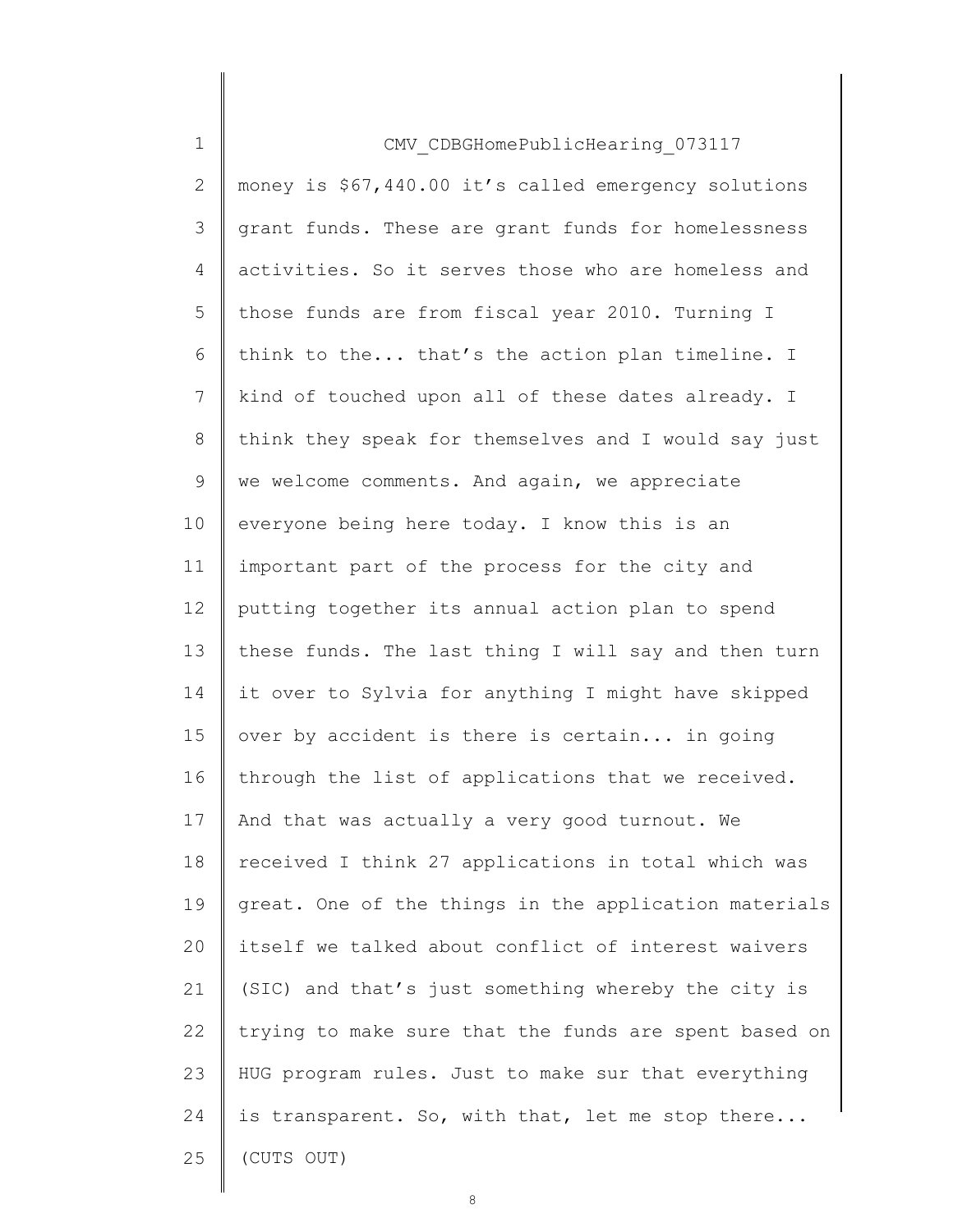| 1            | CMV CDBGHomePublicHearing 073117                      |
|--------------|-------------------------------------------------------|
| $\mathbf{2}$ | DANIELLE SCHOLAR: [00:12:46] And home                 |
| 3            | funding for 2017, I want to make a disclaimer, if you |
| 4            | have a comment about something not related to         |
| 5            | Community Development Block Grant you can speak to us |
| 6            | about that afterward. Again, I want to keep it        |
| 7            | focused on what we're here for today which is the     |
| 8            | proposed use of the 2017 CDBG funds. The other thing  |
| 9            | I'd like to mention is that in October we are going   |
| 10           | to quickly turn around and start planning for 2018    |
| 11           | funds. So there will be another opportunity for those |
| 12           | of you who are interesting in funding to reapply for  |
| 13           | funding again in October for the 2018 funds.          |
| 14           | Applications will be available then. So now I'm going |
| 15           | to go get the sheet and we're going to open it to     |
| 16           | comment from everyone. And if you don't want to speak |
| 17           | and you decline, just say decline when we call your   |
| 18           | name. The first speaker looks like MelvinI can't      |
| 19           | make out the last name. I'm sorry (I don't think      |
| 20           | that's the first sheet) you're right there's a sheet  |
| 21           | behind it you're absolutely right. he's               |
| 22           | very honest and nice thank you for being honest       |
| 23           | Ricky D. Childs (SIC) is the first person?            |
| 24           | RICKEY D. CHILDS: No comment.                         |
| 25           |                                                       |
|              |                                                       |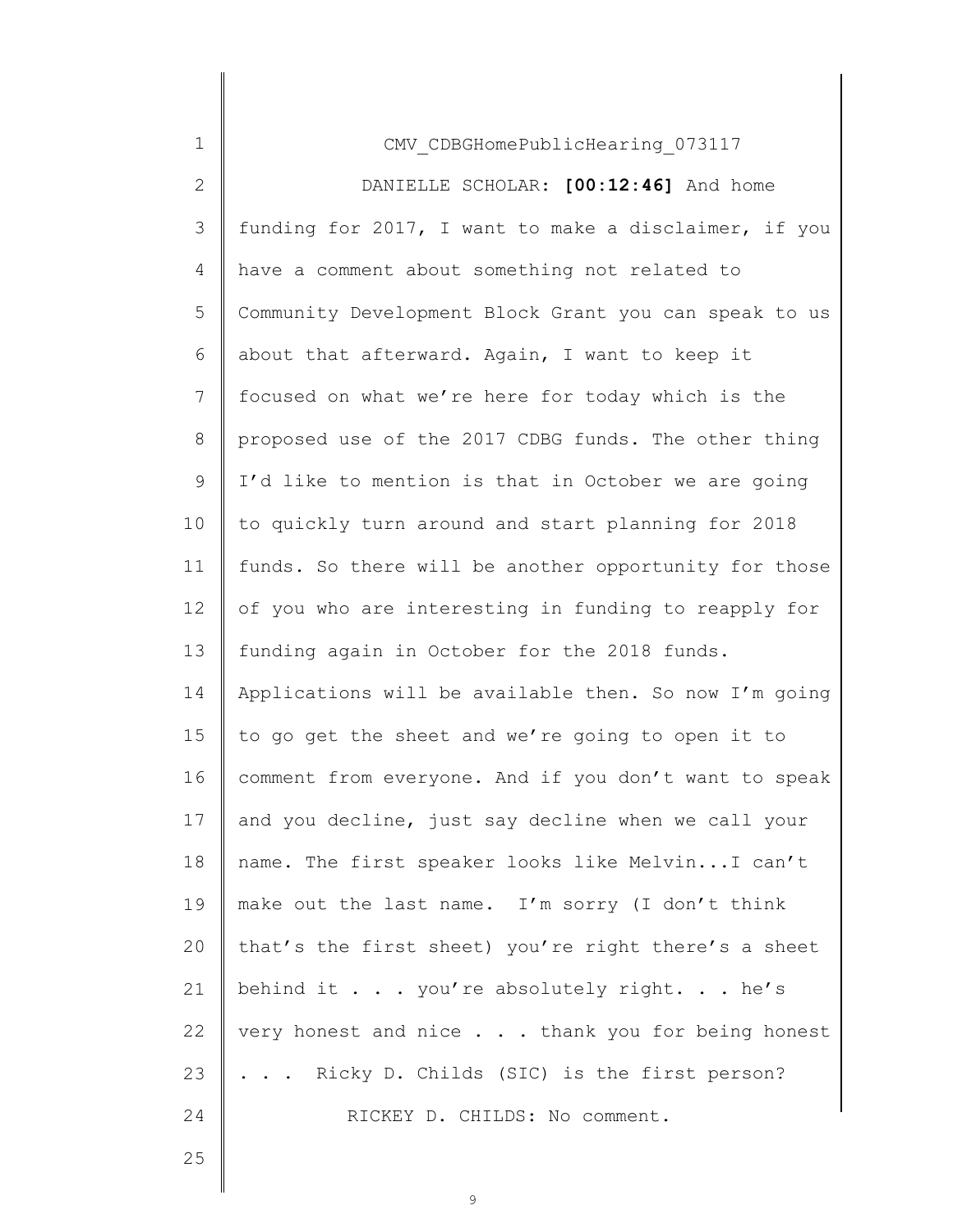| 1  | CMV CDBGHomePublicHearing 073117                      |
|----|-------------------------------------------------------|
| 2  | DANIELLE SCHOLAR: No comment, okay. The               |
| 3  | second one is Steven Eshwhyer (SP?) Would you like to |
| 4  | speak?                                                |
| 5  | STEVEN ESHWHYER: Decline.                             |
| 6  | DANIELLE SCHOLAR: You're declining as well.           |
| 7  | Jeffery Anderson?                                     |
| 8  | JEFFREY ANDERSON: [00:14:32] Good                     |
| 9  | afternoon, my name is Jeffrey Anderson. I'm with      |
| 10 | Westchester Residential Opportunities in White        |
| 11 | Plains. I came here to talk about well, first I       |
| 12 | want to say that we are pleased to have worked with   |
| 13 | the city of Mount Vernon over the past 15 years with  |
| 14 | their CDBG program. In terms of your CDBG program     |
| 15 | this year we would like to see more work done around  |
| 16 | fair housing education, source of income law (SIC) as |
| 17 | a large Westchester county and a lot of renters are   |
| 18 | being rejected or turned away because they have       |
| 19 | public subsidies, social security to pay their rent.  |
| 20 | So that is a serious concern of ours as a source of   |
| 21 | income. The other piece is a lot of folks including   |
| 22 | community leaders (SIC) need to know what their fair  |
| 23 | housing rights are and what their cities (SIC) and    |
| 24 | their obligations are from the Fair Housing Act. In   |
| 25 | addition to that we believe mortgage foreclosure      |
|    |                                                       |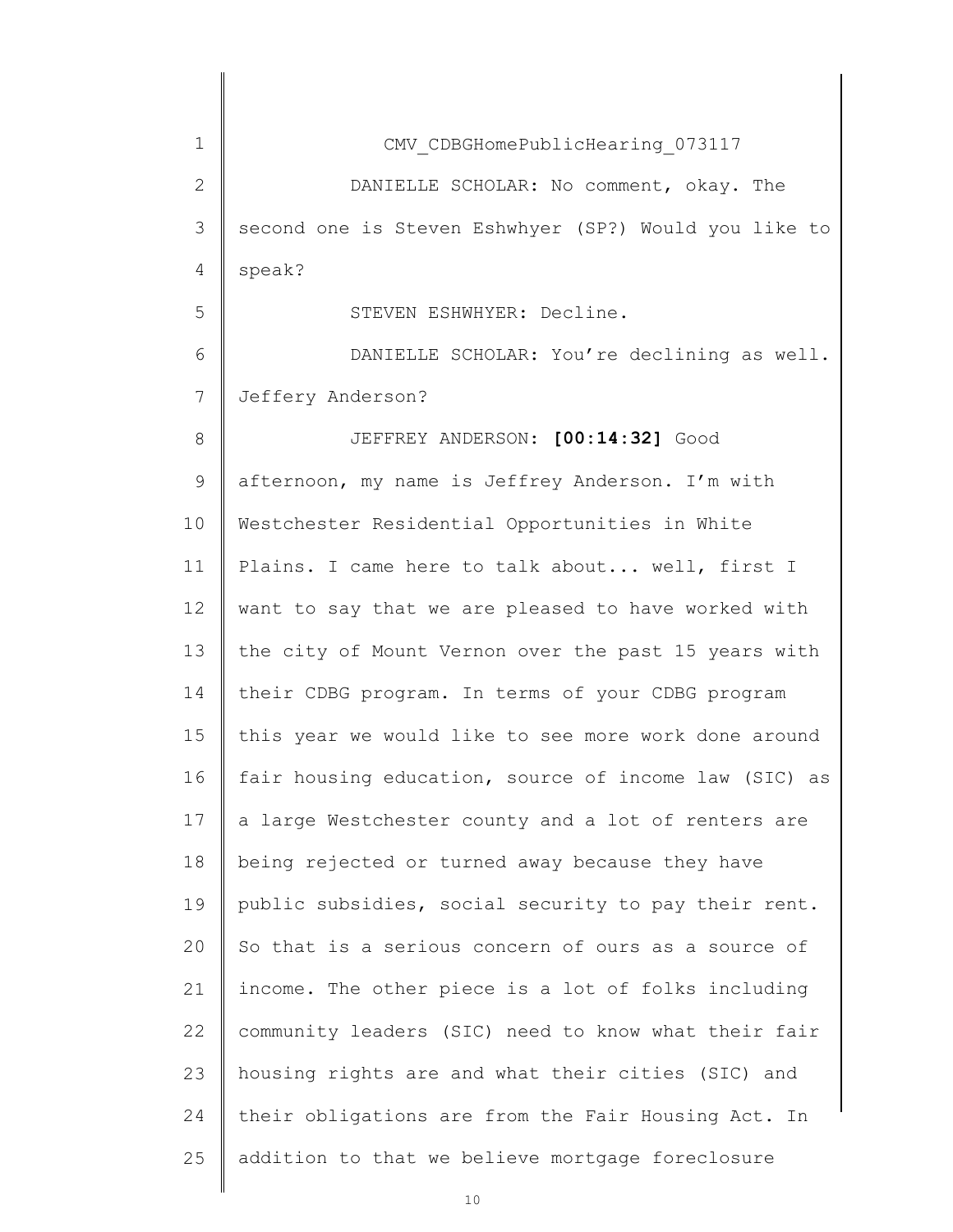| $\mathbf 1$    | CMV CDBGHomePublicHearing 073117                      |
|----------------|-------------------------------------------------------|
| $\mathbf{2}$   | counseling is an essential part of retaining equity   |
| $\mathfrak{Z}$ | in the community. We actually would like to proceed   |
| 4              | exclusively to continue to provide fair housing       |
| 5              | (INAUDIBLE) with mortgage counseling, education and   |
| 6              | services to homeowners. Especially seniors who are    |
| 7              | house rich sometimes and cash poor. A layer (SIC) on  |
| 8              | top of that, one of the reasons I'd like to is        |
| 9              | that we actually have access to what is called        |
| 10             | mortgage assistance program where we can make loans   |
| 11             | up to \$40,000.00 to any home owner that is behind on |
| 12             | their taxes or behind on their mortgage. And this is  |
| 13             | an interest free loan that you don't pay back unless  |
| 14             | you die, move or sell your home. So these are some of |
| 15             | the resources we'd like to see be made available to   |
| 16             | homeowners in the City of Mount Vernon and that       |
| 17             | hopefully we will consider those in our city          |
| 18             | Thank you.                                            |
| 19             | DEBBIE BOREL BUTLER: [00:16:40] Good                  |
| 20             | afternoon. My name is Debbie Burrell-Butler (SIC) and |
| 21             | I'm the youth employment service coordinator for the  |
| 22             | City of Mount Vernon. I wanted to say thank you for   |
| 23             | awarding us this grant through the Youth Bureau we    |
| 24             | have an extensive experience of planning and          |
| 25             | implementing workforce development programs for       |
|                |                                                       |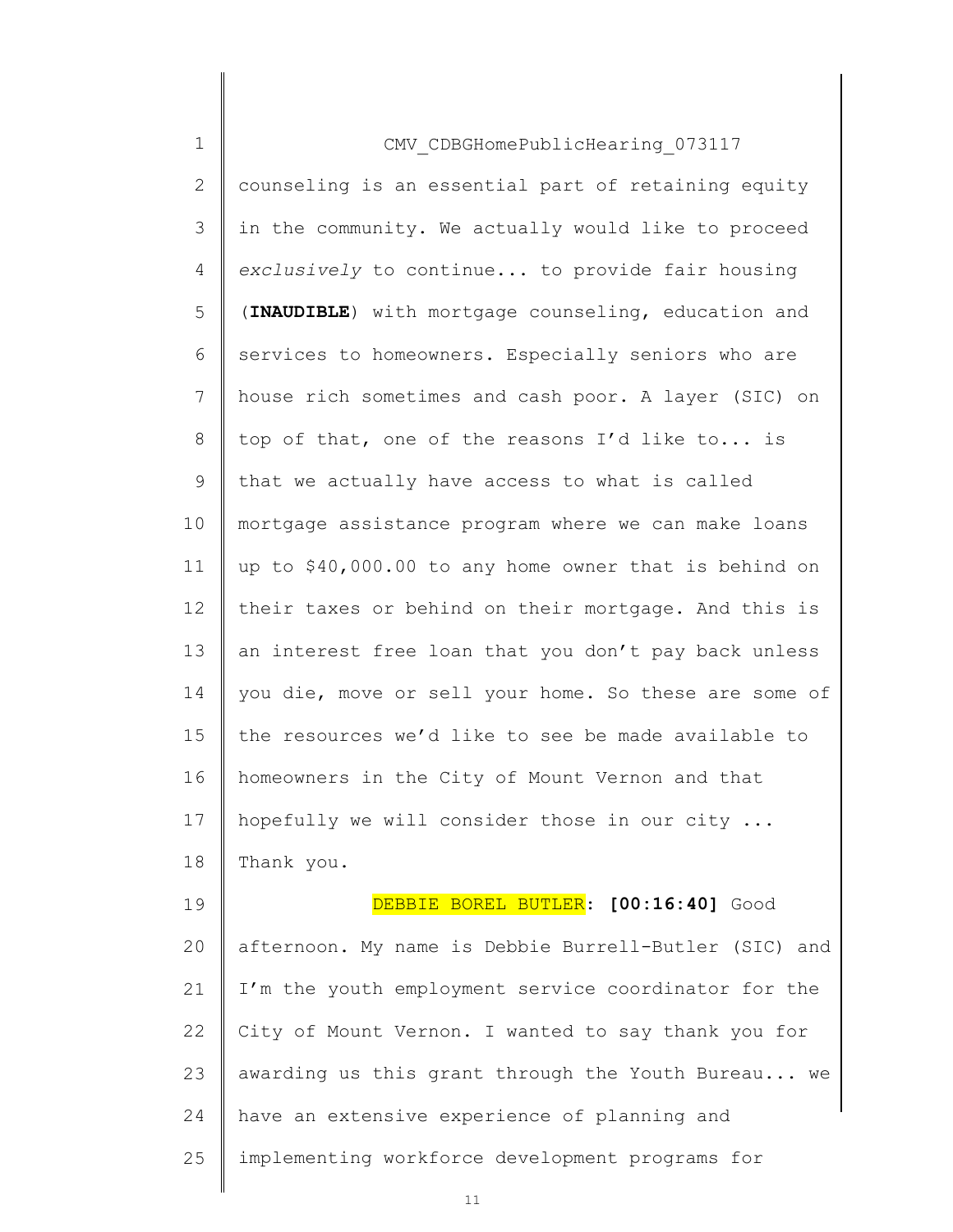| $\mathbf 1$    | CMV CDBGHomePublicHearing 073117                      |
|----------------|-------------------------------------------------------|
| 2              | youth. Not only disadvantaged But all youth and so    |
| 3              | with this money that you awarded us will able us to   |
| 4              | provide employment and training for approximately 90  |
| 5              | (SIC) youth. We have employment cycle (SIC) one which |
| 6              | will be coming up very shortly starting September 11  |
| $\overline{7}$ | and running out for the Summer they employed (SIC)    |
| 8              | throughout the entire city even in the government     |
| 9              | building here that we work. And through this award it |
| 10             | allows our youth to gain transferable skills and      |
| 11             | build a strong foundation for them to be more         |
| 12             | employable when they get older. Not just within Mount |
| 13             | Vernon, but when they go to college and they no       |
| 14             | longer need Youth Bureau as far as providing this     |
| 15             | opportunity. When they actually do that, in return,   |
| 16             | it shows us that we are actually doing what we should |
| 17             | be doing and making these kids self-sufficient.       |
| 18             | According to data there is approximately 60 percent   |
| 19             | of unemployment rate amongst ages 16 (SIC) to 19. And |
| 20             | 19 percent among the ages 20 to 24. With the money    |
| 21             | that you fund us, we are lowering that unemployment   |
| 22             | rate and not only do that we do hands on work         |
| 23             | experience but we provide them with job everyday      |
| 24             | skills, occupational skills and have them become well |
| 25             | rounded. You guys do know that based on the CDBG      |
|                |                                                       |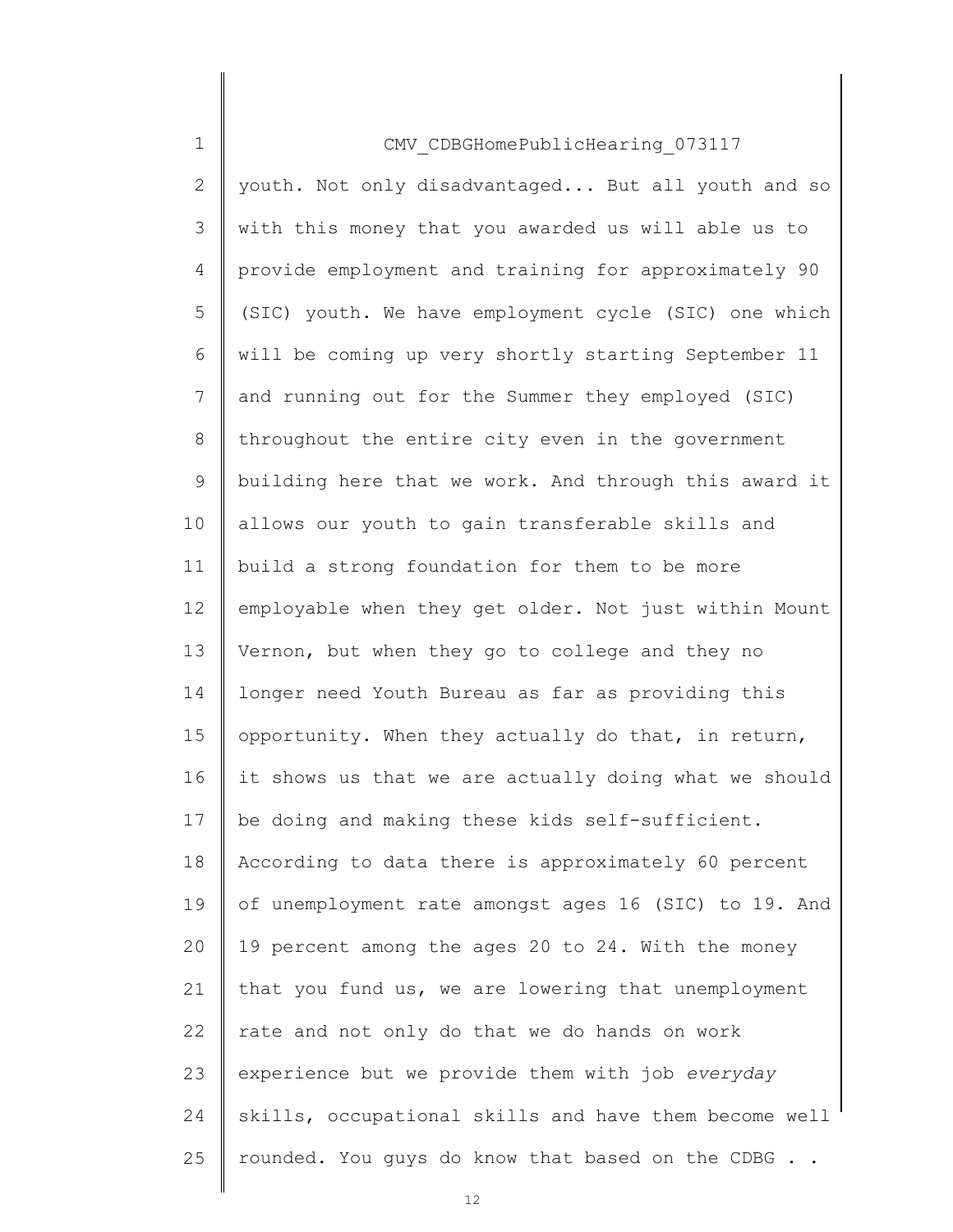| $\mathbf 1$    | CMV CDBGHomePublicHearing 073117                      |
|----------------|-------------------------------------------------------|
| $\overline{2}$ | - that Mount Vernon is considered one of the          |
| 3              | poorest unemployment per capita in Westchester        |
| 4              | County and that goes to say our youth with residing   |
| 5              | (SIC) within the household, they are very low income. |
| 6              | So we also take that into consideration to help the   |
| 7              | family by employing the youth. So, overall our goal   |
| 8              | as far a Youth Bureau (SIC), is within six weeks of   |
| 9              | employment that they work within approximately 50     |
| 10             | plus work site within the city is that they become    |
| 11             | self-sufficient and hopefully one day give back to    |
| 12             | their community. So, in essence I just want to say    |
| 13             | thank you and continue to support not just the youth  |
| 14             | bureau but the youth that reside within our city.     |
| 15             | Thank you.                                            |
| 16             | DANIELLE SCHOLAR: Next speaker is Jill                |
| 17             | Bradshaw-Soto.                                        |
| 18             | JILL BRADSHAW-SOTO: [00:19:30] My name is             |
| 19             | Jill Bradshaw-Soto and I'm the attorney in charge of  |
| 20             | the Mount Vernon office of legal services for the     |
| 21             | Hudson Valley. Legal services is the sole provider of |
| 22             | civil (INAUDIBLE) Legal services is the sole          |
| 23             | provider of civil legal services in this county and   |
| 24             | six counties going upwards. We have an office in      |
| 25             | Mount Vernon which is celebrating this year, 10 years |
|                |                                                       |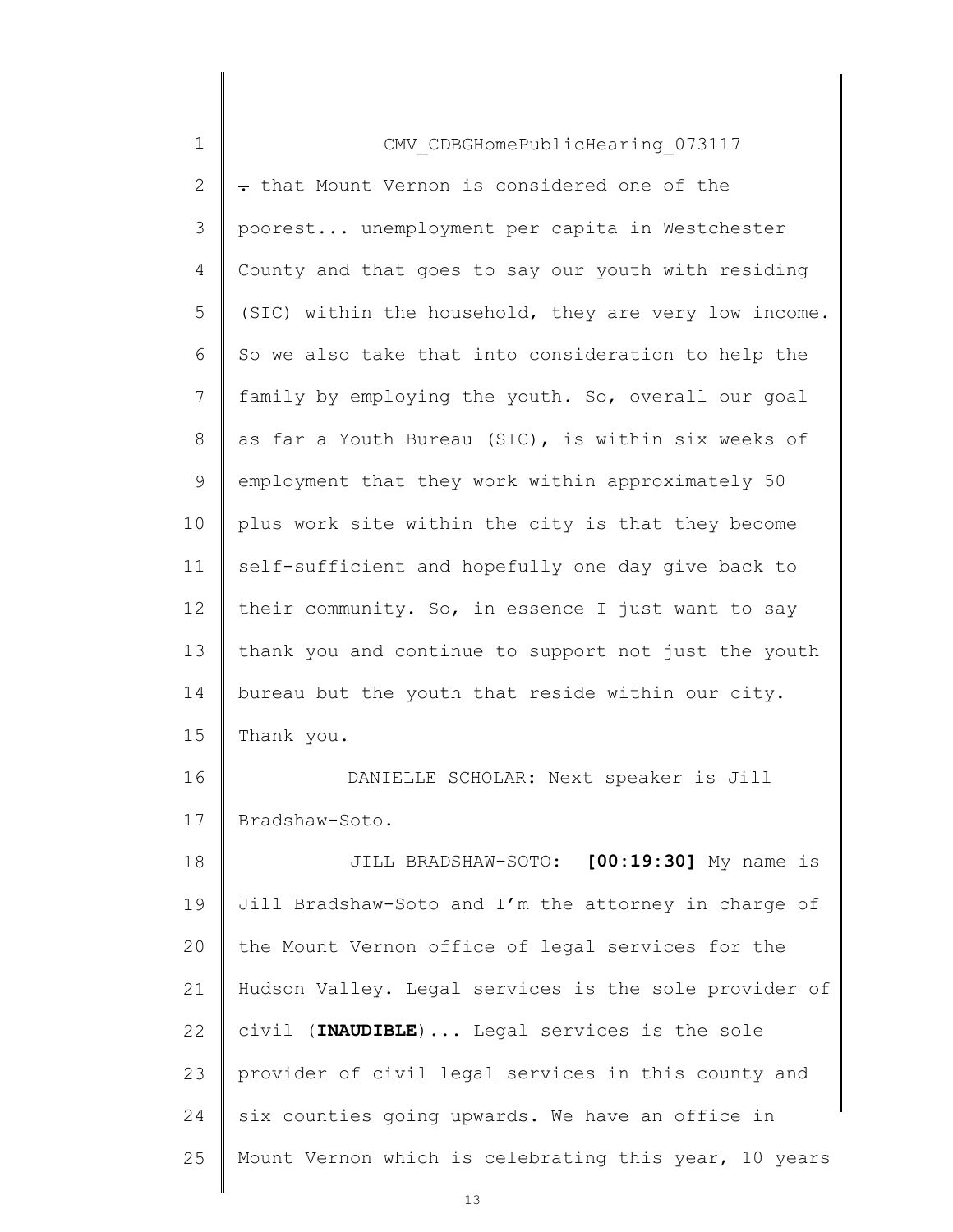| $\mathbf 1$    | CMV CDBGHomePublicHearing 073117                      |
|----------------|-------------------------------------------------------|
| $\overline{2}$ | in that location and we, last year, helped over 600   |
| 3              | families. The majority of the work we do is eviction  |
| 4              | prevention. We handle all types of civil matters, but |
| 5              | eviction prevention is by far the greatest need that  |
| 6              | all the clients come in for. We'd like to thank the   |
| $7\phantom{.}$ | mayor and the department of planning for the support  |
| 8              | of our organization. They helped to fund our new      |
| 9              | court outreach project which started in Mount Vernon  |
| 10             | City Court last year and without that support we      |
| 11             | couldn't have donee that. Homelessness really affects |
| 12             | all of the priorities in your priority presentation,  |
| 13             | (INAUDIBLE) presentation because homelessness         |
| 14             | destabilizes communities and families in a lot of     |
| 15             | different ways. If you're unemployed it's hard to     |
| 16             | keep if you're homeless it's hard to keep your        |
| 17             | job. It's hard for the children to get to school in   |
| 18             | the district they should be in. So homelessness       |
| 19             | prevention is paramount. So we're asking that in      |
| 20             | considering with next these funds that still need     |
| 21             | to be paid used, be spent on preventing evictions     |
| 22             | and funding civil legal services for families who are |
| 23             | in need particularly in Mount Vernon where the        |
| 24             | housing is there's a lot of protected housing, but    |
| 25             | there's a lot of issues surround that. So we would    |
|                |                                                       |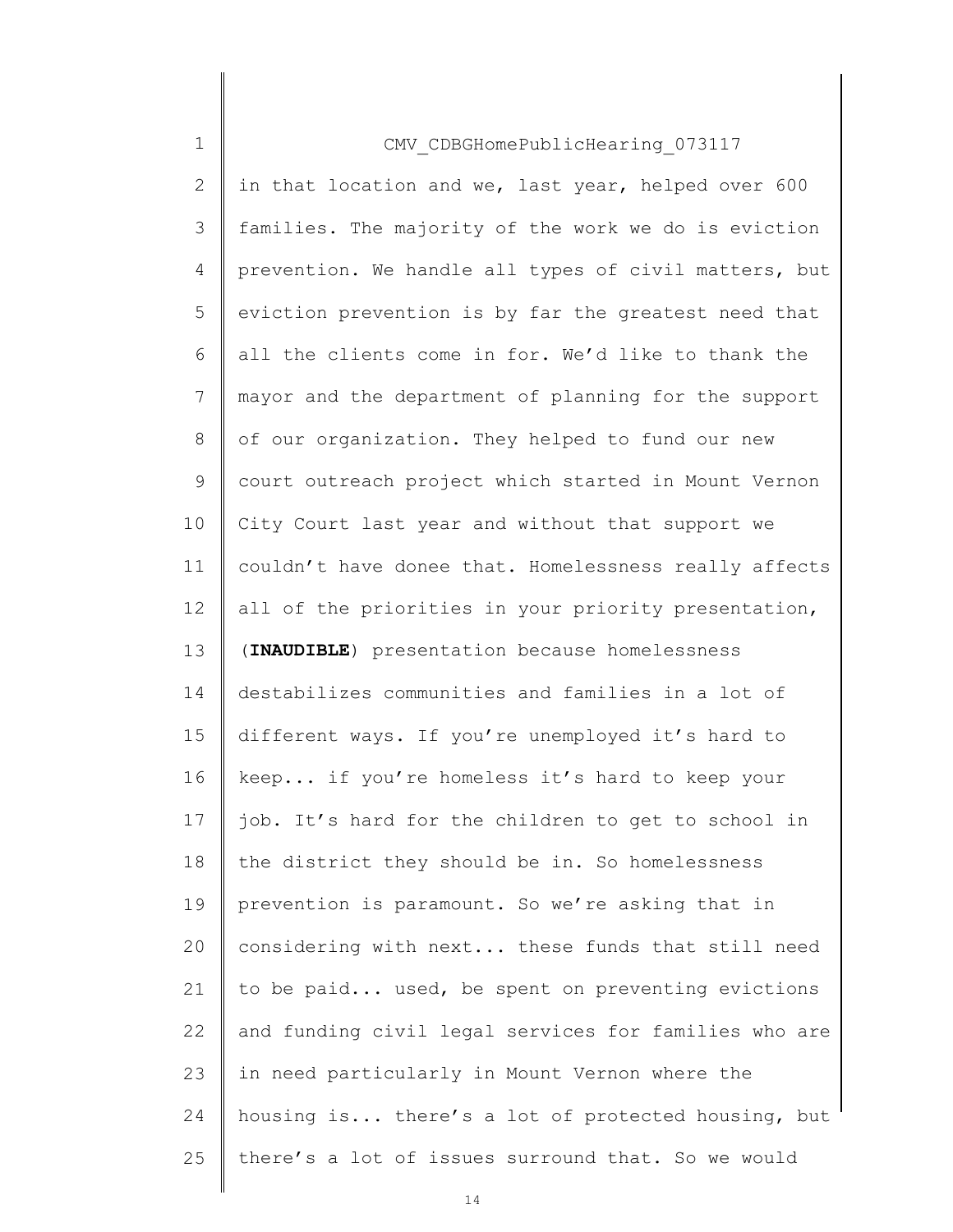| $\mathbf 1$    | CMV CDBGHomePublicHearing 073117                      |
|----------------|-------------------------------------------------------|
| $\mathbf{2}$   | ask that the committee consider those option when     |
| 3              | deciding where those funds should go. Legal Service   |
| 4              | is an established organization and we've been doing   |
| 5              | this for many years in this community. And but for    |
| 6              | us, evictions would happen there is no other          |
| $\overline{7}$ | organization with attorneys that are representing     |
| 8              | tenants. So we ask that you consider us when you're   |
| $\mathsf 9$    | making these difficult decisions. Thank you           |
| 10             | $(INAUDIBLE)$ .                                       |
| 11             | DANIELLE SCHOLAR: Next speaker, Sasha Blades          |
| 12             | SASHA BLADES: [00:21:50] Good afternoon. My           |
| 13             | name is Sasha Blades and I am from Saint John, Paul & |
| 14             | Clement Church summer camp on Ninth Avenue in Mount   |
| 15             | Vernon. Our the plan  that you have that              |
| 16             | is funded for us. We have not received any of the     |
| 17             | funding in 2016 and for this year also. The Mayor     |
| 18             | said that he would send us a check but we haven't     |
| 19             | received any checks from last year and this year. And |
| 20             | this those checks we invest in our children by by     |
| 21             | giving them enrichment and education, not only just   |
| 22             | recreation. We have hired a teacher and she teaches   |
| 23             | the students every Tuesdays and Thursday for summer   |
| 24             | camp. A lot of our kids that we get are from the      |
| 25             | projects of Mount Vernon and a lot of our             |
|                |                                                       |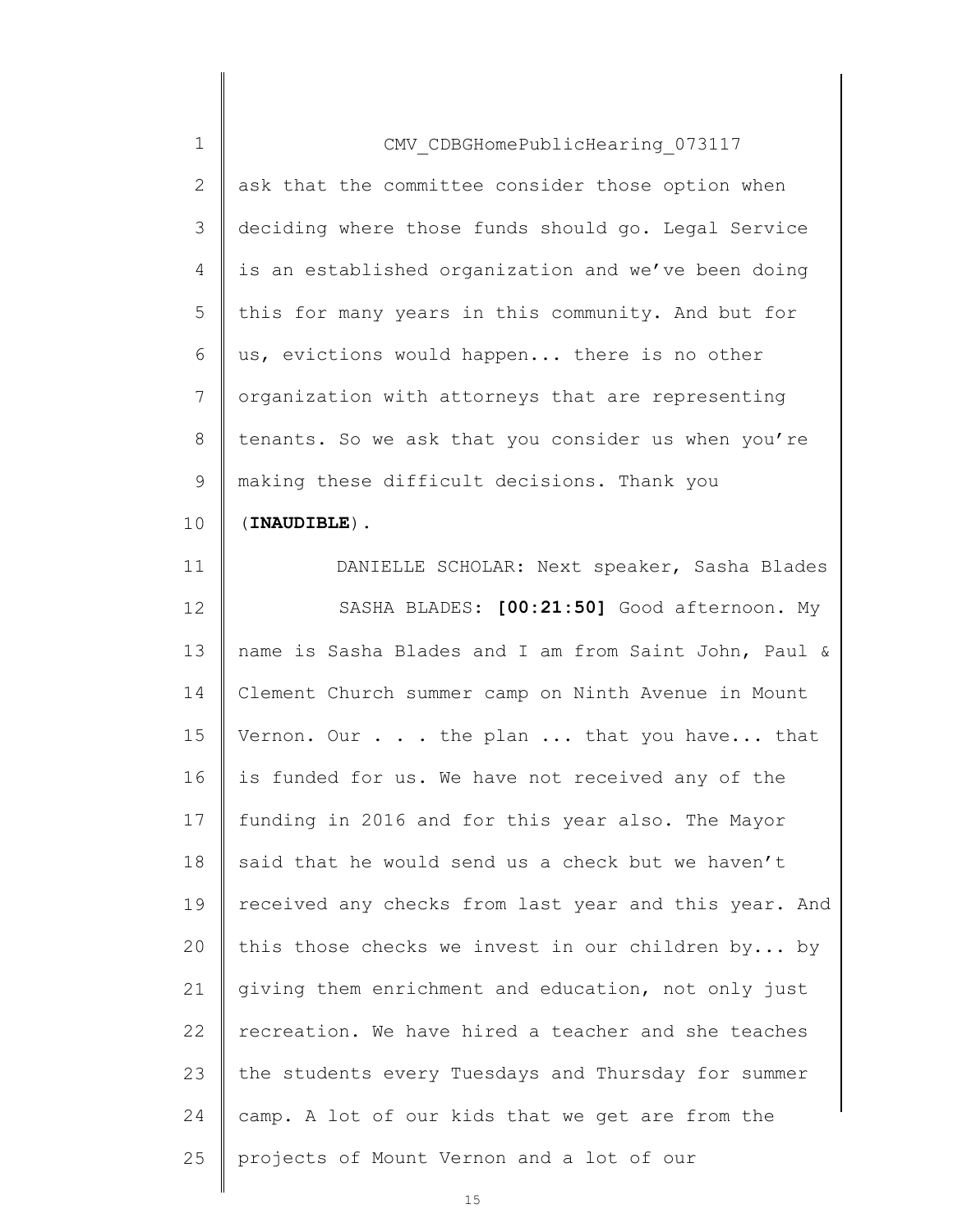| $\mathbf 1$    | CMV CDBGHomePublicHearing 073117                      |
|----------------|-------------------------------------------------------|
| $\mathbf{2}$   | congregation, we try and help fund those children     |
| 3              | because the parents of those children cannot pay the  |
| 4              | total amount for our summer camp. So with this        |
| 5              | funding we invest in those children so that they can  |
| 6              | get education during the summer also. And we also to  |
| $7\phantom{.}$ | take them on excursions. A lot of these children,     |
| $8\,$          | they don't have the opportunity to have experience.   |
| $\mathsf 9$    | They are isolated in their community where they have  |
| 10             | nowhere to go. So with this we the funding it         |
| 11             | would really be helpful to see to let our children    |
| 12             | see that there is so much in this world that they can |
| 13             | do and even in their future, that there is so much    |
| 14             | they can venture out in. Thank you.                   |
| 15             | DANIELLE SCHOLAR: Next speaker is Alvia               |
| 16             | Gumbs (SP?) and I just want to make a correction for  |
| 17             | the record, Mount Vernon does not have a public       |
| 18             | housing authority. We do not have a housing project   |
| 19             | in Mount Vernon. I just want to correct the record.   |
| 20             | ALVIA GUMBS: [00:24:10] Thank you. My name            |
| 21             | is Alvia Gumbs and I'm from Saint John, Paul &        |
| 22             | Clement, the director of the summer camp at that      |
| 23             | church and I do hire I have the youth working for me  |
| 24             | and maybe the high school students, the college       |
| 25             | students. And I have the children in the lower        |
|                |                                                       |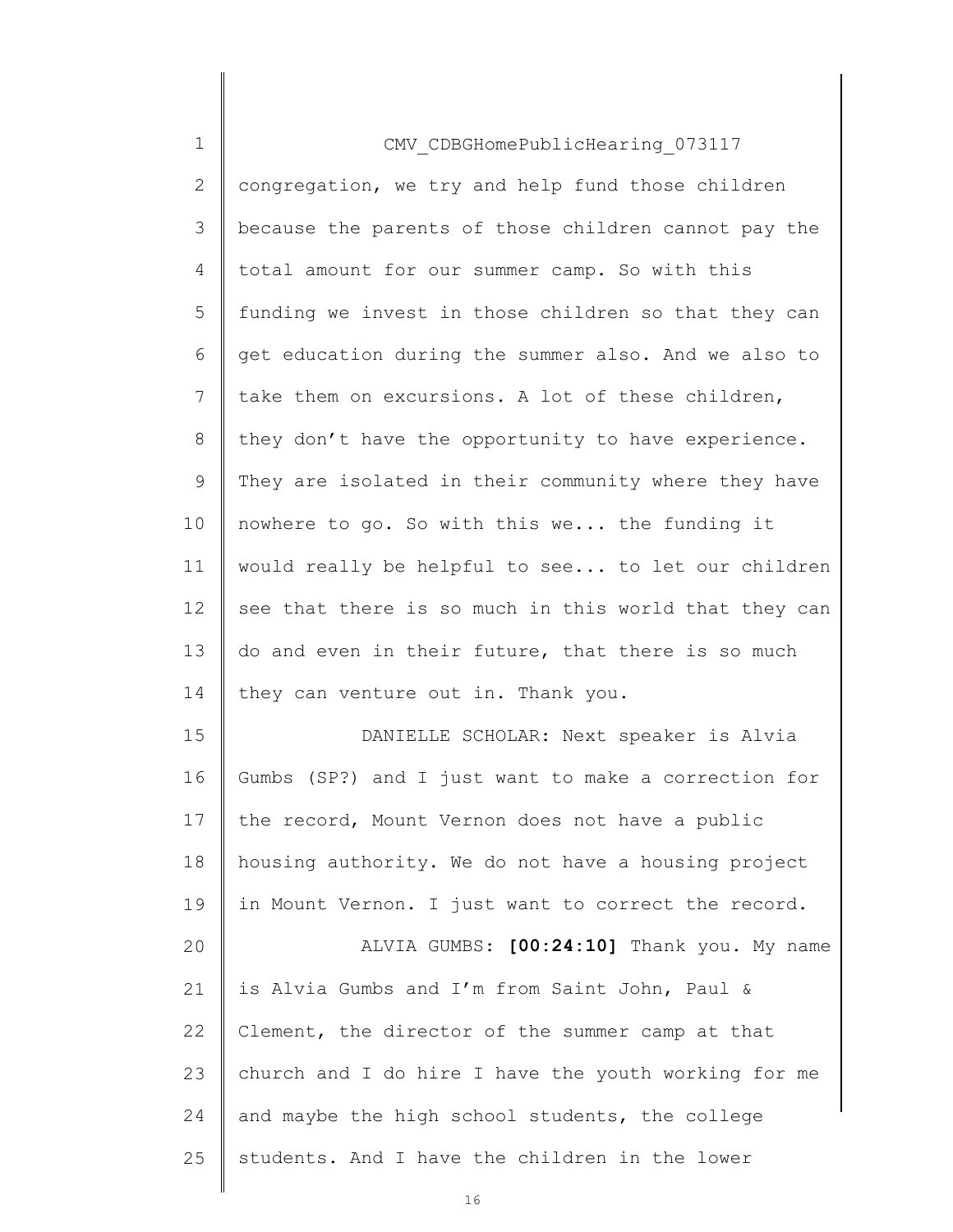| 1  | CMV CDBGHomePublicHearing 073117                      |
|----|-------------------------------------------------------|
| 2  | income very, very low income and like Sasha           |
| 3  | mentioned before, none (SIC) of those kids are not    |
| 4  | able to pay for those children to attend the camp.    |
| 5  | And I appreciate the grant CDBG Grant and I use       |
| 6  | that to take those children to the museums and        |
| 7  | different places that they need to look at So I       |
| 8  | really appreciate that help and thank you for the     |
| 9  | $(INAUDIBLE)$ .                                       |
| 10 | DANIELLE SCHOLAR: Next speaker is Alicia              |
| 11 | Phearson-Anderson (SP?).                              |
| 12 | ALICIA PHEARSON ANDERSON: (INAUDIBLE)                 |
| 13 | DANIELLE SCHOLAR: Decline, okay. Next                 |
| 14 | speaker is Dennis Henry (SP?).                        |
| 15 | DENNIS HENRY: [00:25:25] Hold on, I'm here            |
| 16 | (SIC) I'm name is Dennis Henry I'm the executive      |
| 17 | director of Mount Vernon United Tenants and just as a |
| 18 | follow up to Jill Bradshaw-Soto's comments about      |
| 19 | homeless and things I have to say that housing        |
| 20 | insecurity underlies all other economic security      |
| 21 | issues. When people are insecure in their housing     |
| 22 | they can't function properly in their job, in their   |
| 23 | school, in their community. It's just a totally       |
| 24 | debilitating process for people when they're facing   |
| 25 | eviction. Always worried about that. So give that, I  |
|    |                                                       |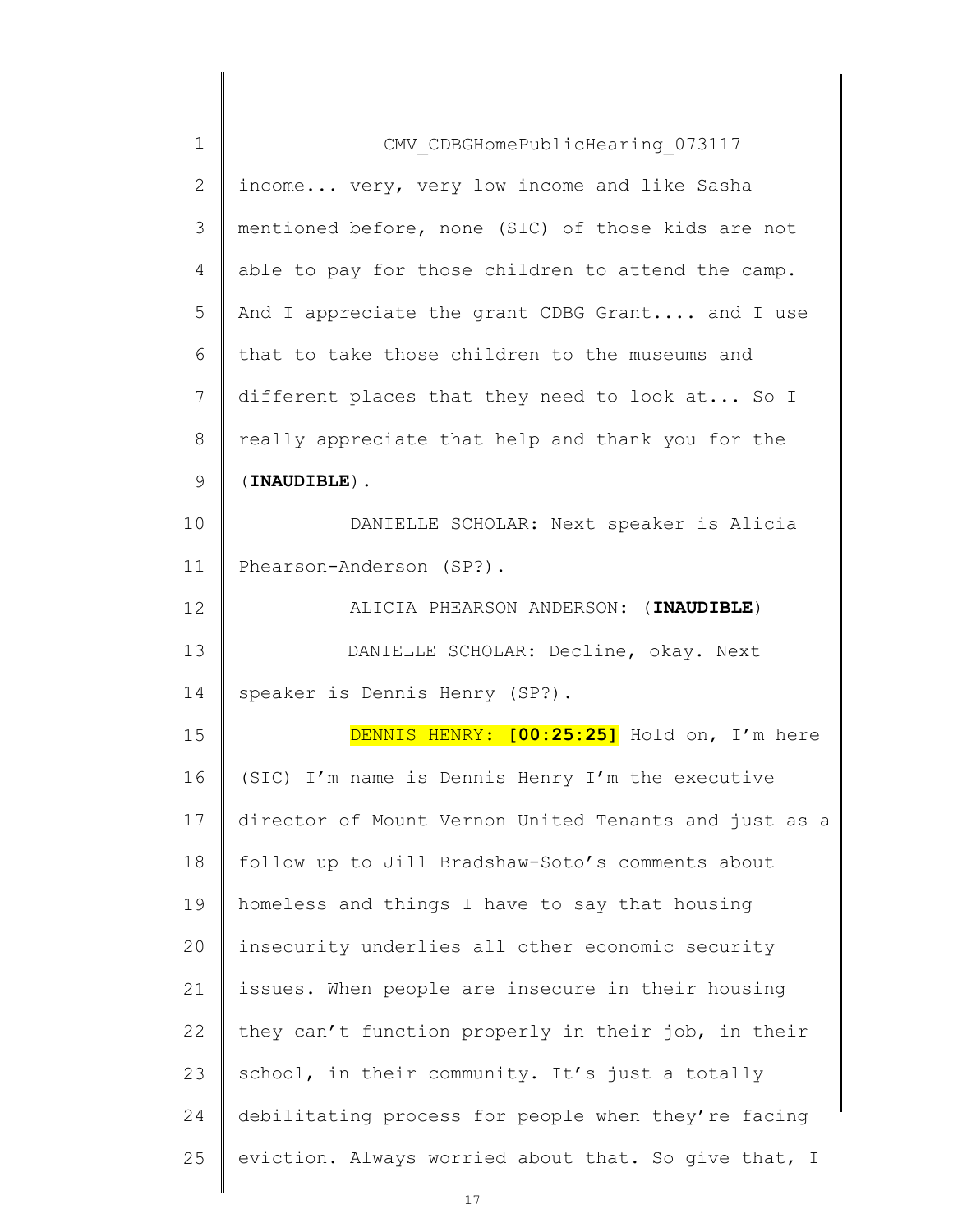| $\mathbf 1$     | CMV CDBGHomePublicHearing 073117                      |
|-----------------|-------------------------------------------------------|
| 2               | would like to thank the whoever makes the decision    |
| 3               | about our grant for \$25,000.00 is very, very         |
| 4               | important and everybody in this building when this    |
| 5               | was when they they hear about people facing           |
| 6               | (INAUDIBLE)  go see this, go see (INAUDIBLE)          |
| $\overline{7}$  | everybody is sent to city hall (INAUDIBLE)  some of   |
| 8               | those people so we're never short of clients          |
| $\mathsf 9$     | (INAUDIBLE)  but I'd also like that's probably        |
| 10              | our (INAUDIBLE)  stuff about (INAUDIBLE)              |
| 11              | evictions a year. Additionally though I'd like to     |
| 12              | suggest maybe funding a little bit of our tenant      |
| 13              | action project. Our Tenant action project is where we |
| 14              | organize tenants to better protect themselves         |
| 15              | (INAUDIBLE) and things like that. When you talk       |
| 16              | about a permanent, let me just tell the four          |
| 17 <sup>1</sup> | buildings in the middle of town here, (INAUDIBLE)     |
| 18              | so we come to organize (INAUDIBLE)  are Saratoga,     |
| 19              | the Lennox and the Williamsburg, 416 of the tenants   |
| 20              | in the building through our help have received rent   |
| 21              | reduction orders (INAUDIBLE)  the landlord in that    |
| 22              | complex now is investing hundreds of thousands of     |
| 23              | dollars (INAUDIBLE)  of seven figures it's            |
| 24              | happening only because of tenants organizing. Okay?   |
| 25              | That's an incredible return on investment on a couple |
|                 |                                                       |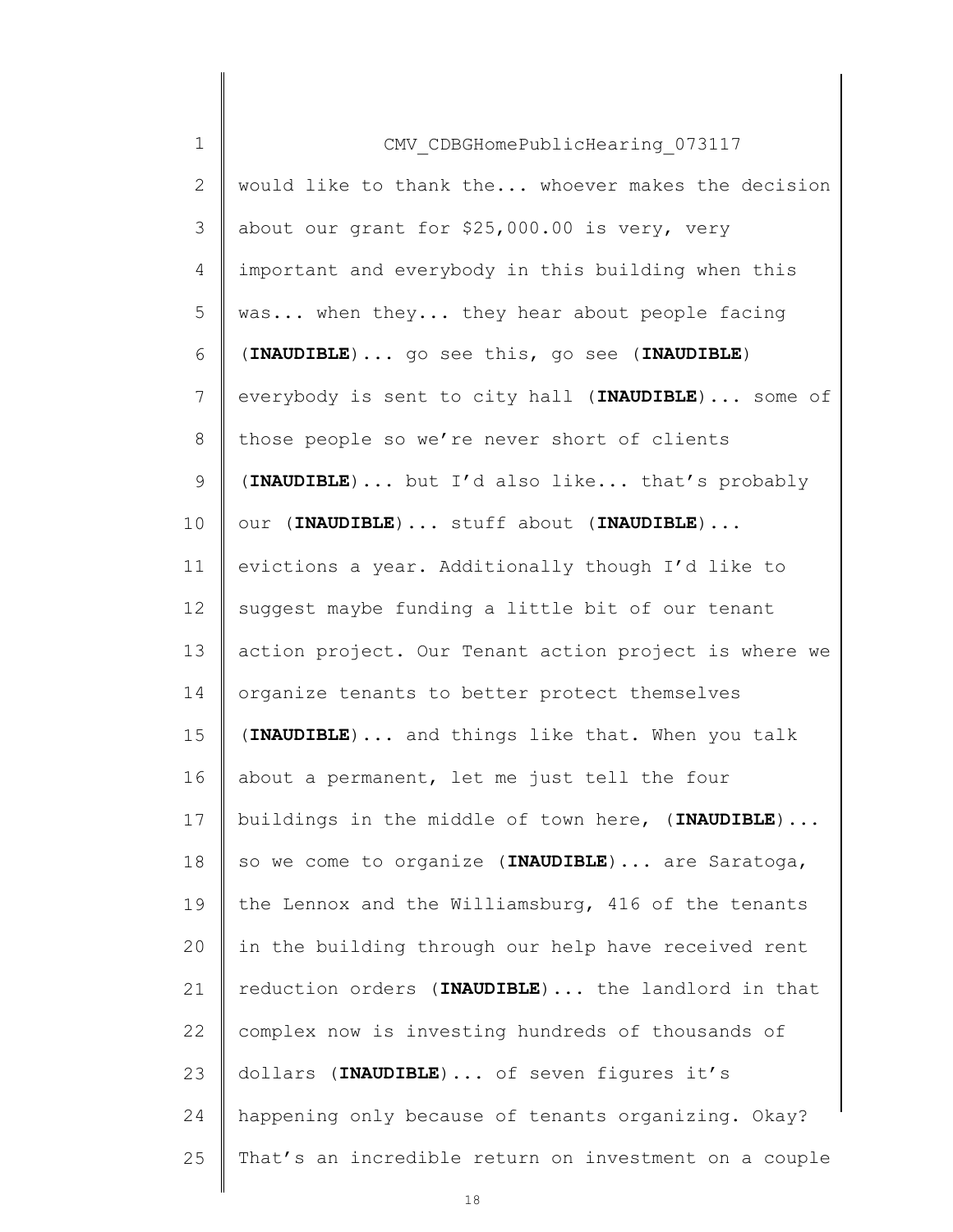| $\mathbf 1$    | CMV CDBGHomePublicHearing 073117                      |
|----------------|-------------------------------------------------------|
| $\mathbf{2}$   | (INAUDIBLE)  less than 20-30 thousand dollars. I      |
| 3              | see a million dollars in return there in city         |
| 4              | investment and that's happening right now             |
| 5              | (INAUDIBLE)  parking garages for all the buildings    |
| 6              | right now. They do roofs on a few buildings and       |
| $7\phantom{.}$ | elevators and that's all a result of the tenants      |
| 8              | being organized. That's one of the things that we and |
| 9              | it's like I said, you can't get a better return on    |
| 10             | investments (INAUDIBLE)  thank you for this           |
| 11             | (INAUDBILE)  and consider that as well. Thank you     |
| 12             | $(INAUDIBLE)$                                         |
| 13             | DANIELLE SCHOLAR: The next speaker is                 |
| 14             | Stephanie Kinlaw (SIC).                               |
| 15             | STEPHANIE KINLAW: [00:28:00] Good afternoon           |
| 16             | everybody, I'm Stephanie Kinlaw. I'm a city employee  |
| 17             | and (INAUDIBLE)  member of this community. I just     |
| 18             | want to say thank you for the CDBG grant that funded  |
| 19             | the college program (INAUDIBLE)  This program         |
| 20             | helped me get to where now I'm only two classes away  |
| 21             | from my bachelor's degree. It helped me to go back to |
| 22             | school, to further my education and to grow (SIC). I  |
| 23             | would like to definitely continue to see that this    |
| 24             | program continues to receive funding for that also in |
| 25             | (INAUDIBLE)  as she is now in college. So this        |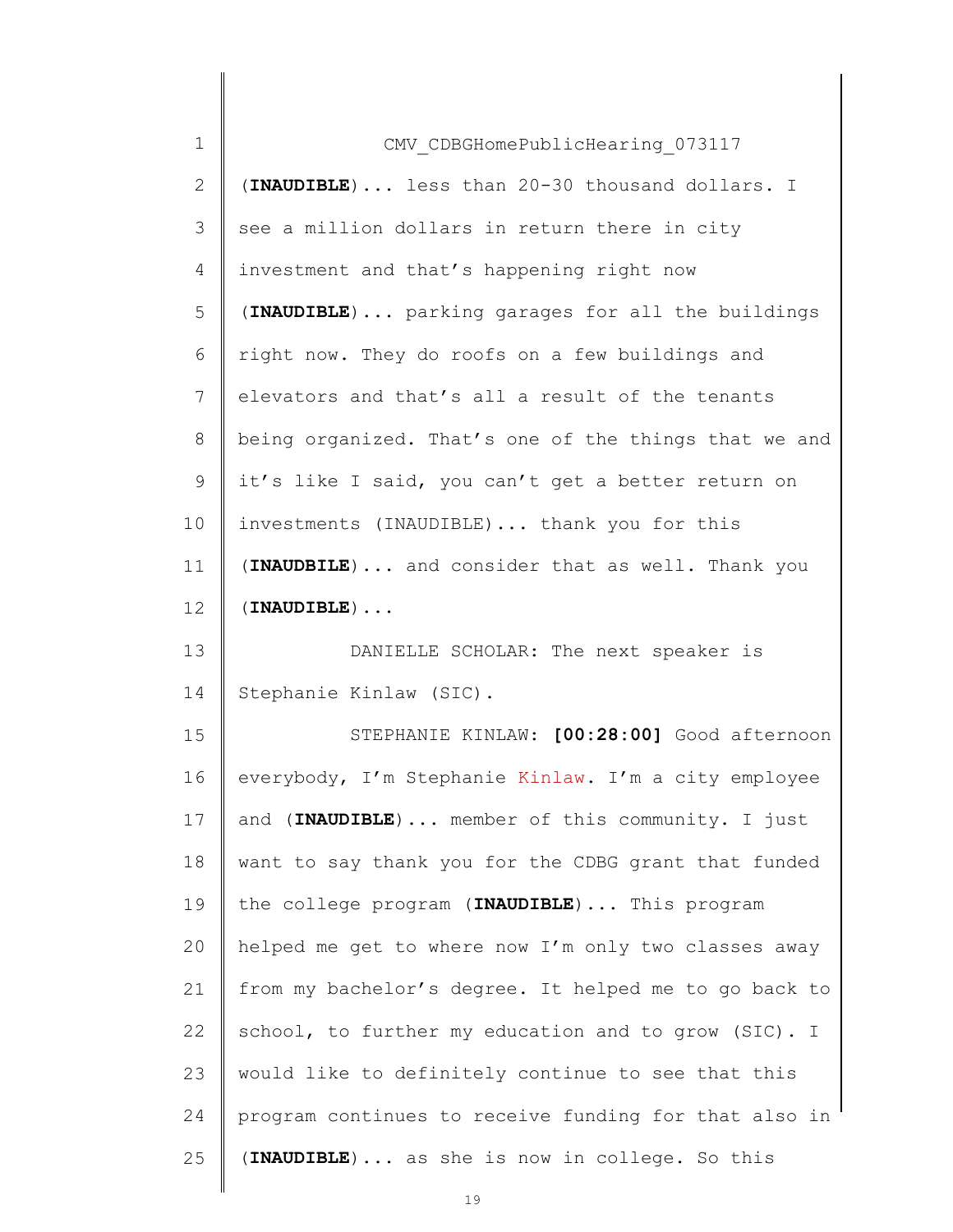| $\mathbf 1$    | CMV CDBGHomePublicHearing 073117                      |
|----------------|-------------------------------------------------------|
| $\mathbf{2}$   | program is essential to this community to watch the   |
| 3              | people grow. To help our students reach goals that    |
| $\overline{4}$ | they probably would never look to see if there wasn't |
| 5              | some kind of assistance. So I just to say thank you.  |
| 6              | Please continue to fund that program and if you can   |
| 7              | (INAUDIBLE) so we can further offer it to more        |
| 8              | students it would be greatly appreciated. Thank you.  |
| $\mathsf 9$    | DANIELLE SCHOLAR: Next speaker is Lamont              |
| 10             | McCray (SIC).                                         |
| 11             | LAMONT MCCRAE: [00:29:15] Hello, my name              |
| 12             | is Lamont McCRay (SP?) currently working for city     |
| 13             | hall (INAUDIBLE) Mount Vernon as a receptionist (SIC) |
| 14             | (INAUDIBLE)  I'm here to talk about your              |
| 15             | scholarship and the benefits and how it's going to    |
| 16             | help me further my college career instead of what I'm |
| 17             | doing now. I've been currently going to college since |
| 18             | the Spring of 2016. And I took the summer off because |
| 19             | I've got no more financial aid but I should be going  |
| 20             | back in the Fall and I wanted to say that the funding |
| 21             | for this scholarship is a really huge help towards my |
| 22             | tuition because I want to (INAUDIBLE) because of a    |
| 23             | whole bunch of decisions that I've made and           |
| 24             | (INAUDIBLE)  carry on with business administration    |
| 25             | and so this scholarship is going to really help       |
|                |                                                       |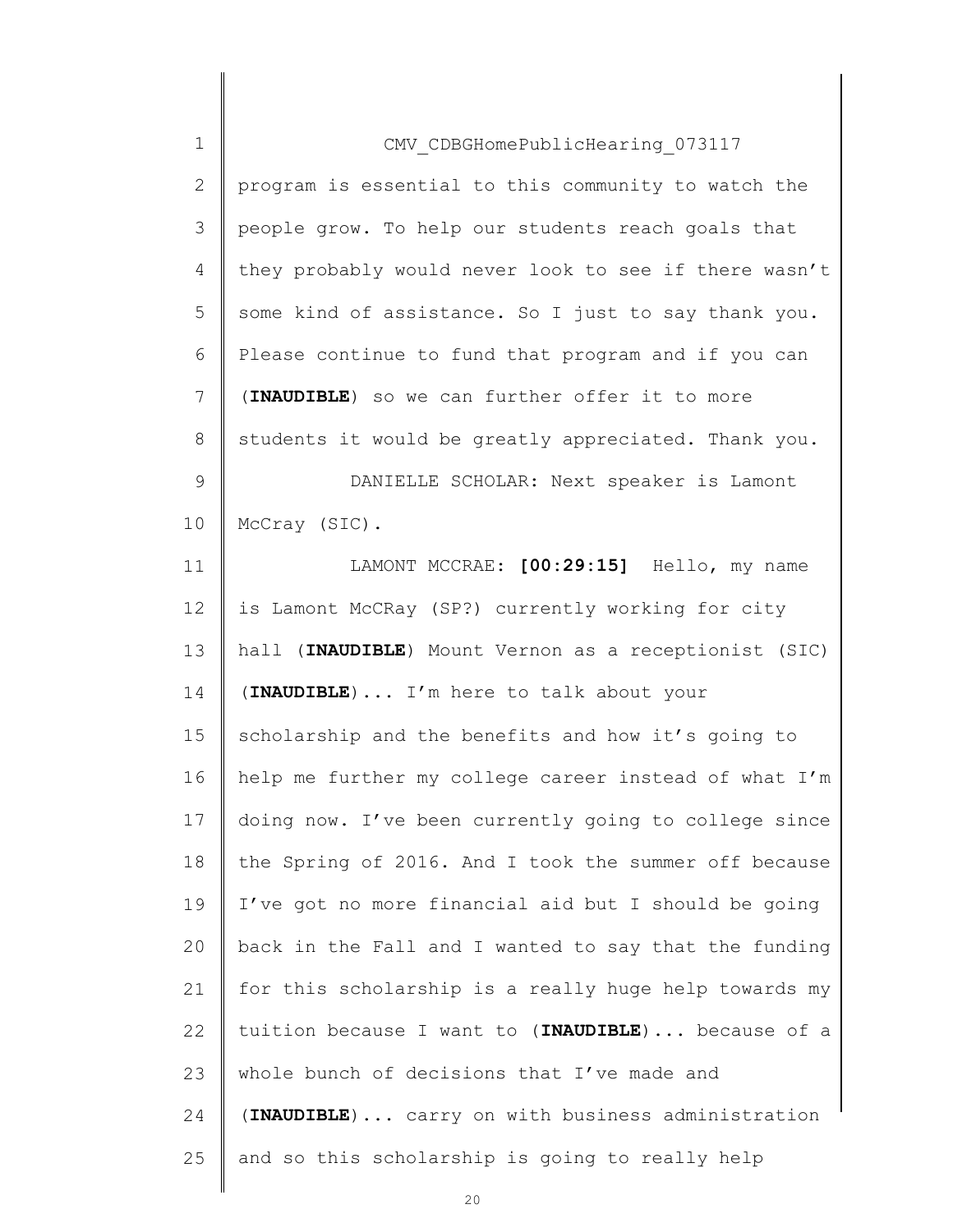| $\mathbf 1$  | CMV CDBGHomePublicHearing 073117                      |
|--------------|-------------------------------------------------------|
| $\mathbf{2}$ | improve and it's going to help a lot of residents of  |
| 3            | Mount Vernon also. Especially coming from high school |
| 4            | where if you sign for the associate scholarship       |
| 5            | (INAUDIBLE)  to be basically capable of having that   |
| 6            | scholarship. So with the Mayor scholarship I feel     |
| 7            | like it's an opportunity to make it through because   |
| 8            | it's not the requirement so much as just being        |
| $\mathsf{S}$ | enrolled in college and be there and participate. So  |
| 10           | I really appreciate the opportunity the City of Mount |
| 11           | Vernon gave me (INAUDIBLE)                            |
| 12           | DANIELE SCHOLAR: The next speaker is MELVYN           |
| 13           | TANZMAN                                               |
| 14           | MELVYN TANZMAN: [00:31:20] Good afternoon,            |
| 15           | I'm MELVYN TANZMAN. I'm the executive director of     |
| 16           | Westchester Disabled On the Move which is a non-      |
| 17           | residential independent living center for people with |
| 18           | disabilities. Although our offices are in Yonkers, we |
| 19           | serve all of Westchester County. I really thank you   |
| 20           | for the opportunity to provide comments today on      |
| 21           | proposed CDBG action plan. I'm going to provide       |
| 22           | comments that will focus on two planned goals.        |
| 23           | Neighborhood revitalization and the availability of   |
| 24           | accessible affordable housing. Westchester disabled   |
| 25           | on the move is very pleased that Mount Vernon has     |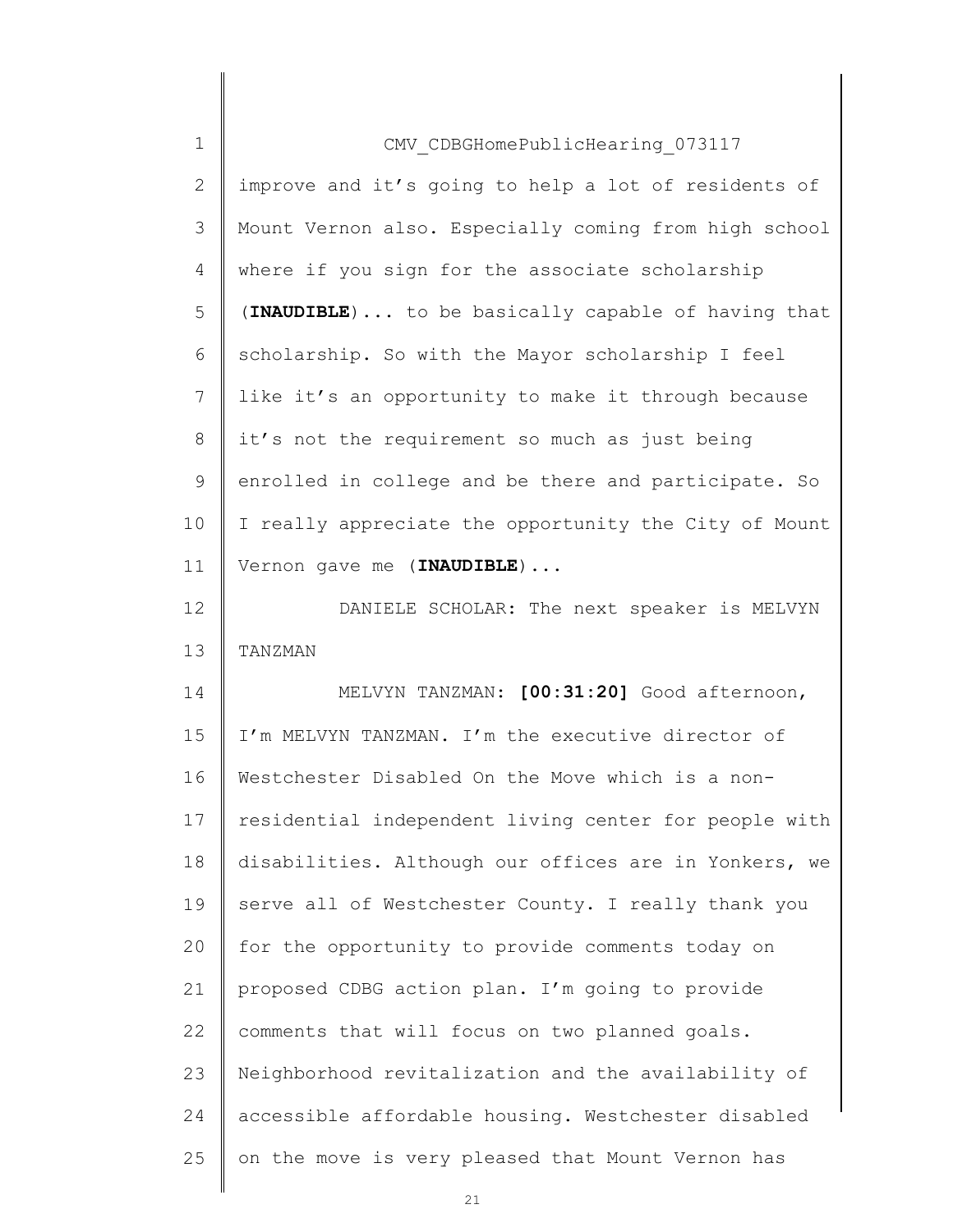| $\mathbf 1$    | CMV CDBGHomePublicHearing 073117                        |
|----------------|---------------------------------------------------------|
| $\overline{2}$ | committed \$762,740.00 to the installation of new       |
| 3              | traffic and cross walk signals. We urge that this       |
| 4              | include accessible pedestrian signals for individuals   |
| 5              | who are deaf or blind and can communicate safety        |
| 6              | information using non-visual means. Including           |
| 7              | auditory and tactile signals. I'm providing a 2016      |
| 8              | update from the New York State Department of            |
| 9              | Transportation regarding their ADA transition plan.     |
| 10             | Mount Vernon is planning for the installation of new    |
| 11             | signals should identify priorities of intersections     |
| 12             | which will have fully accessible pedestrian signals.    |
| 13             | I must say that we're Westchester Disabled On the       |
| 14             | Move is a little disappointed that the action plan      |
| 15             | does not really adequately address the affordable,      |
| 16             | accessible housing needs of its residents with          |
| 17             | disabilities. Individuals on fixed incomes often have   |
| 18             | incomes of between about \$750.00 to \$1,500.00 a month |
| 19             | according to a national study that identifies           |
| 20             | Westchester County residents with disabilities as       |
| 21             | having to spend between 140 to 160 percent of their     |
| 22             | income to afford a modest studio or one bedroom         |
| 23             | apartment. That problem of affordability is             |
| 24             | exacerbated by the fact that many of the existing       |
| 25             | affordable housing units are inaccessible for those     |
|                |                                                         |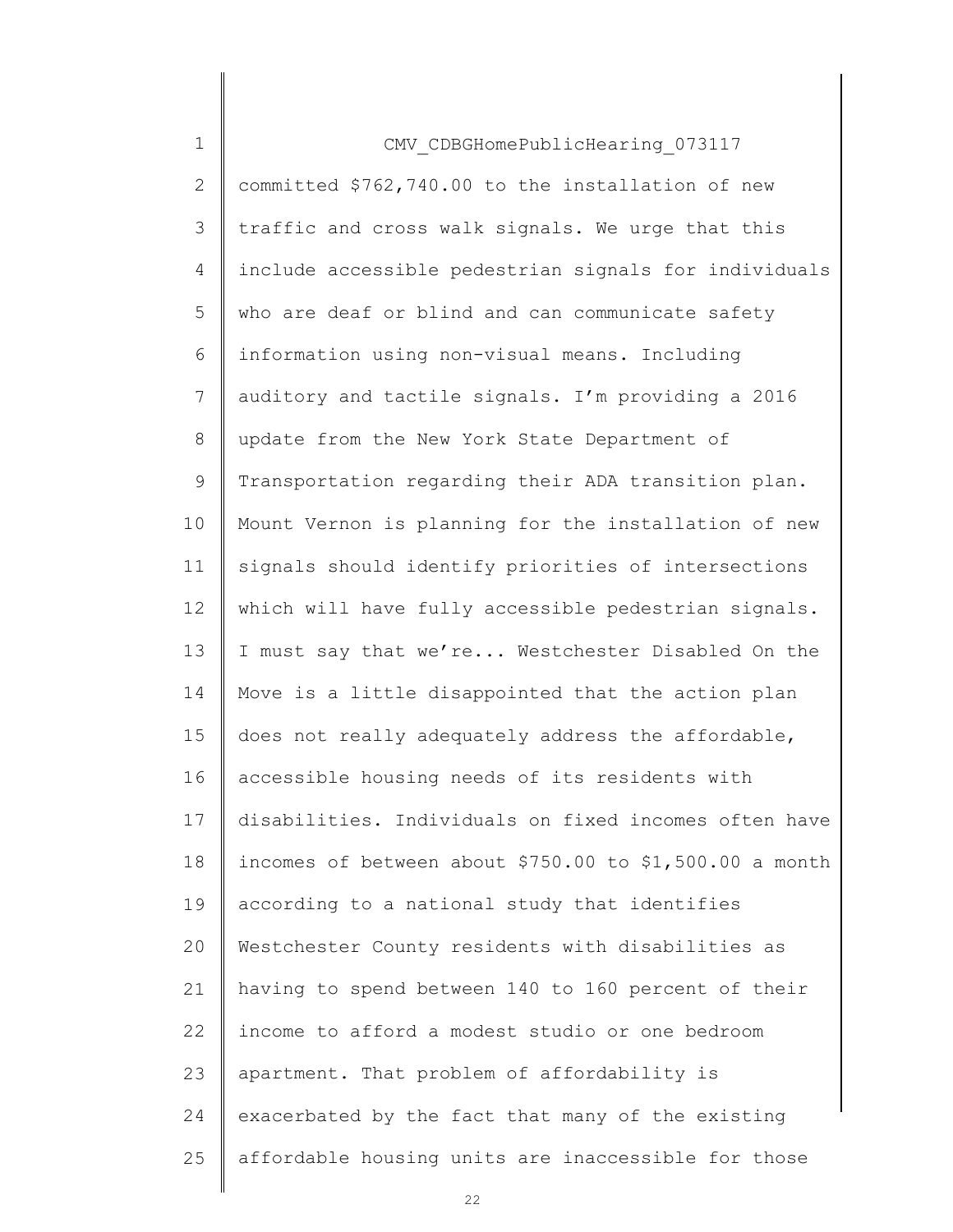| $\mathbf 1$    | CMV CDBGHomePublicHearing 073117                      |
|----------------|-------------------------------------------------------|
| $\overline{2}$ | with mobility impairments and sensory impairments. We |
| 3              | applaud Mount Vernon's commitment such as eviction    |
| 4              | prevention and fair housing counseling. However, what |
| 5              | are the options for people with disabilities of all   |
| 6              | ages including seniors should they be evicted.        |
| $7\phantom{.}$ | Homeless shelters cannot adequately meet their needs  |
| 8              | and nursing facility residents often become trapped   |
| 9              | in place there due to their loss of income. There are |
| 10             | many individuals in nursing homes in the community    |
| 11             | who are there simply because they can't afford        |
| 12             | housing they (SIC) find accessible (INAUDIBLE).       |
| 13             | Westchester disabled on the move understands that     |
| 14             | this is a complex problem and surely can't be         |
| 15             | resolved by the City of Mount Vernon by itself,       |
| 16             | however, other municipalities have funded specialized |
| 17             | housing, counseling and advocacy targeted to people   |
| 18             | with disabilities. For instance, the City of Yonkers  |
| 19             | which has an inclusive zoning (INAUDIBLE)  which is   |
| 20             | affordable housing ordinance that mandates all        |
| 21             | developments of 100 or more units have 10 percent     |
| 22             | affordable. This year the Department of Planning and  |
| 23             | Development in Yonkers at the mayor's urging mandated |
| 24             | that 10 percent of those affordable units be actually |
| 25             | set aside for people with mobility and sensory        |
|                |                                                       |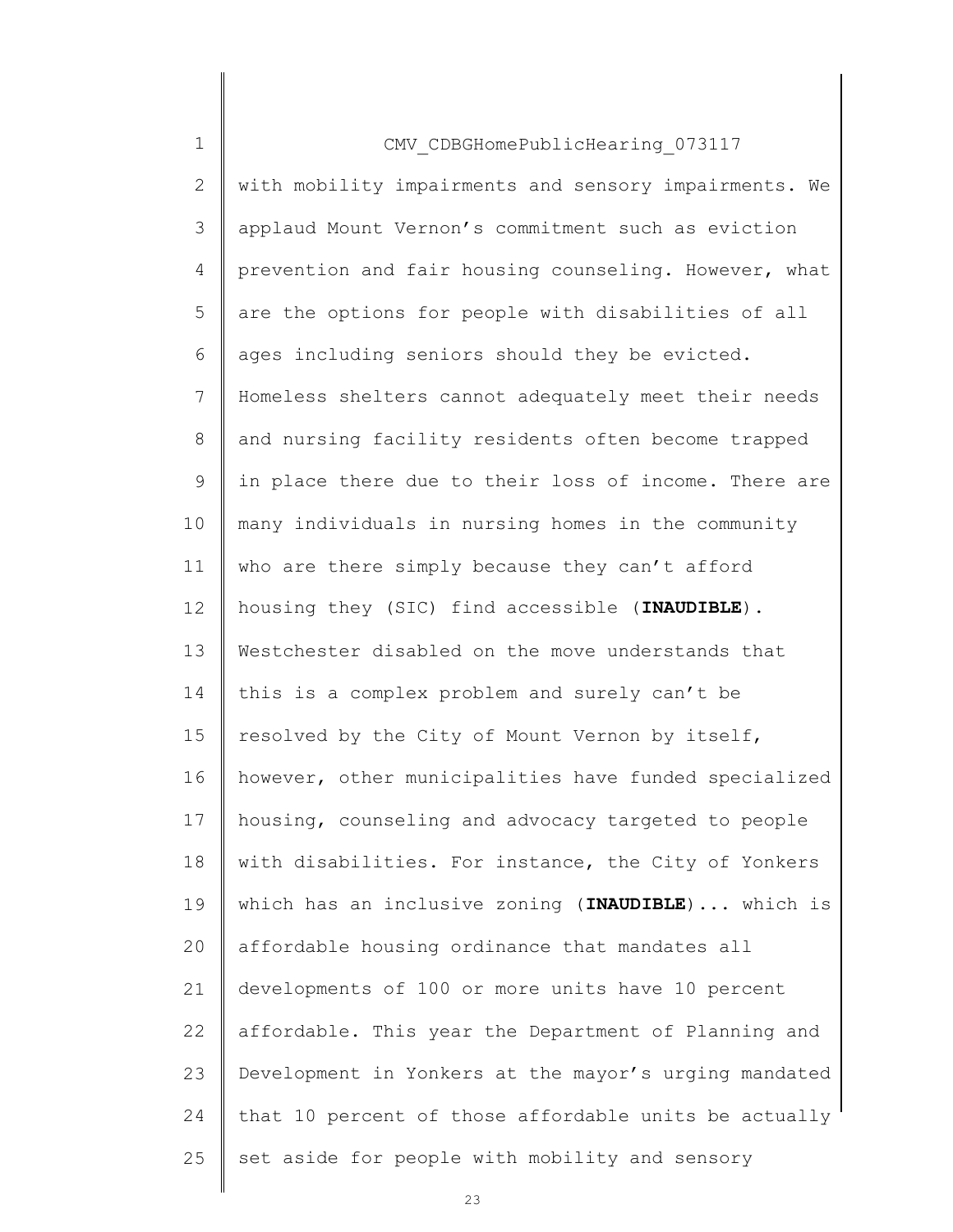| $\mathbf 1$  | CMV CDBGHomePublicHearing 073117                      |
|--------------|-------------------------------------------------------|
| $\mathbf{2}$ | impairments. I realize that part of the planning does |
| 3            | not pass legislation. I do believe that funding would |
| 4            | risk (SIC) to address the relocation and placement of |
| 5            | our most at risk residents could by providing         |
| 6            | counseling (INAUDIBLE) by raising awareness and       |
| 7            | reaffirming the rights of all residents to safe,      |
| 8            | affordable, accessible and integrated housing and     |
| $\mathsf{S}$ | facilitate change and save Mount Vernon residents     |
| 10           | with disabilities from needless expensive             |
| 11           | institutionalization. (INAUDIBLE)  facilitated this   |
| 12           | in Yonkers and other municipalities and we truly      |
| 13           | would like to expand as a resource in Mount Vernon.   |
| 14           | DANIELLE SCHOLAR: Next speaker is Reverend            |
| 15           | A. Thomas.                                            |
| 16           | REVEREND A. THOMAS: Declined.                         |
| 17           | DANIELLE SCHOLAR: Declined, okay. Next                |
| 18           | speaker is Cheryl Dennis.                             |
| 19           | CHERYL DENNIS: [00:36:10] Good afternoon              |
| 20           | my name is Cheryl Dennis and I am CEO for             |
| 21           | (INAUDIBLE)  community (INAUDIBLE)  and I would       |
| 22           | like to speak to you on input regarding the           |
| 23           | (INAUDIBLE)  emergency solutions (INAUDIBLE)          |
| 24           | Currently in Mount Vernon we have we put a lot of     |
| 25           | effort into establishing low income rentals. I would  |
|              |                                                       |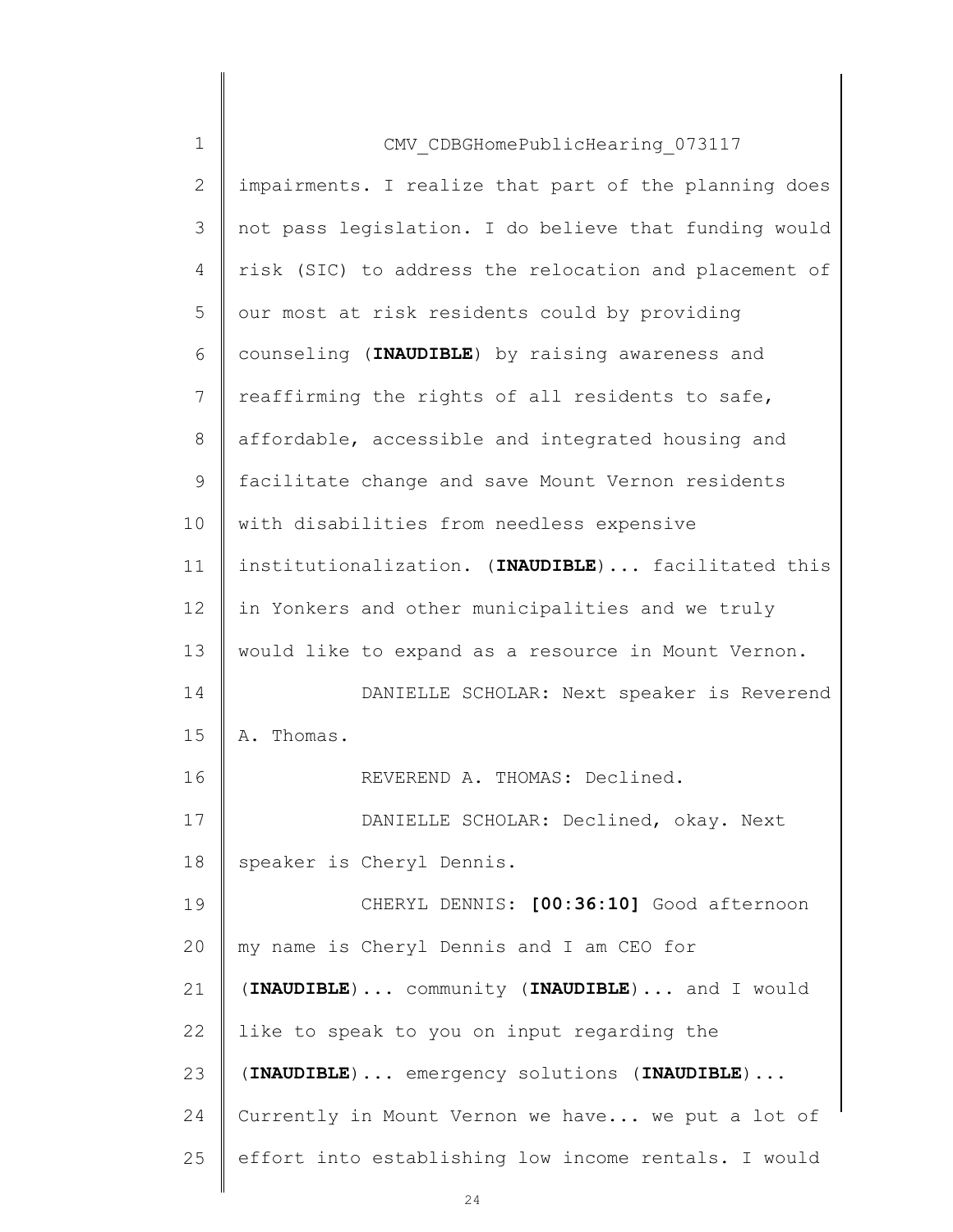| $\mathbf 1$    | CMV CDBGHomePublicHearing 073117                       |
|----------------|--------------------------------------------------------|
| $\mathbf{2}$   | like to see more affordable co-ops, affordable condos  |
| 3              | and just the renovation of dilapidated housing that    |
| $\overline{4}$ | we currently have on the market. I think also it       |
| 5              | would be good I would think for the entire city        |
| 6              | because it would also increase our revenue which is    |
| 7              | much needed. So that is mine                           |
| 8              | DANIELLE SCHOLAR: Next speaker is                      |
| $\mathsf{S}$   | Assemblyman Pretlow.                                   |
| 10             | GARY PRETLOW: [00:37:50] Good afternoon, my            |
| 11             | name is Gary Pretlow I'm the state assemblyman         |
| 12             | representing Mount Vernon and Yonkers. I've looked     |
| 13             | over the proposed budget and find that all of the      |
| 14             | programs being funded are actually laudable. My        |
| 15             | problem though is what's not in this budget. There is  |
| 16             | \$95,000.00 being cut that was in current year budgets |
| 17             | that have to do with youth. If you look on page five   |
| 18             | of your handout one of the priorities of these grants  |
| 19             | is for our youth and young people yet this budget is   |
| 20             | proposing to cut (INAUDIBLE) proposing to cut          |
| 21             | razorbacks (SIC) proposing to cut the (INAUDIBLE)      |
| 22             | the other one the Boys and Girls Club. These are       |
| 23             | all programs that definitely help our youth. And       |
| 24             | hunger is something people Don't like to talk about,   |
| 25             | but there is a lot of hunger in Mount Vernon. Soup     |
|                |                                                        |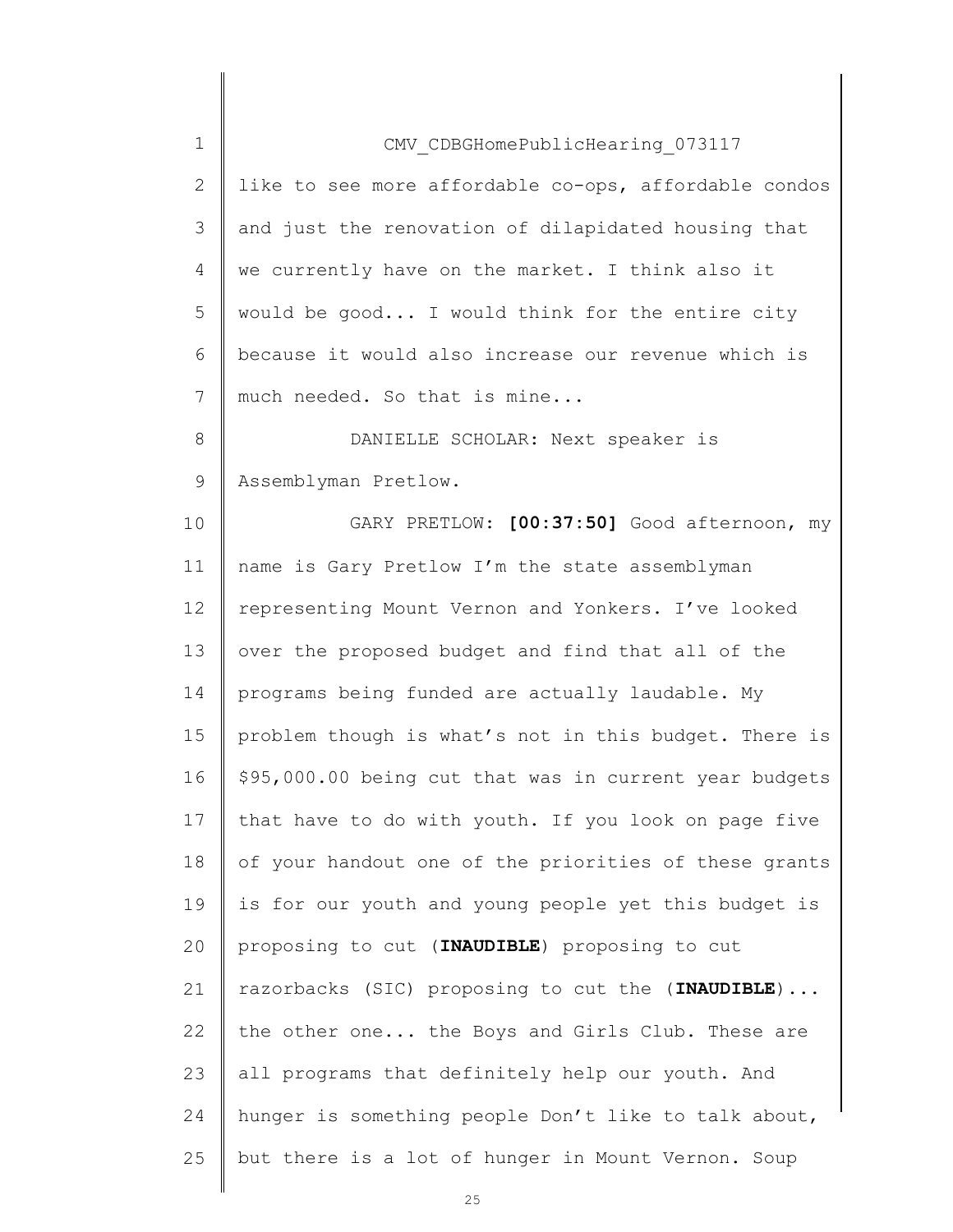| $\mathbf 1$  | CMV CDBGHomePublicHearing 073117                      |
|--------------|-------------------------------------------------------|
| $\mathbf{2}$ | kitchens across this city serve tens of thousands of  |
| 3            | meals every year and for the help with these food     |
| 4            | distribution in this city being cut I think is        |
| 5            | unconscionable. I think in these proposals that the   |
| 6            | final poll that goes through that all these programs  |
| 7            | should be reinstituted. Thank you.                    |
| 8            | DANIELLE SCHOLAR: Next speaker is June                |
| $\mathsf 9$  | Creasy (SP?)                                          |
| 10           | CROWD: She's not here.                                |
| 11           | DANIELLE SCHOLAR: She's gone, okay. Next              |
| 12           | speaker is Mary Fleming.                              |
| 13           | MARY FLEMING: [00:39:01] My name is Mary              |
| 14           | Fleming and I'm the director of scholarship programs  |
| 15           | for the City of Mount Vernon and I am here to speak   |
| 16           | on behalf of our scholarship, the noted amount that's |
| 17           | listed. For those who are not aware, what the Mayor's |
| 18           | scholarship is about, this scholarship was            |
| 19           | implemented is 1977 and it is offered to the city     |
| 20           | residents low to moderate income families. Now I do   |
| 21           | know that this scholarship has been an instrumental   |
| 22           | component within the city's planning because we have  |
| 23           | those who have been exemplary (SIC) recipients who've |
| 24           | done well and come back to the city and provided      |
| 25           | their expertise. I do thank Stephanie Kenlaw who      |
|              |                                                       |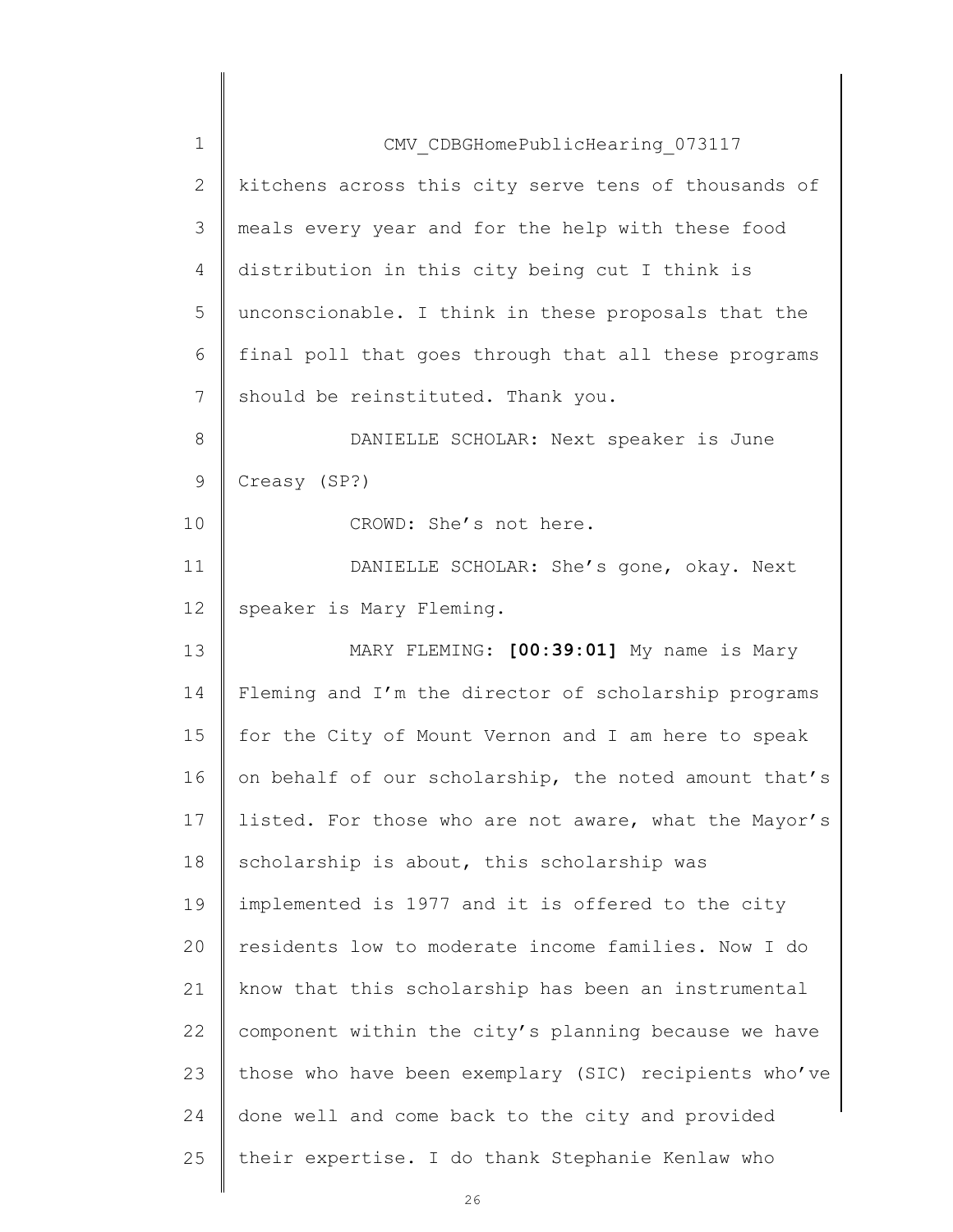| $\mathbf 1$    | CMV CDBGHomePublicHearing 073117                      |
|----------------|-------------------------------------------------------|
| $\overline{2}$ | left, had to leave, but she is an example of one of   |
| 3              | the recipients. She works for the recreation          |
| 4              | department and also I have Miss Vorel (SIC) who is    |
| 5              | with the City of Mount Vernon Youth Bureau. I urge    |
| 6              | that you look at the amount that you've addressed. It |
| 7              | does not give a good (INAUDIBLE) because more and     |
| 8              | more students and recipients are coming, I mean, more |
| 9              | and more applicants are coming and applying for the   |
| 10             | scholarships. I would hate to have to turn anyone     |
| 11             | away. If \$30,000.00 and if I have 30 applicants and  |
| 12             | I'm giving them \$1,000.00 that's only a book for a   |
| 13             | semester. So we need for those are not very well      |
| 14             | versed of what higher education is all about it has   |
| 15             | drastically it has just gone up. So we need to        |
| 16             | address the fact because Mount Vernon the numbers     |
| 17             | here are showing that Mount Vernon has a low to       |
| 18             | moderate income families. And those kids are seeking  |
| 19             | to elevate themselves and why would we be in a        |
| 20             | position to turn our backs on them. We have those who |
| 21             | are reentering who come to me and there is a one      |
| 22             | person I know who has reentered this community and    |
| 23             | done very well, applied to college and is on the      |
| 24             | presidents (SIC) list. Now what other recommendations |
| 25             | are there when we can show that this scholarship is   |
|                |                                                       |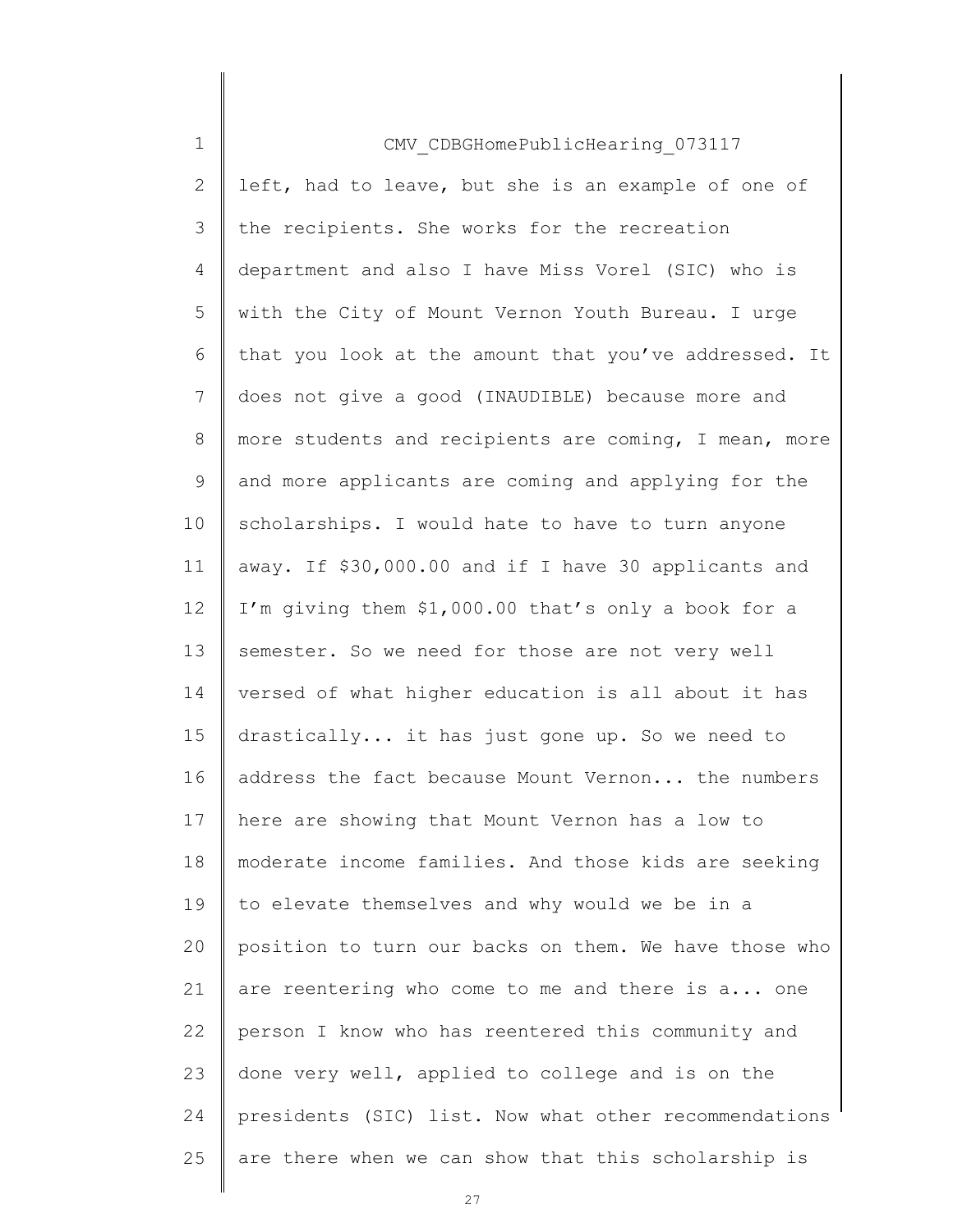| $\mathbf 1$  | CMV CDBGHomePublicHearing 073117                      |
|--------------|-------------------------------------------------------|
| $\mathbf{2}$ | something that is needed. So I would like that you    |
| 3            | think about it an readdress the fact that \$30,000.00 |
| 4            | is really not enough to offer our applicants who are  |
| 5            | coming in and seeking money to further their          |
| 6            | education. Thank you.                                 |
| 7            | DANIELLE SCHOLAR: The next speaker is Jim             |
| 8            | Pilleron (SP?).                                       |
| $\mathsf 9$  | JIM PILLERON: [00:42:30] Good afternoon               |
| 10           | and good afternoon to everybody here. It's an honor   |
| 11           | to be with everyone that is here and the City of      |
| 12           | Mount Vernon has worked so hard to make it a better   |
| 13           | Mount Vernon and to the people who dedicate their     |
| 14           | lives and service and I always commend you for        |
| 15           | (INAUDIBLE). We have been blessed to work with the    |
| 16           | City of Mount Vernon for over 25 years. We've helped  |
| 17           | with building homes on Third Street initially and we  |
| 18           | have across the (INAUDIBLE) of Westchester County     |
| 19           | worked on zombie homes, helped with foreclosure       |
| 20           | assistance. We get many requests from Mount Vernon    |
| 21           | from seniors for rehabbing their home and when you're |
| 22           | on a fixed income with high taxes it's a challenge.   |
| 23           | We have a neighborhood aggressive neighborhood        |
| 24           | revitalization program. One area we've targeted have  |
| 25           | been the gateways. I call it the gateways off of      |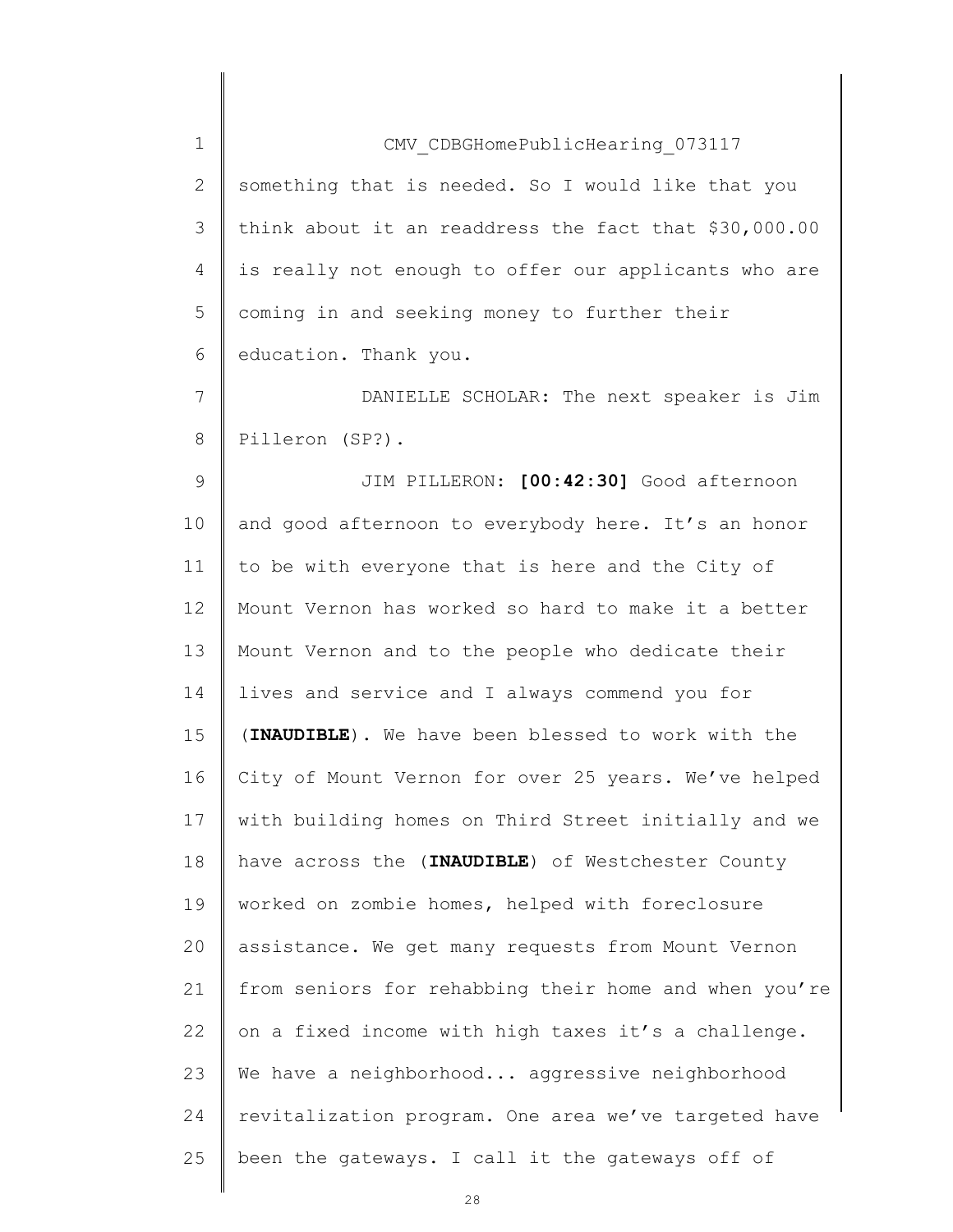| $\mathbf 1$ | CMV CDBGHomePublicHearing 073117                      |
|-------------|-------------------------------------------------------|
| 2           | Mount Vernon Avenue. Some of the houses city          |
| 3           | council members here and present (SIC) know we have   |
| 4           | been working that area. We've rehabbed churches here, |
| 5           | painted the Boys Club. Helped make rehab a            |
| 6           | building which now the Chamber of Commerce is in.     |
| 7           | We've also distributed planters throughout this city  |
| 8           | which youth helped us to build. We have a big         |
| 9           | commitment, we think every youth should build and     |
| 10          | learn to grow food. Made two community gardens most   |
| 11          | recently on Third Avenue and one on Quest (SIC) and   |
| 12          | Mount Vernon Avenue. Rehabbed churches, one that was  |
| 13          | specifically hit by hurricane Sandy which became a    |
| 14          | relief center at night in the gateways neighborhood   |
| 15          | off of Mount Vernon Avenue where we helped fire       |
| 16          | victims. We also helped a number of fire victims      |
| 17          | because we know I know, at the end of once            |
| 18          | there's a fire and there's really no affordable       |
| 19          | housing. We're in a crisis of affordable housing in   |
| 20          | Westchester County which is kind of I can't           |
| 21          | believe that we Don't talk about that more. We're the |
| 22          | number one home builder in the country and 14th in    |
| 23          | the world. The hardest place for anyone to own a home |
| 24          | is New York, New York. We want to change that and we  |
| 25          | love Mount Vernon and we would like to help you       |
|             |                                                       |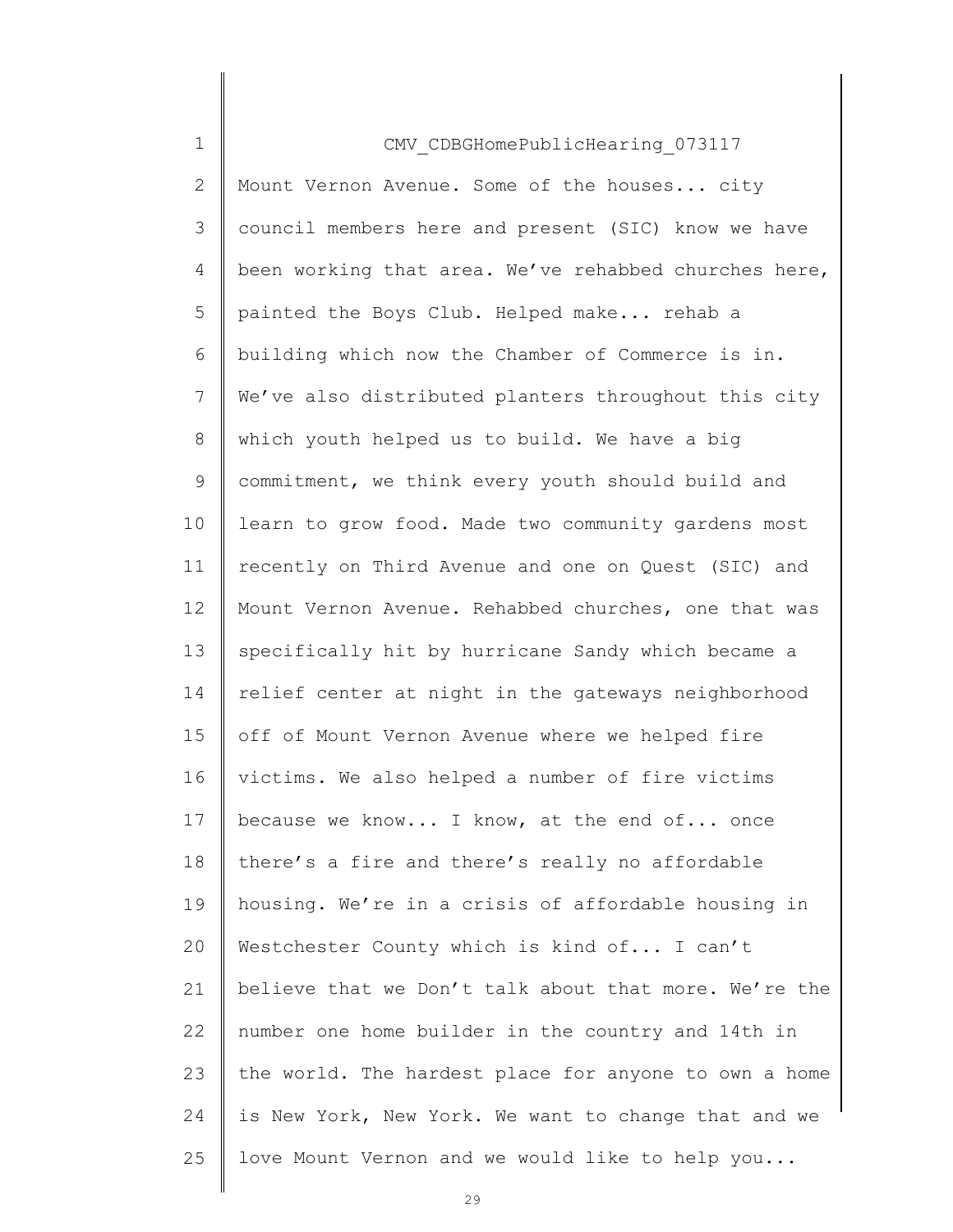| $\mathbf 1$    | CMV CDBGHomePublicHearing 073117                      |
|----------------|-------------------------------------------------------|
| $\mathbf{2}$   | work in partnership with the city and HUD and these   |
| $\mathfrak{Z}$ | great community partners on looking at taking some of |
| 4              | these zombie homes, getting them on the tax roll      |
| 5              | (SIC) so that Mount Vernon residents own them and     |
| 6              | help to revitalize the neighborhood because once      |
| $\overline{7}$ | we're in a neighborhood (SIC) we actually have our    |
| 8              | recycling restore here that a number of people here   |
| $\mathsf 9$    | have gone to and said bring it back and that became a |
| 10             | catalyst for us to do neighborhood revitalization of  |
| 11             | the Third Street, Mount Vernon (INAUDIBLE) where we   |
| 12             | helped to hire local Mount Vernon residents, generate |
| 13             | sales tax, helped build a green environmental store.  |
| 14             | There are 800 of them in the country and we'd like to |
| 15             | bring another one back probably to the Sanford Avenue |
| 16             | Boulevard area because we have so many that love it   |
| 17             | and so many that come from Mount Vernon in a way      |
| 18             | (SIC) that we could fill it to help the community. We |
| 19             | work closely with the Mount Vernon court system on    |
| 20             | community service to help people to have a chance to  |
| 21             | do community service and good Habitat is and we just  |
| 22             | would love to see an increase of ownership, getting   |
| 23             | into the zombie homes and working on neighborhood     |
| 24             | revitalization. And on rehabilitation of a number of  |
| 25             | homes. And it really is a challenge in some of the    |
|                |                                                       |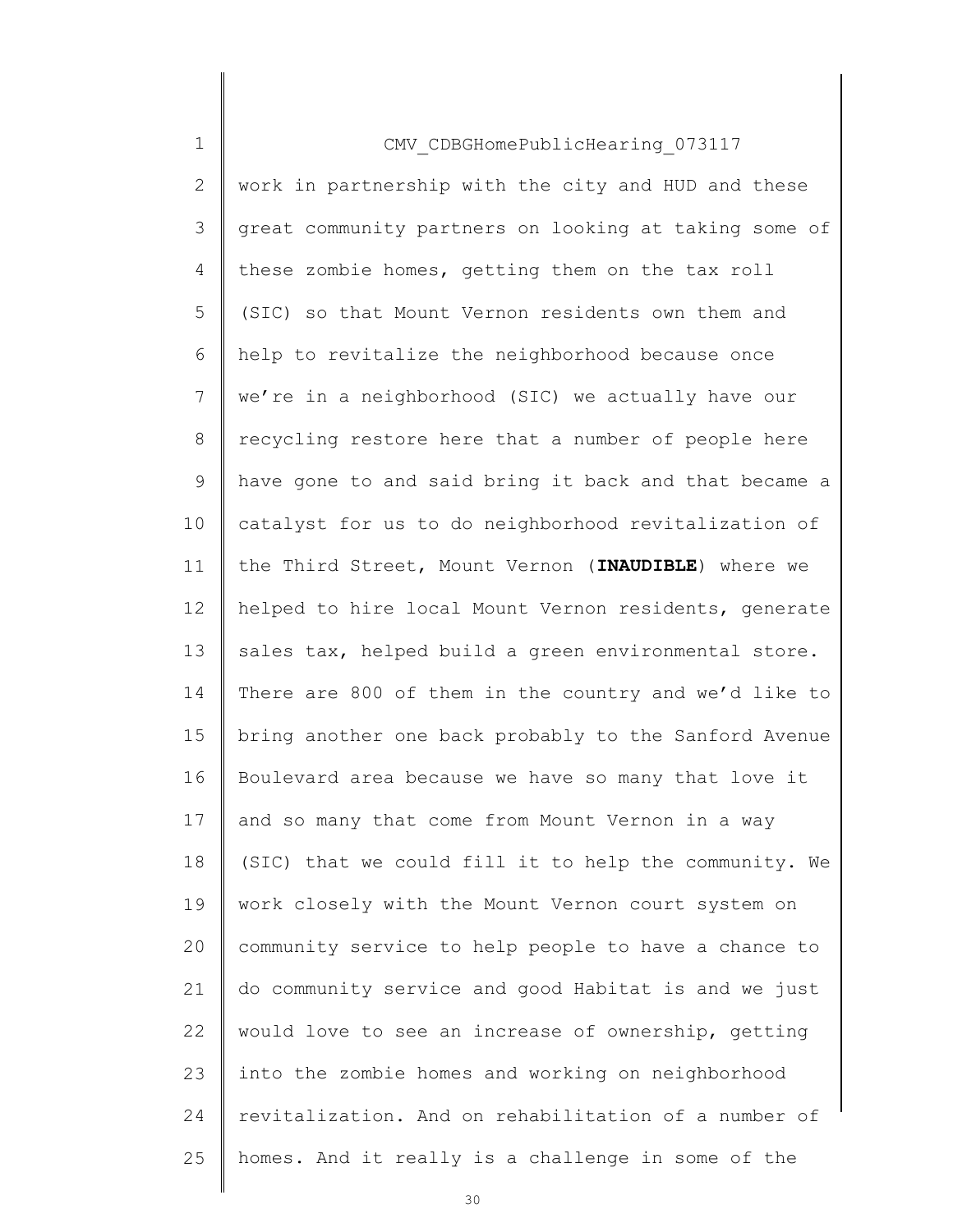| $\mathbf 1$ | CMV CDBGHomePublicHearing 073117                      |
|-------------|-------------------------------------------------------|
| 2           | homes we go into, but we see some horrific            |
| 3           | situations, some real dangerous fire we see a lot     |
| 4           | of fires as part of that as it's so hard to pay the   |
| 5           | taxes and to replace electric and plumbing that have  |
| 6           | become older and that becomes a fire burden for not   |
| 7           | only the resident and the family, but the whole       |
| 8           | neighborhood. So, thank you for the again, for        |
| 9           | everyone that's sharing. Keep up the great work.      |
| 10          | DANIELLE SCHOLAR: The next speaker is                 |
| 11          | Roberta APUZZO (SP?).                                 |
| 12          | ROBERTA AAPUZZO: [00:46:15] Good                      |
| 13          | afternoon. My name is Roberta Puzza. I am executive   |
| 14          | director of Community Services Associates and I'm     |
| 15          | looking at this and I'm assuming that there must be a |
| 16          | mistake. That I Don't see any funding for Community   |
| 17          | Service Associates. I've been the executive director  |
| 18          | for 24 years. We serve those that are in desperate    |
| 19          | need of food, socialization, a safe place for them to |
| 20          | come to eat. We have over 700 volunteers that walk    |
| 21          | through the doors and we have (INAUDIBLE) and I would |
| 22          | say instigated to join our organization as volunteers |
| 23          | since I became the director. Community Service        |
| 24          | Associates is in its 31st year. We have been good     |
| 25          | neighbors where everything has been situated. We just |
|             |                                                       |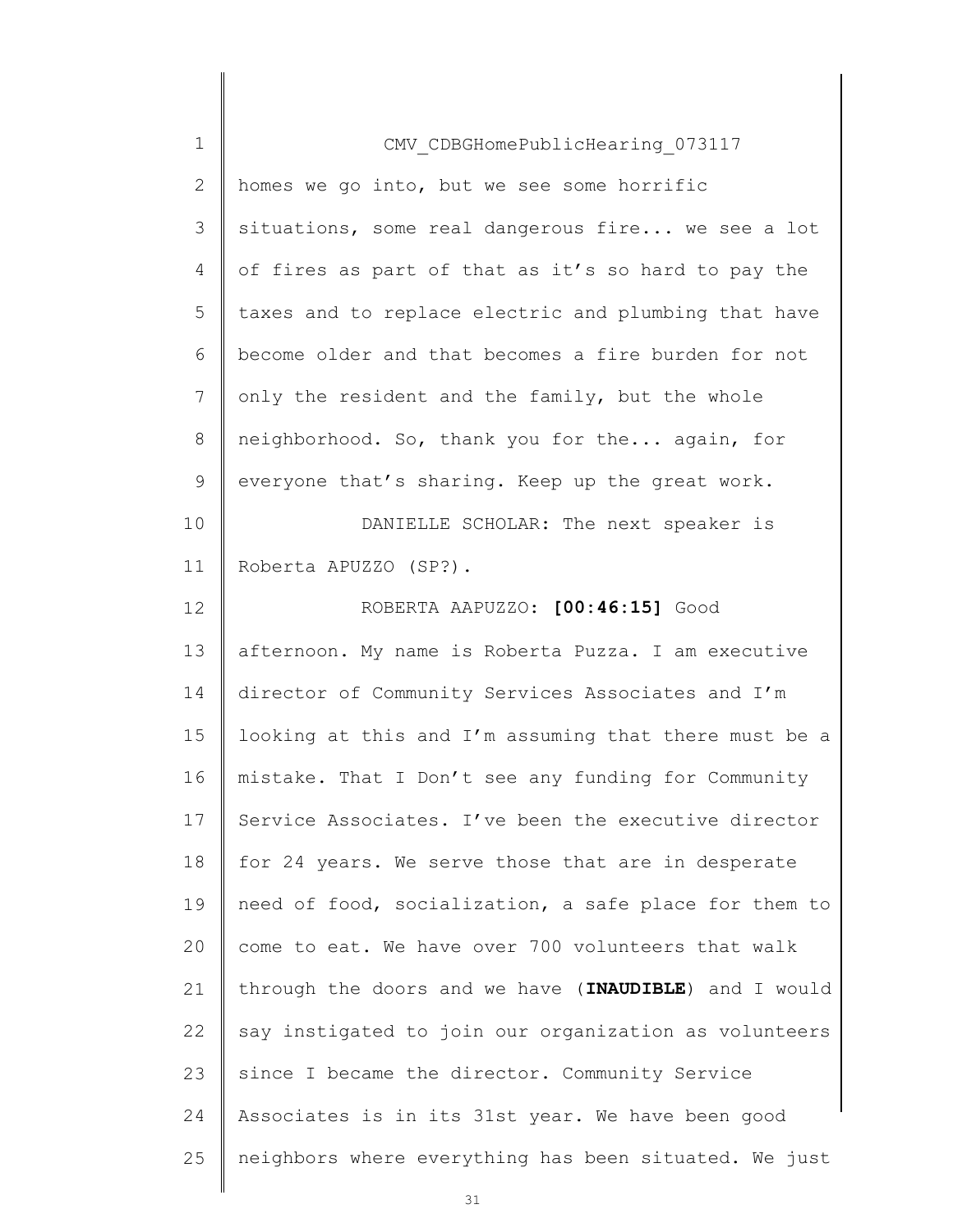| $\mathbf 1$ | CMV CDBGHomePublicHearing 073117                      |
|-------------|-------------------------------------------------------|
| 2           | moved to the armory in May. I am appalled beyond      |
| 3           | belief. I find this to be totally unfathomable that   |
| 4           | we are not on this list for a dollar. I just Don't    |
| 5           | understand how that can be. Everyone in this          |
| 6           | community knows the work that we do. Can anybody tell |
| 7           | me why we are not going to be funded in any way       |
| 8           | whatsoever? I believe housing. I believe youth        |
| 9           | programs. I believe affordability is extremely        |
| 10          | important, but if we Don't feed those people that are |
| 11          | the neediest, you're going to see more crime in our   |
| 12          | state.                                                |
| 13          | DOM MCCOY: So I'll take that question. I              |
|             |                                                       |
| 14          | appreciate (INAUDIBLE)  the excellent work that       |
| 15          | Community Services Associates is doing for the        |
| 16          | community. And so the reason that the 2017 draft does |
| 17          | not allocate any proposed funding for Community       |
| 18          | Services Associates has to do with the conflict of    |
| 19          | interest provisions that are part of the Community    |
| 20          | Development Block Grant program.                      |
| 21          | ROBERTA AAPUZZO: What does that mean?                 |
|             | DOM MCCOY: So, a conflict of interest                 |
| 22<br>23    | so in the application (INAUDIBLE) itself that for all |
| 24          | of those organizations who are here today, for those  |
| 25          | who aren't here who applied, the 2017 application     |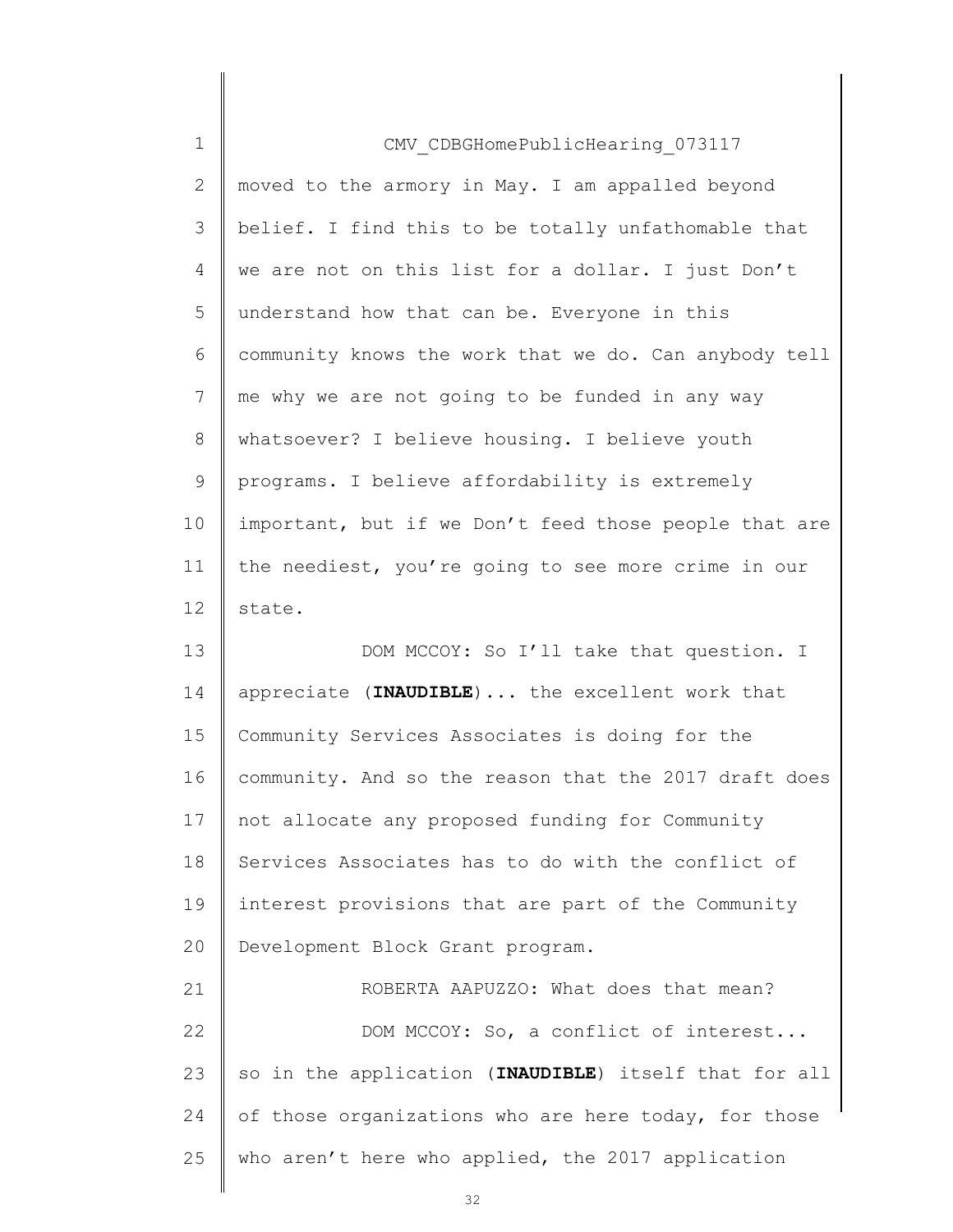| $\mathbf 1$  | CMV CDBGHomePublicHearing 073117                      |
|--------------|-------------------------------------------------------|
| $\mathbf{2}$ | tracks HUD regulations. And so with HUD regulations   |
| 3            | one of the things that HUS regulations stipulates is  |
| 4            | that there can't be a conflict of interest. And so    |
| 5            | what that means is the organization that is applying  |
| 6            | for funds, the outside profit organization cannot     |
| 7            | have a relationship, a fiduciary relationship with    |
| 8            | anyone who is an elected official.                    |
| 9            | ROBERTA AAPUZZO: That is not true. We went            |
| 10           | through this when I first became a public official 10 |
| 11           | years ago and that was totally settled by HUD. That   |
| 12           | that was not conflict of interest in anyway.          |
| 13           | DOM MCCOY: So, for the record, if you can             |
| 14           | submit that document that piece of paper that         |
| 15           | (INAUDIBLE)                                           |
| 16           | ROBERTA APUZZA: But it's at it is in                  |
| 17           | City Hall someplace in HUDs someplace in the          |
| 18           | planning department, Danielle? I know that you were   |
| 19           | there and I know that you remember what happened and  |
| 20           | there's got to be some documents. We applied for it   |
| 21           | last year, the regulations were the same              |
| 22           | DOM MCCOY: (INAUDIBLE)                                |
| 23           | ROBERTA APUZZO: We applied for it the year            |
| 24           | before. Regulations were the same and I just this     |
| 25           | is just politics at it's very worst                   |
|              |                                                       |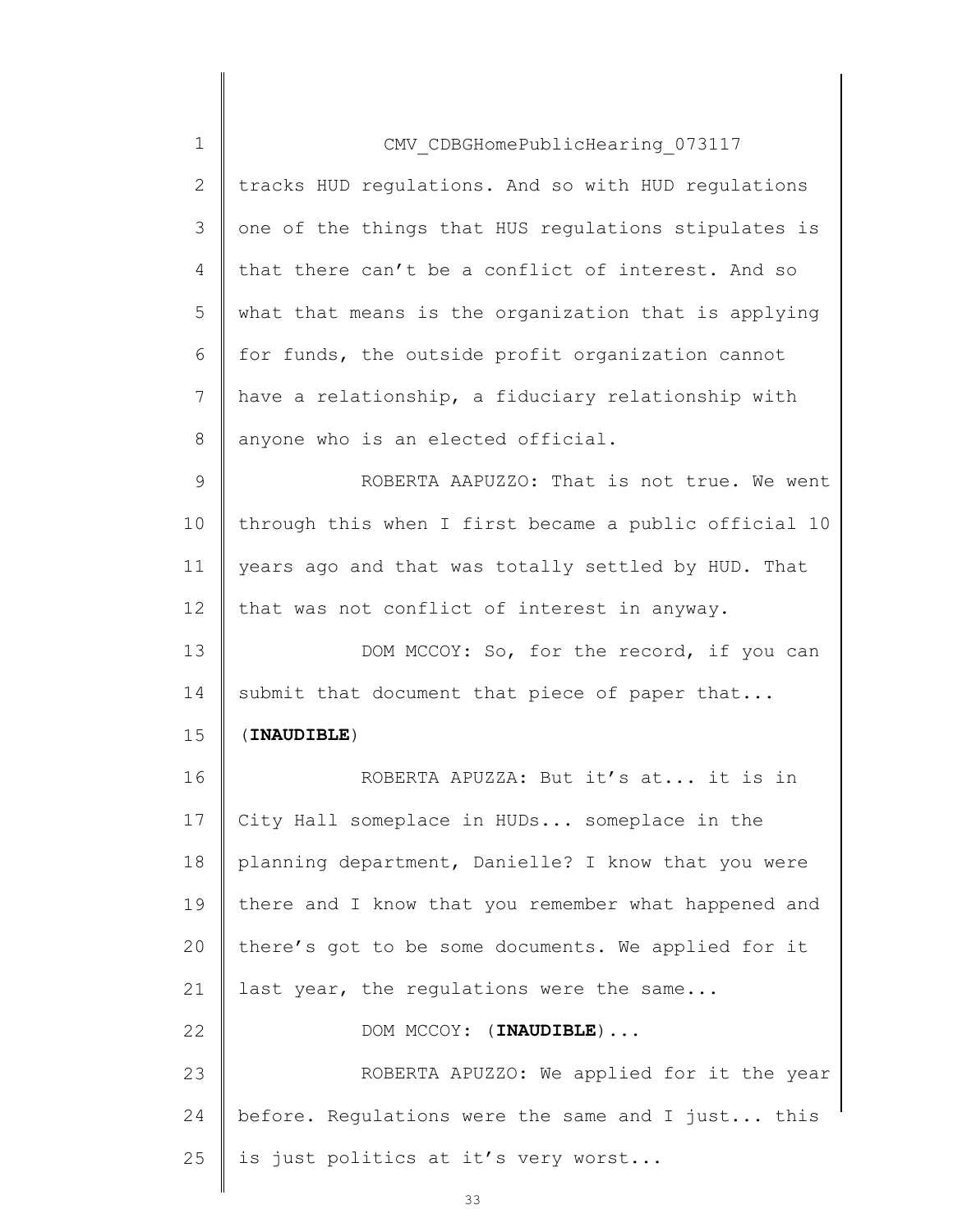|       | 1               | CMV CDBGHomePublicHearing 073117                      |
|-------|-----------------|-------------------------------------------------------|
|       | $\overline{2}$  | DOM MCCOY: (INAUDIBLE)                                |
|       | 3               | ROBERTA APUZZO: It's politics at it's                 |
| worst | 4               |                                                       |
|       | 5               | and it is unconscionable that his mayor cannot        |
|       | 6               | believe that we are serving the neediest of people.   |
|       | 7               | DOM MCCOY: Well, let me back up. This is a            |
|       | 8               | draft proposal. There were many organizations who do  |
|       | 9               | excellent work that submitted allocations year 27 as  |
|       | 10              | I mentioned and the conflict of interest regulations, |
|       | 11              | I can read them to you briefly. It's at 24            |
|       | 12 <sup>°</sup> | (INAUDIBLE)  70.6 6.1B (SIC), but it states under     |
|       | 13              | conflicts prohibited no, I understand, no, I          |
|       | 14              | understand and that's why I said it would be helpful. |
|       | 15              | I mean we can have a                                  |
|       | 16              | DANIELLE SCHOLAR: We can have a                       |
|       | 17              | discussion                                            |
|       | 18              | ROBERTA APUZZO: I think that we need                  |
|       | 19              | to there should be a discussion (INAUDIBLE)           |
|       | 20              | DOM MCCOY: Well, we want to keep it on                |
|       | 21              | the record and                                        |
|       | 22              | ROBERTA APUZZO: A discussion on this                  |
|       | 23              | because this is was founded through the Clinton       |
|       | 24              | Administration that apparently there was a conflict   |
|       | 25              | of interest. We've worked with HUD, we got everything |
|       |                 |                                                       |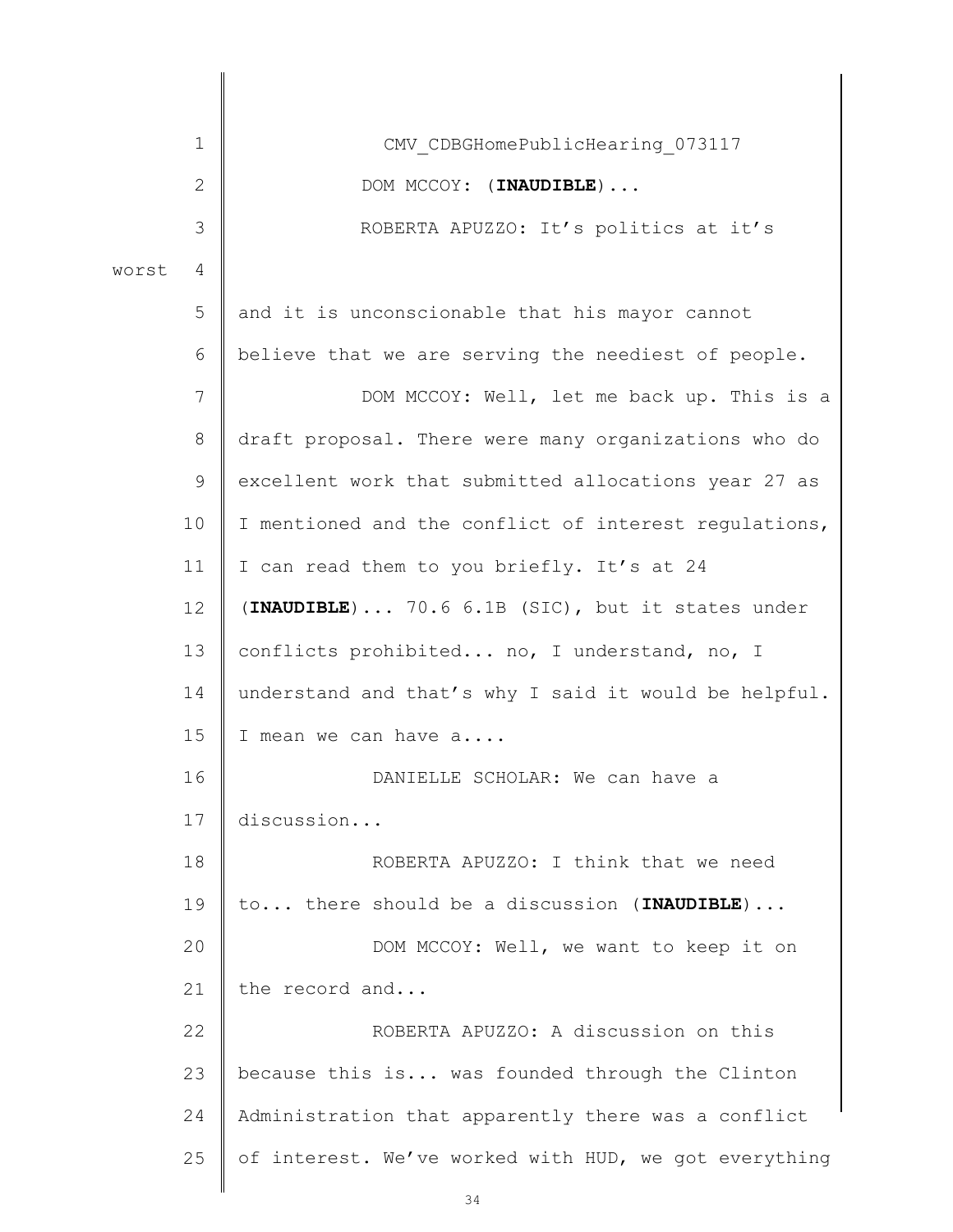1 2 3 4 5 6 7 8 9 10 11 12 13 14 15 16 17 18 19  $20$ 21 22 23 24 25 CMV\_CDBGHomePublicHearing\_073117 settled and there was no conflict interest. In any way. So we could talk... DANIELLE SCHOLAR: (INAUDIBLE)... DOM MCCOY: I would love if... ROBERTA APUZZO: We could talk afterwards... DOM MCCOY: But if you can... ROBERTA APUZZO: But is the first... this is the first time in my 23 years... DOM MCCOY: I understand. ROBERTA APUZZO: That we haven't been funded in any way whatsoever. SYLVIA BOLIVAR: So we also, for full transparency because we also contacted the New York field office and asked and they said that this would be a conflict of interest. So we spoke with the New York field office and the New York field director for the CDBG program indicated that this would be a conflict of interest. ROBERTA APUZZO: What would be a conflict of interest? SYLVIA BOLIVAR: Providing funding for your organization since you are an executive director and also in city council.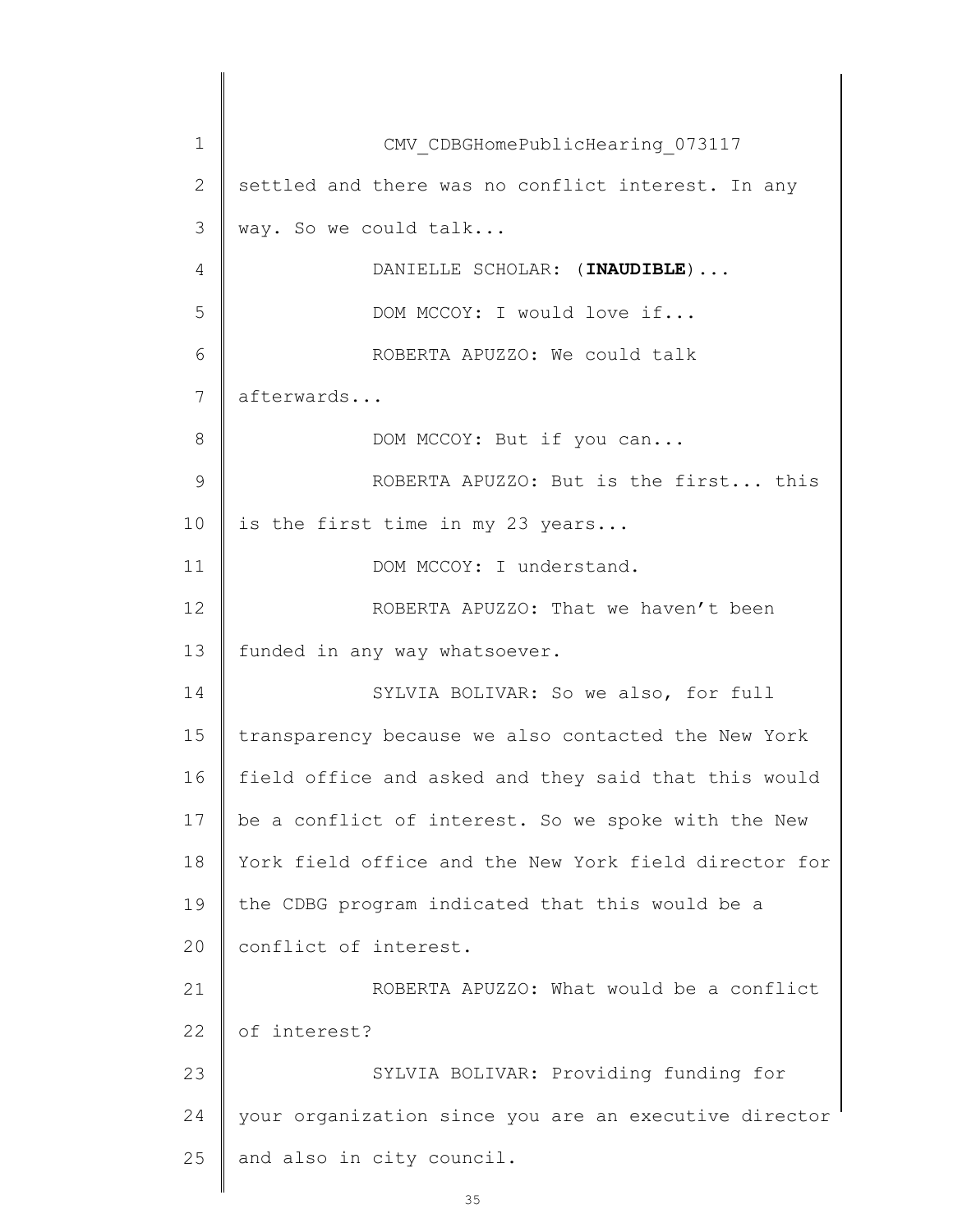| 1            | CMV CDBGHomePublicHearing 073117                     |
|--------------|------------------------------------------------------|
| $\mathbf{2}$ | ROBERTA APUZZO: I'm not going to be in               |
| 3            | city council after January After December 31st.      |
| 4            | SYLVIA BOLIVAR: Okay. And we're just                 |
| 5            | letting you know (INAUDIBLE)                         |
| 6            | ROBERTA APUZZO: I'm not going to be on               |
| 7            | city council after December 31st so that should      |
| 8            | eliminate that                                       |
| 9            | DOM MCCOY: Well that well that would                 |
| 10           | eliminate for the October application that Danielle  |
| 11           | just mentioned for 2018.                             |
| 12           | ROBERTA APUZZO: It should eliminate it               |
| 13           | now.                                                 |
| 14           | DOM MCCOY: That would likely eliminate the           |
| 15           | conflict of interest, you're absolutely right. But   |
| 16           | for this program year which is right now, 2017, that |
| 17           | conflict of interest does exist                      |
| 18           | ROBERTA APUZZO: Well I will definitely look          |
| 19           | into that further.                                   |
| 20           | DOM MCCOY: Okay. Thank you.                          |
| 21           | DANIELLE SCHOLAR: The next one is Jarred             |
| 22           | (SP?) APUZZO.                                        |
| 23           | JARRED APUZZO: I decline. I think Roberta            |
| 24           | said it all.                                         |
| 25           |                                                      |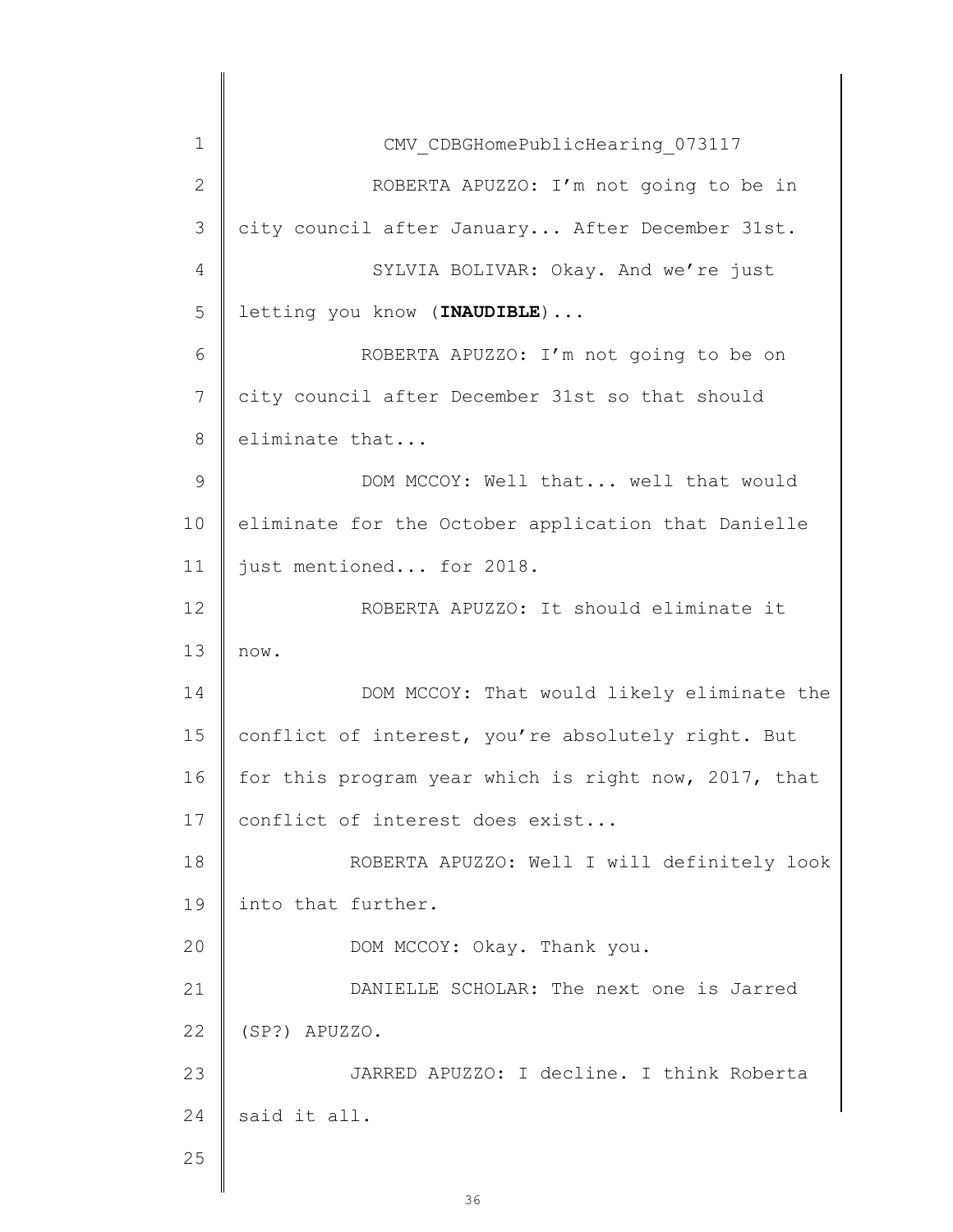1 2 3 4 5 6 7 8 9 10 11 12 13 14 15 16 17 18 19 20 21 22 23 24 25 CMV\_CDBGHomePublicHearing\_073117 DANIELLE SCHOLAR: The next speaker is Janis Durante. JANIS DURANTE: I decline. DANIELLE SCHOLAR: The nest speaker is Lisa (SIC) COPELAND (SIC). LISA COPELAND: [00:53:30] I do not decline. Certainly thank you for this opportunity. I Don't think I need think I need this mic and going to try not to raise my voice too loud so it... it may sound intimidating. But I am offended by this proposal that cuts funding from Y-COP, the Boys and Girls club, family services of Westchester, the Razorbacks which was founded by one of our colleagues on the city council. Greater Centennial A.M.E. Zion Church and Sts. Paul, John and Clements who were in the same room last week when I had them here and provided lunch and had a good time and I see (INAUDIBLE) here. I am additionally offended by the decrease in scholarship money when the cost of education is going up. Now the governor has introduced a scholarship program, but it won't take effect until 2018. And to fund 30... each kid get's \$1,000.00 for a full college year and that barely buys... that barely buys three books. And I also see where the mayor has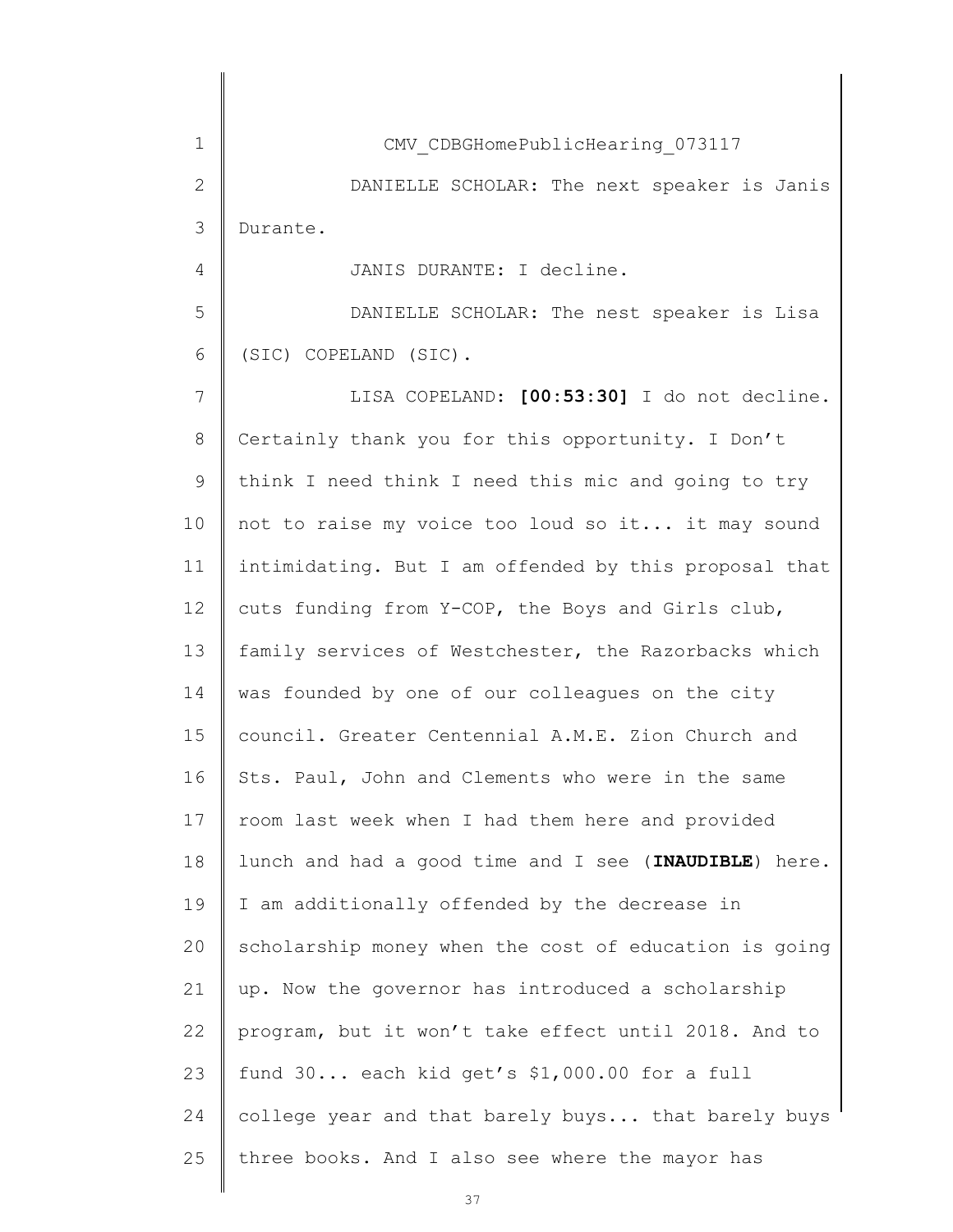| $\mathbf 1$ | CMV CDBGHomePublicHearing 073117                      |
|-------------|-------------------------------------------------------|
| 2           | funded My Brothers & Sisters keeper \$42,000.00.      |
| 3           | Currently the school district, which I checked        |
| 4           | before I always have the facts. Has a grant for       |
| 5           | \$150,000.00 already. So I Don't know why an          |
| 6           | additional \$42,000.00 is necessary. (IAUDIBLE)       |
| 7           | what was I going to say and the soup kitchen she      |
| 8           | spoke (INAUDIBLE)  but I am offended. I've stood      |
| 9           | with the mayor when I thought he was right, but he is |
| 10          | definitely wrong on this and if this budget goes      |
| 11          | through he will make an enemy of me. Thank you.       |
| 12          | DANIELLE SCHOLAR: Next speaker is                     |
| 13          | Councilman Marcus A. Griffith.                        |
| 14          | MARCUS GRIFFITH: [00:55:22] Thank you                 |
| 15          | (INAUDIBLE) and thank you board members. First I want |
| 16          | to make sure that I start with the positive and that  |
| 17          | I recognize some of the good groups that are being    |
| 18          | funded. I do question how much they are being funded, |
| 19          | but I do know that the youth bureau does an           |
| 20          | incredible job with any funds that they have. As a    |
| 21          | councilman whenever any legislation comes before us   |
| 22          | with the youth bureau it is pretty much unanimous     |
| 23          | that we pass it because the youth bureau does an      |
| 24          | incredible job for our students. I also want to make  |
| 25          | sure that I say I (INAUDIBLE) like (SIC) the funding  |
|             |                                                       |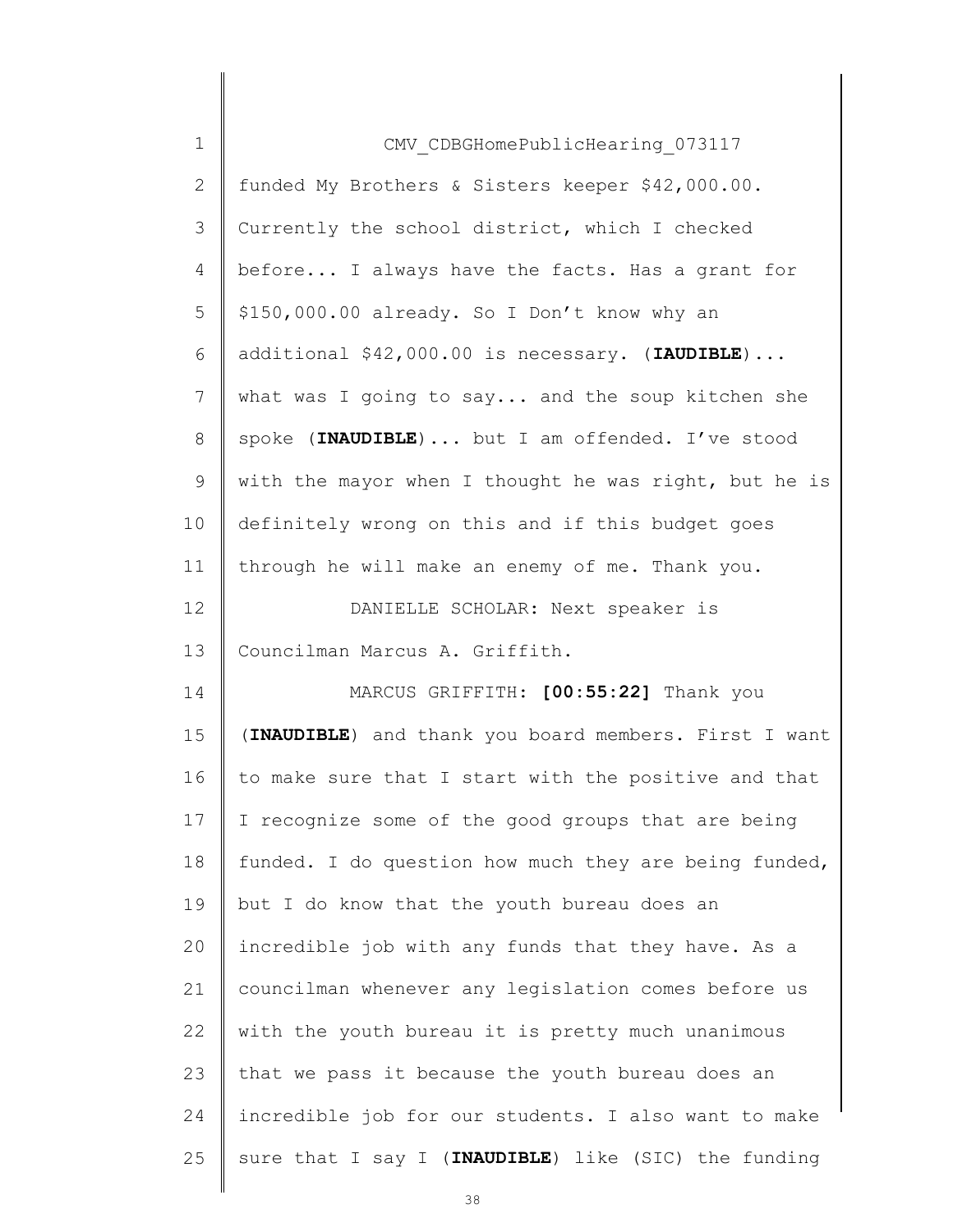| $\mathbf 1$    | CMV CDBGHomePublicHearing 073117                      |
|----------------|-------------------------------------------------------|
| $\mathbf{2}$   | for Mount Vernon United Tenants. That Dennis Henry    |
| 3              | does an excellent job with all of the people in our   |
| $\overline{4}$ | community who have rent issues. I am a landlord and   |
| 5              | when I have tenants that have rent issues I send them |
| 6              | directly to Dennis and that organization. When I have |
| $\overline{7}$ | questions, I make sure I call them to make sure as a  |
| 8              | landlord I'm doing the right thing. So I definitely   |
| 9              | like the funding there. I do have problems with some  |
| 10             | of the organizations that mysteriously are not being  |
| 11             | funded this year. We're not talking large amounts.    |
| 12             | We're talking amounts that are around \$10,000.00.    |
| 13             | First Y-COP is an excellent organization that         |
| 14             | provides camp services mostly in the summertime but   |
| 15             | it's also beginning to expand to support students     |
| 16             | after school around the city. Another program that I  |
| 17             | absolutely know is critical for Mount Vernon is       |
| 18             | Community Service Associates better known as the      |
| 19             | Mount Vernon Soup Kitchen which I have met people on  |
| 20             | the street that have basically said to me, without    |
| 21             | the soup kitchen I Don't know where I would be. And   |
| 22             | without Roberta APUZZO and her caring for people in   |
| 23             | the deepest of need, people who are hungry. They have |
| 24             | said to me, I Don't know if I would be alive today.   |
| 25             | So I really Don't understand why that program has     |
|                |                                                       |

 $\begin{array}{c} \hline \end{array}$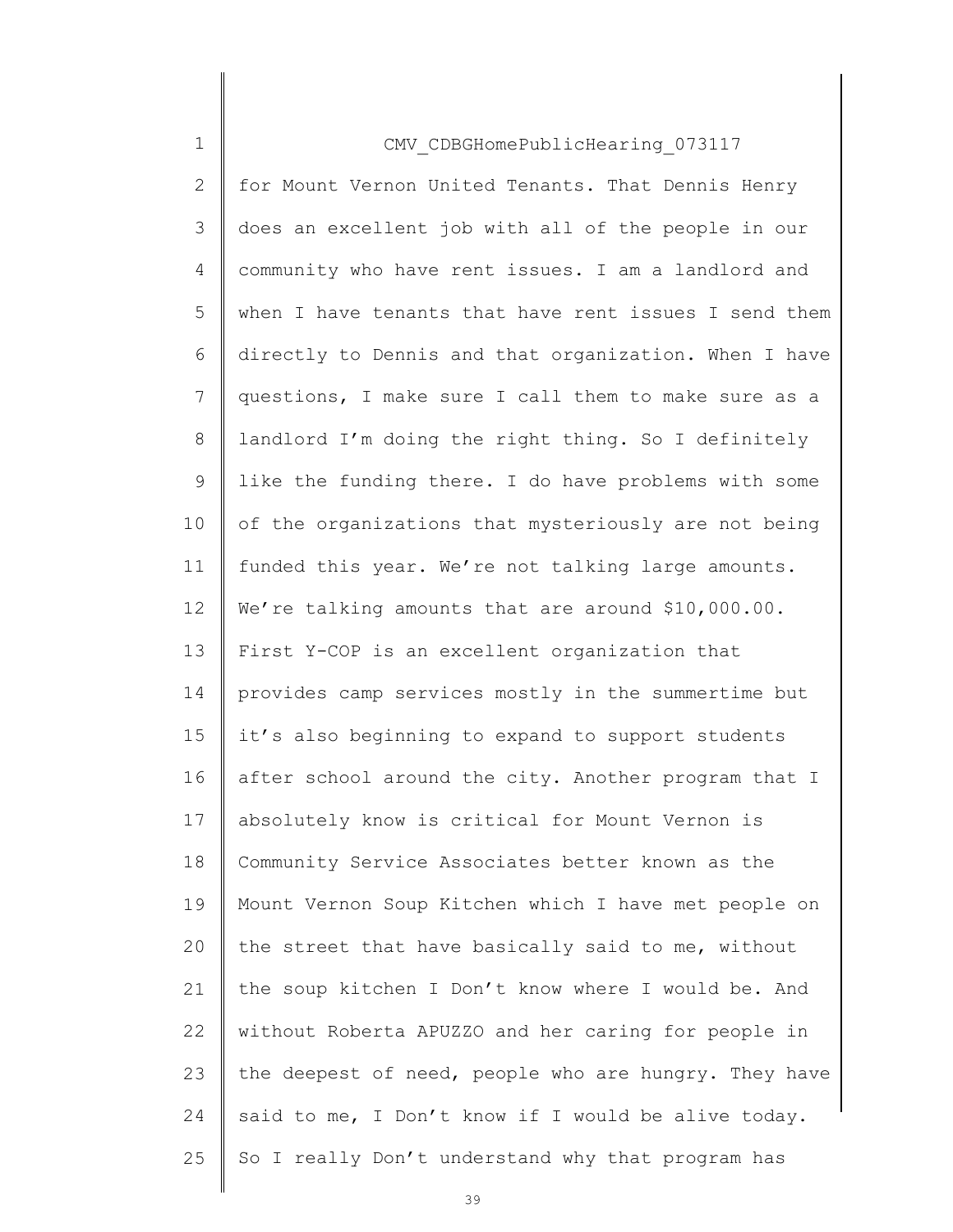| $\mathbf 1$    | CMV CDBGHomePublicHearing 073117                      |
|----------------|-------------------------------------------------------|
| 2              | been completely defunded. Another thing I want to say |
| 3              | is that some of these programs need to be weaned off  |
| 4              | because they are now established programs. Cutting    |
| 5              | them off at the ankles is not the right way to do it. |
| 6              | if you want to, you should talk to those programs and |
| $\overline{7}$ | you get to reduce their funding if anything. Another  |
| 8              | program that I have familiarity with is Sts. John,    |
| 9              | Paul and Clements, of which I at the age of 16, I was |
| 10             | a counselor and even though I was compensated for     |
| 11             | some pay the biggest compensation for somebody that   |
| 12             | lived on the Northside was the understanding the      |
| 13             | needs of my community in an area where children       |
| 14             | didn't have a lot. I remember vividly getting         |
| 15             | breakfast which consisted of muffins and things that  |
| 16             | are just quite basic, but the community needed it.    |
| 17             | And at the end of the camp program of which I was     |
| 18             | there just for one semester, I remember the students  |
| 19             | personally and how much they meant to me and what     |
| 20             | their challenges were. So I am offended that they     |
| 21             | would be cut off (INAUDIBLE)  I have great            |
| 22             | experience with this program. I sat on the            |
| 23             | Westchester County planning board for 10 years and we |
| 24             | debating which funding program we could serve for     |
| 25             | around the communities of Westchester County that     |
|                |                                                       |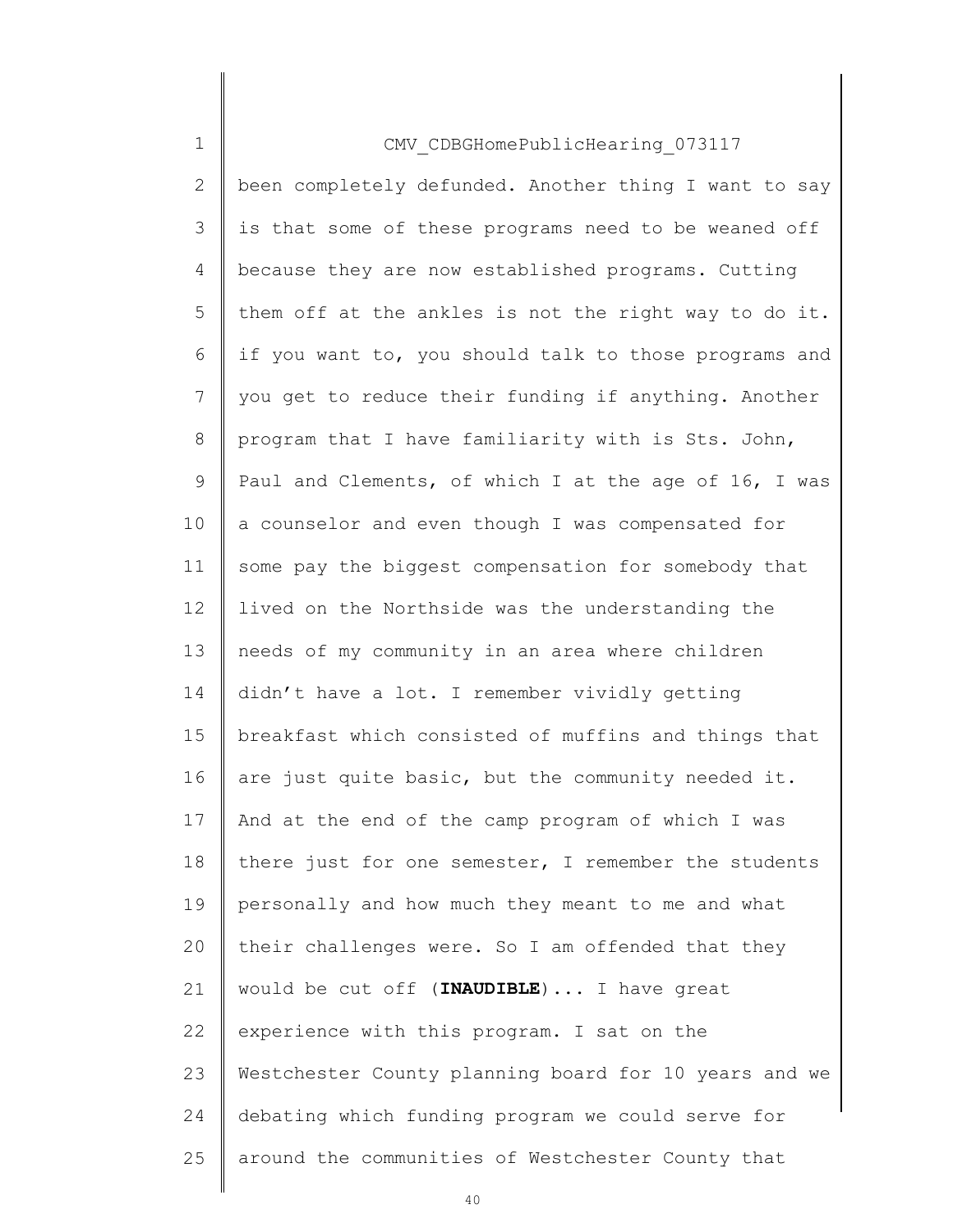| $\mathbf 1$    | CMV CDBGHomePublicHearing 073117                      |
|----------------|-------------------------------------------------------|
| 2              | didn't reach the level that Mount Vernon and          |
| 3              | Yonkersville has where they can have their own        |
| 4              | program. So, I've seen parks being built, things that |
| 5              | have continued to serve communities. So I was and     |
| 6              | that some capital projects could be used, but the     |
| $\overline{7}$ | capital projects that need to be built are ones that  |
| 8              | mostly children and seniors and once again the people |
| 9              | in the most need can use. So if you were to build     |
| 10             | redo parks or something that children can see year    |
| 11             | over year, I would understand. And again, nothing     |
| 12             | against supporting some of the organizations, but I   |
| 13             | believe we need to diversify some of the funding's    |
| 14             | that's there and the funding that I have seen that is |
| 15             | proposed does not seem to be diversified at all. A    |
| 16             | lot of weight is sent in one direction and a lot of   |
| 17             | people in this community simply want to help things   |
| 18             | that they see. Government is not the answer for       |
| 19             | everything. The churches that are around our          |
| 20             | community are hands on, know what's going on and need |
| 21             | to support the groups that they see. They know where  |
| 22             | to aim their funding. We know that right now. I know  |
| 23             | for a fact that Sts. Paul John, Paul and Clements     |
| 24             | would have all of their students (SIC) here, but I    |
| 25             | know that with the years that they've been doing this |
|                |                                                       |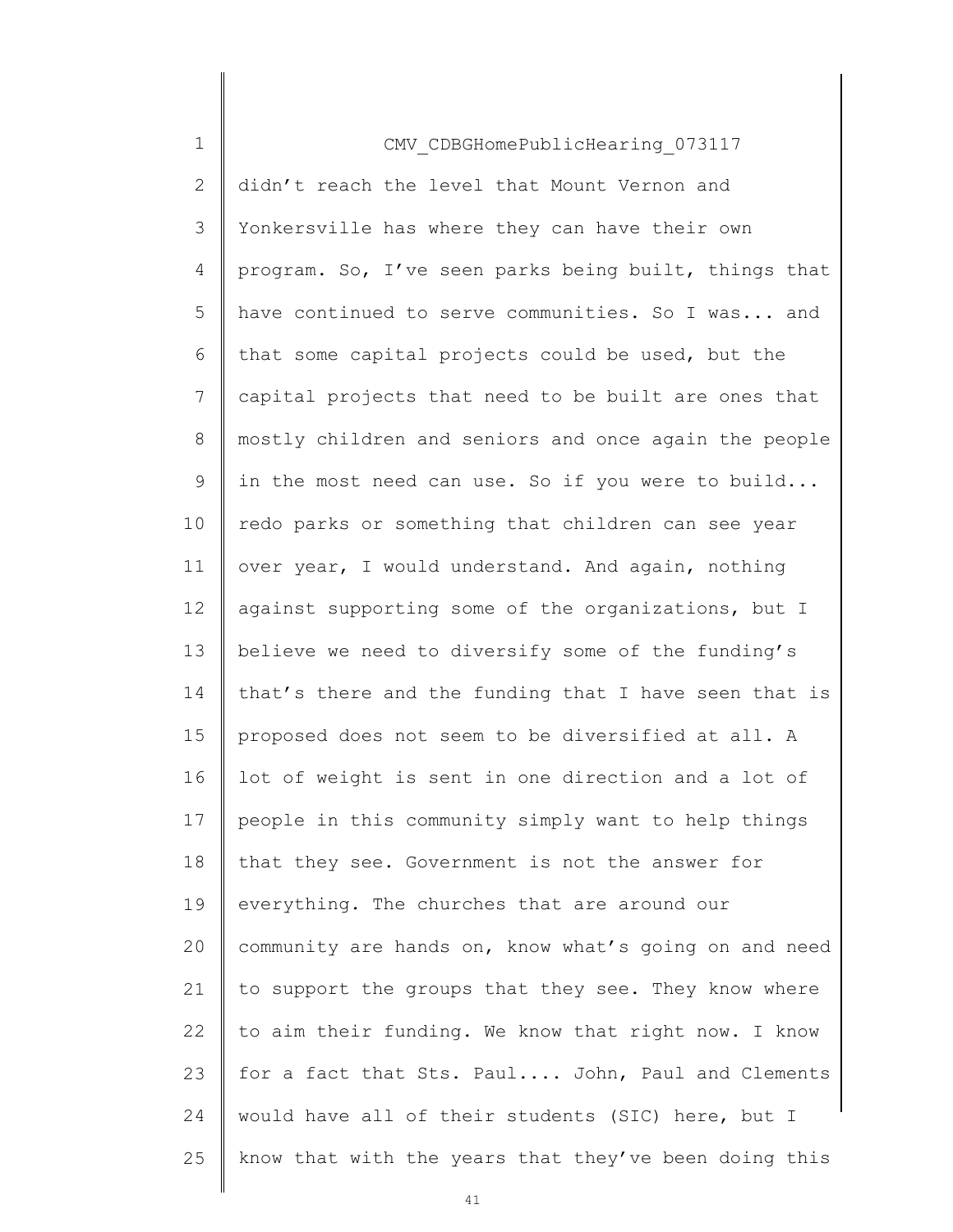| $\mathbf 1$    | CMV CDBGHomePublicHearing 073117                      |
|----------------|-------------------------------------------------------|
| $\overline{2}$ | they have a process of getting waivers for parents to |
| 3              | know where their children are going. All of this is   |
| 4              | great process, but I'm sure if they had the time to   |
| 5              | be aware of this ahead of time every single student   |
| 6              | would be here today. Including students from Y-COP,   |
| 7              | but I'm sure right now the kids that could be on the  |
| 8              | street getting in trouble are probably at the movies  |
| 9              | or at the pool or learning tennis or swimming or      |
| 10             | doing something that they actually wouldn't have done |
| 11             | because their parents are someplace at work. Trying   |
| 12             | to raise the money that they need to do due to        |
| 13             | housing. So I want it to be clear it is, once again,  |
| 14             | yes I believe fully political to chop off some of     |
| 15             | these organizations that have done nothing but to     |
| 16             | support this community in the best way that they know |
| 17             | how. We need to reorganize this and once again fund   |
| 18             | the groups that need the funding to continue doing    |
| 19             | what they're doing. Thank you.                        |
| 20             | DOM MCCOY: Thank you for that. And I                  |
| 21             | would just say, I appreciate this passion. The        |
| 22             | proposed recommendations were based on the submittals |
| 23             | from 27 different groups and they were based on       |
| 24             | applications themselves. So it wasn't (INAUDIBLE)     |
| 25             | meant to say it's not a political process             |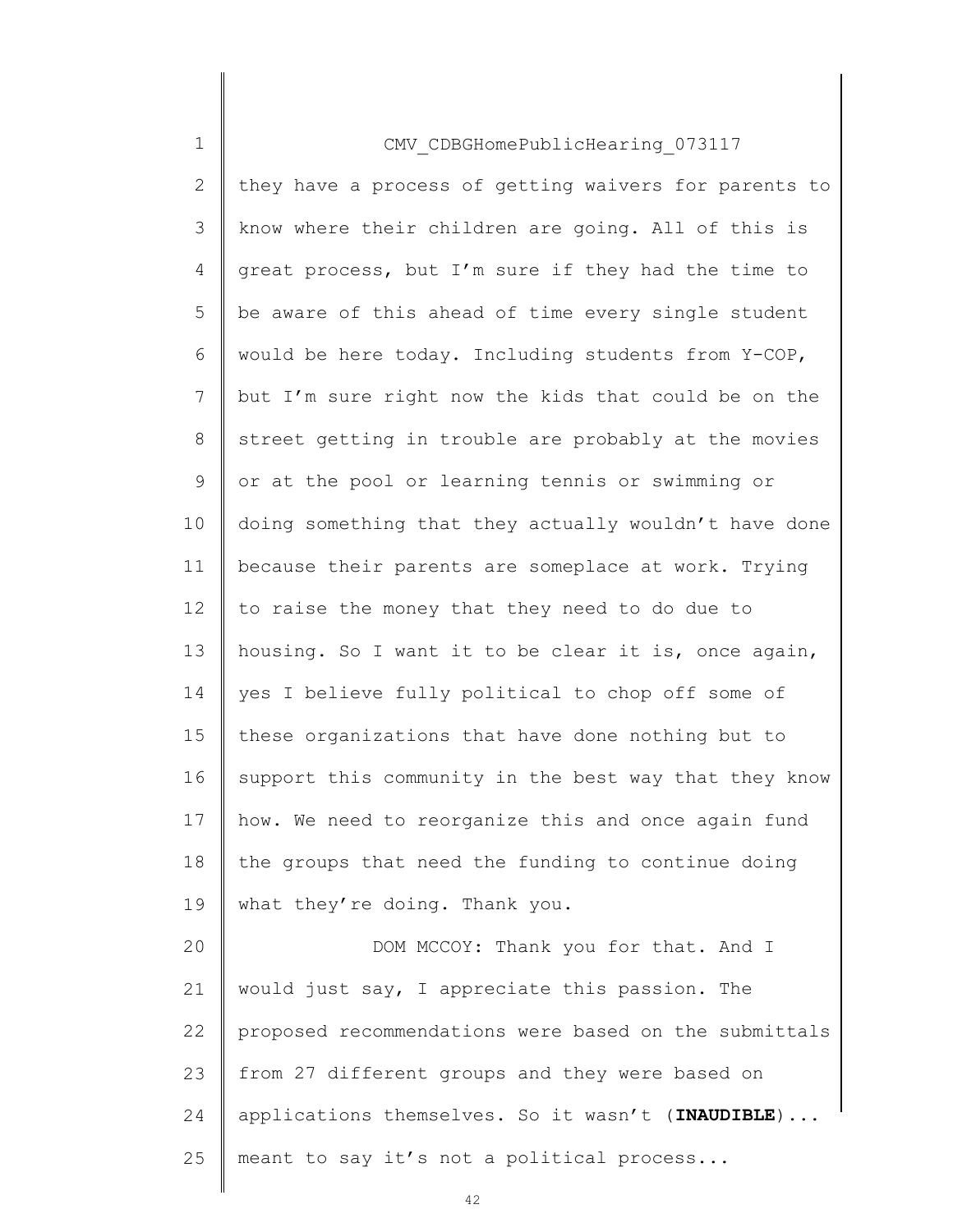| 1              | CMV CDBGHomePublicHearing 073117                      |
|----------------|-------------------------------------------------------|
| 2              | DANIELLE SCHOLAR: (INAUDIBLE)                         |
| 3              | DOM MCCOY: So but again I appreciate                  |
| $\overline{4}$ | everyone's passion.                                   |
| 5              | MARCUS GRIFFITH: Just one more note that              |
| 6              | I forgot to mention. The prior years awarded amounts  |
| 7              | have not been paid out. So a lot of these             |
| 8              | organizations that were awarded amounts of money last |
| 9              | year are still waiting for that money. So, listen, as |
| 10             | city councilmen we know that this program has gone    |
| 11             | through some bookkeeping problems in the past. I know |
| 12             | that the last mayor has tried to repair those         |
| 13             | programs. I know that the new mayor people in         |
| 14             | place working diligently to make sure that the        |
| 15             | funding and that the procedures for HUD was put in    |
| 16             | place. Now we've had difficulties in the past, but    |
| 17             | once again, we've cut off some organizations that     |
| 18             | need that money timely because some students, like    |
| 19             | myself in the past, need that little bit of money to  |
| 20             | go to college with. So, yes, it's good to give        |
| 21             | scholarships for \$1,000.00, but I think a better     |
| 22             | message is for students to begin to work and to learn |
| 23             | from God fearing organizations so that they can earn  |
| 24             | the money to realize why they have to go to college   |
| 25             | to get an education. To have an education to get a    |
|                |                                                       |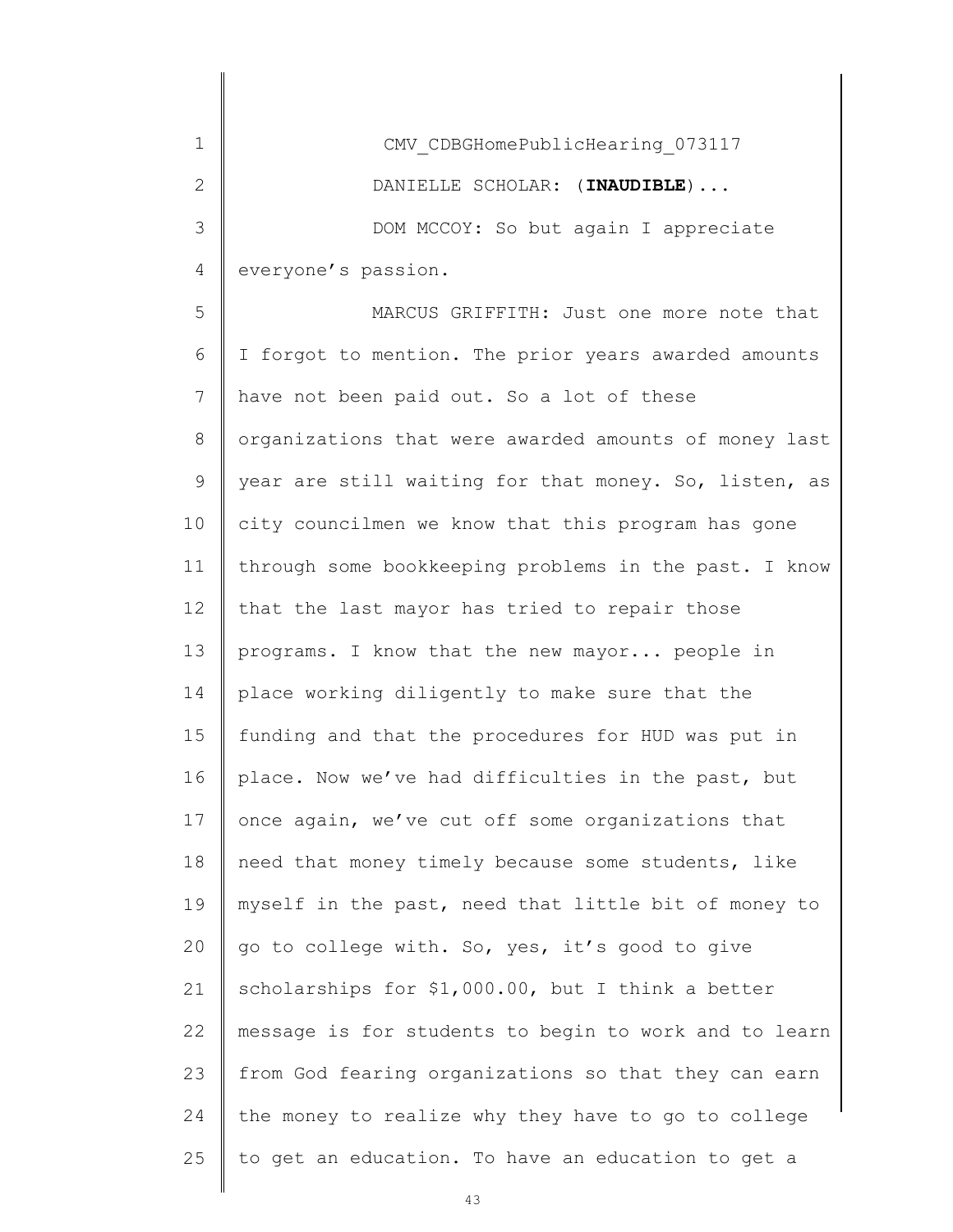| $\mathbf 1$    | CMV CDBGHomePublicHearing 073117                      |
|----------------|-------------------------------------------------------|
| $\mathbf{2}$   | job. So we have to really look into who is working on |
| 3              | the prior year's funding and why these organizations  |
| 4              | didn't get the money last year. So what an insult, to |
| 5              | not pay them for last year's funding and then to cut  |
| 6              | them off for this year as well. So how do you expect  |
| $7\phantom{.}$ | these small organizations that usually work on mostly |
| 8              | volunteerism to continue to sustain their program for |
| $\mathsf 9$    | the community when Mount Vernon isn't doing what it   |
| 10             | needs to do to fund them correctly. So if anything we |
| 11             | need to talk to these programs before you cut them    |
| 12             | off and let them know, hey next year we may not be    |
| 13             | able to fund you or we're looking to reduce your      |
| 14             | funding so that they can prepare to find other        |
| 15             | funding and I'm sure that they will. So I believe we  |
| 16             | should reinstate them, get their money from last      |
| 17             | year. Continue to fund them for this year and then    |
| 18             | have a discussion with these excellent programs that  |
| 19             | have been doing it for decades. Thank you.            |
| 20             | DANIELLE SCHOLAR: Thank you. Next speaker             |
| 21             | is Marlene Burtick (SP?)                              |
| 22             | MARLENE BURTICK: [01:03:22] Thank you so              |
| 23             | much for giving me the opportunity. I'm Marlene       |
| 24             | Burtick, Clinical Director for the Family Service of  |
| 25             | Westchester and I want to begin by saying thank you   |
|                |                                                       |

 $\begin{array}{c} \hline \end{array}$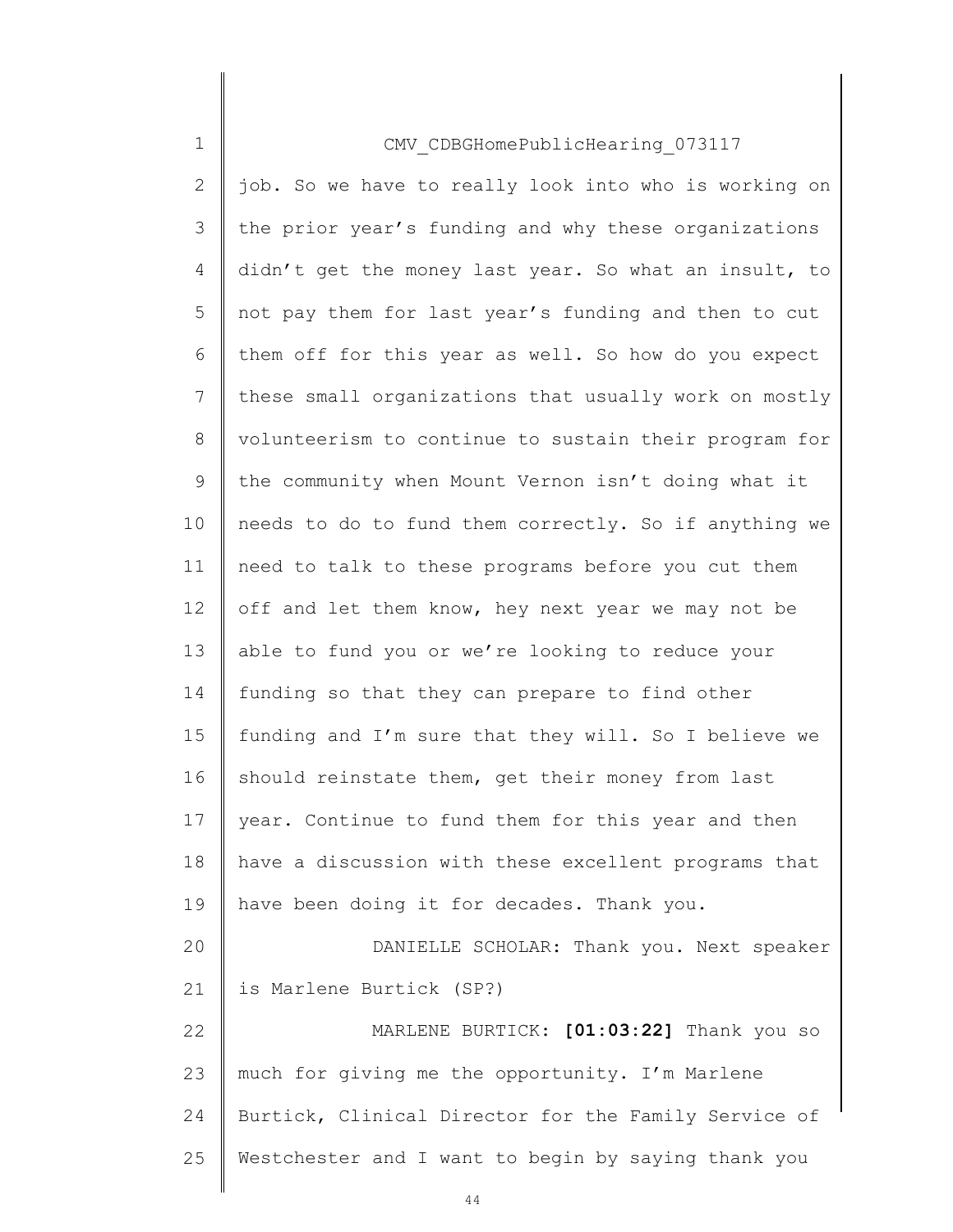| $\mathbf 1$    | CMV CDBGHomePublicHearing 073117                      |
|----------------|-------------------------------------------------------|
| $\overline{2}$ | for funding us in the past. But I noticed that in     |
| 3              | your draft we are left out. I just want to take a     |
| 4              | minute or two to explain the program that is so vital |
| 5              | to Mount Vernon seniors. The program I'm speaking of  |
| 6              | is Elder Abuse (SIC). One would be surprised, I know  |
| 7              | I was when I joined Family Service of Westchester in  |
| 8              | July of last year. But the number of seniors in Mount |
| 9              | Vernon who experience financial elder abuse often     |
| 10             | times at the hands of their children and other family |
| 11             | members. Our social workers go into the home and      |
| 12             | establish a relations and over a cup of tea or coffe  |
| 13             | our seniors begin to tell our workers why they Don't  |
| 14             | have food in their pantry. In their refrigerator.     |
| 15             | Many times the seniors will say, will you help me     |
| 16             | fill out food stamp application, and that's part of   |
| 17             | our job. But under further investigation we find that |
| 18             | they're not eligible. They have sometimes a pension,  |
| 19             | Social Security, and yet no food. And why is this?    |
| 20             | Sometimes, more often than not, their own family      |
| 21             | members are taking their Social Security check and    |
| 22             | pension. So our job is to get to the crux of the      |
| 23             | problem and to correct it. I have to say, in          |
| 24             | listening to fellow residents and my city council     |
| 25             | people, hearing about the cuts it's just devastating. |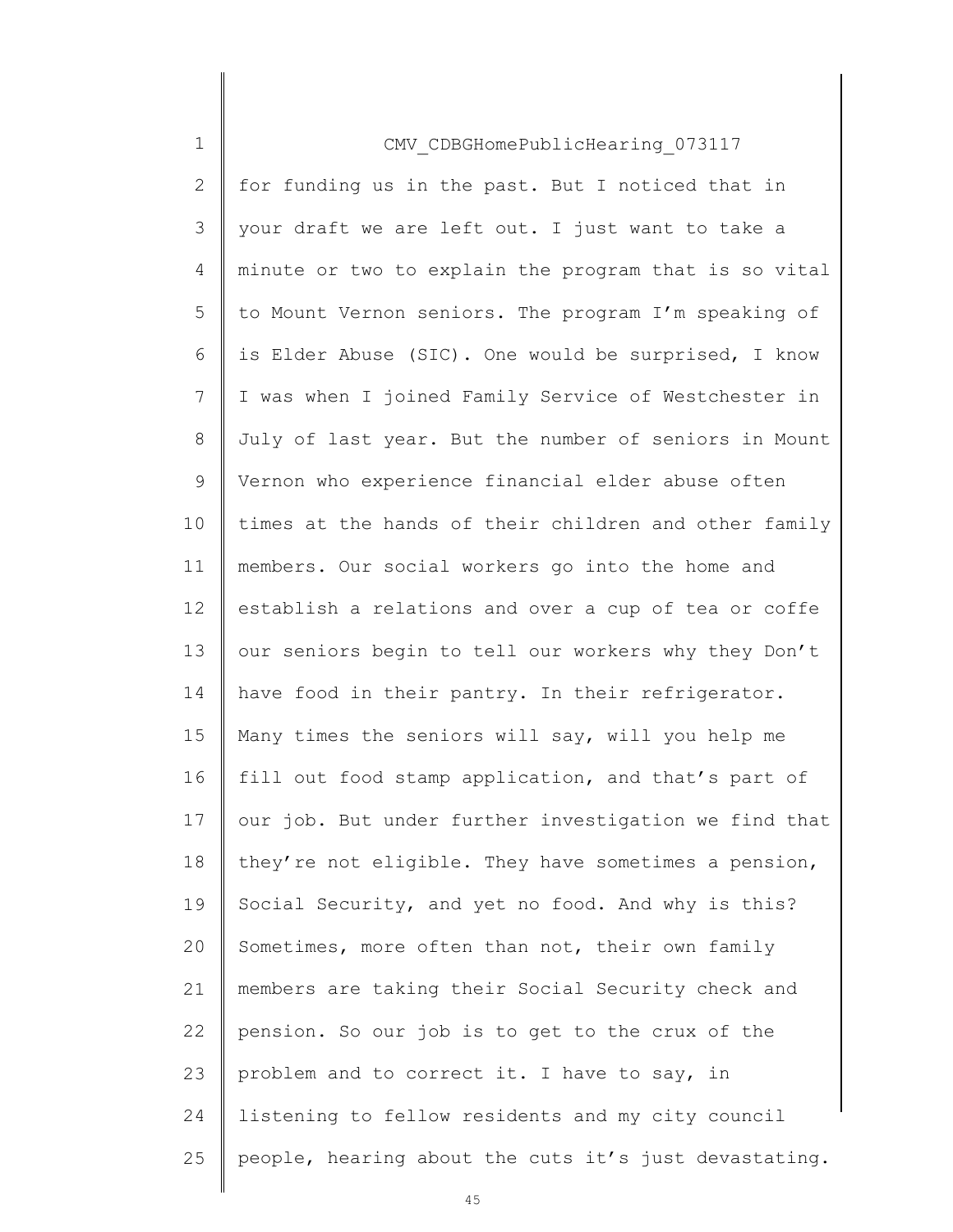| $\mathbf 1$    | CMV CDBGHomePublicHearing 073117                      |
|----------------|-------------------------------------------------------|
| $\overline{2}$ | I'm not only advocating for Family Service and the    |
| 3              | good work that my clinical social workers do, I'm     |
| 4              | advocating for children. For people who do not have a |
| 5              | meal and you want to stop the soup kitchen in Mount   |
| 6              | Vernon that has had over 20 years of experience in    |
| 7              | helping people in this community. If anything, they   |
| 8              | should have an increase. When it comes to housing, so |
| 9              | many people in Mount Vernon, the clients we see are   |
| 10             | working two and three jobs in order to pay the rent.  |
| 11             | And some of their apartments need so many             |
| 12             | improvements. I really hope that you will reconsider  |
| 13             | your decision because this draft does not make sense  |
| 14             | when we Don't support the Boys and Girls Club, the    |
| 15             | soup kitchen of Mount Vernon and so many other        |
| 16             | programs that has a direct impact on the citizens of  |
| 17             | Mount Vernon. Thank you very much.                    |
| 18             | DANIELLE SCHOLAR: Thank you. The next                 |
| 19             | speaker is Kevin Bunch.                               |
| 20             | KEVIN BUNCH: Decline.                                 |
| 21             | DANIELLE SCHOLAR: The next speaker is Edith           |
| 22             | Haye (SP?) (INAUDIBLE)                                |
| 23             | EDITH HAYE: [01:06:50] Good afternoon. I am           |
| 24             | the executive director for (INAUDIBLE)  Development   |
| 25             | Cooperation and (INAUDIBLE)  Development              |
|                |                                                       |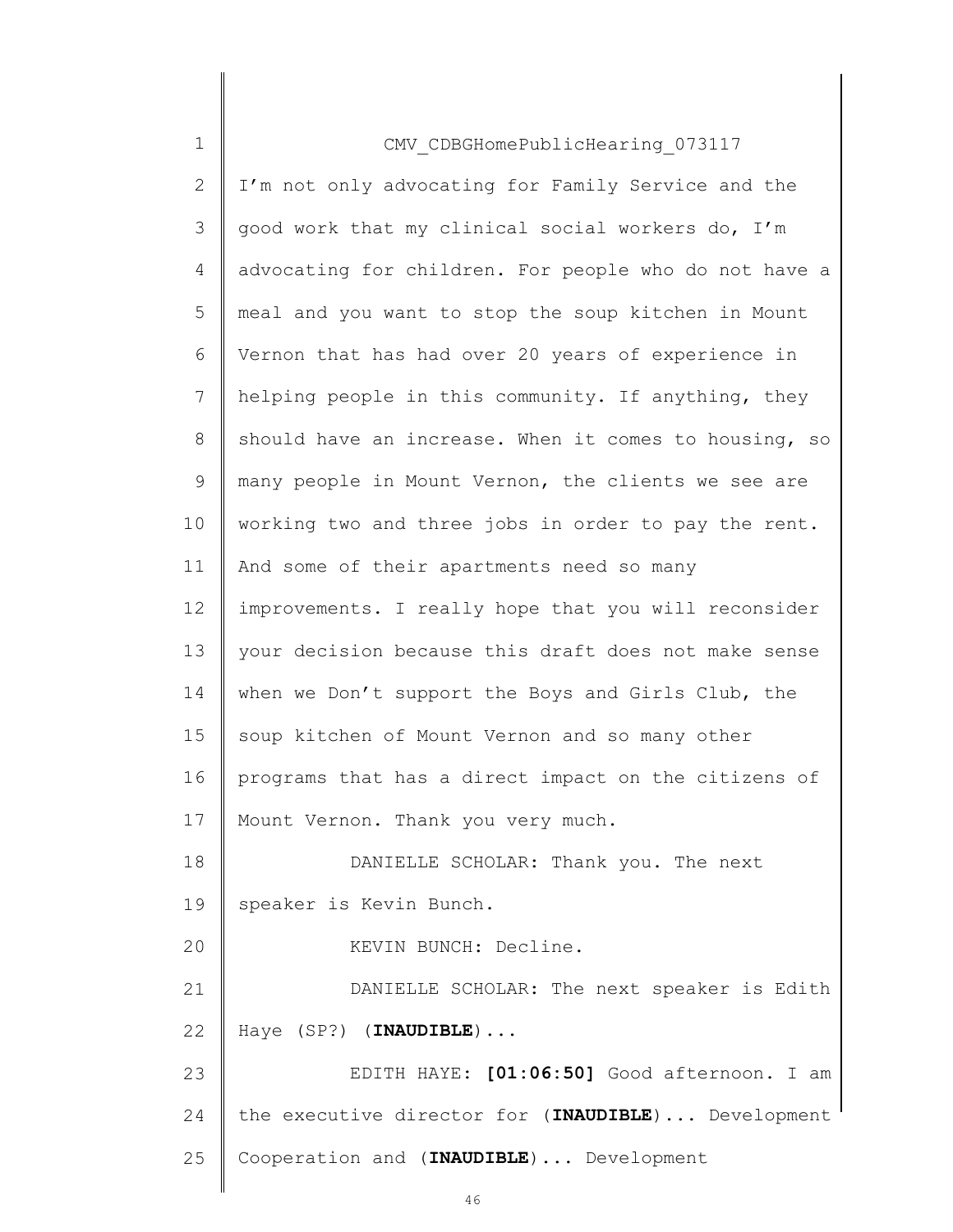| $\mathbf 1$     | CMV CDBGHomePublicHearing 073117                      |
|-----------------|-------------------------------------------------------|
| $\mathbf{2}$    | Cooperation (INAUDIBLE) Grace Baptist Church.         |
| 3               | I'm here representing (INAUDIBLE) and in looking      |
| 4               | at this we realize that our programs have been funded |
| 5               | through providing services to the Mount Vernon        |
| 6               | community for years is not even considered. And       |
| $7\phantom{.}$  | speaking (INAUDIBLE)  Mount Vernon has been           |
| 8               | suffering for a lot of situations (SIC). We have been |
| 9               | working, the Grace Baptist church, in keeping our     |
| 10              | doors open for afterschool programs and some open     |
| 11              | (SIC) currently. We have enrolled over 76 students.   |
| 12 <sup>°</sup> | The church has offset a lot of our costs. We have     |
| 13              | received funding from the Westchester County and we   |
| 14              | have a reputable program that keeps children safe. We |
| 15              | have not there a lot of parents who come without      |
| 16              | (SIC) We have to help these programs that             |
| 17              | (INAUDIBLE)  and turn them away. We have tried        |
| 18              | (INAUDIBLE) after care because most programs in       |
| 19              | Mount Vernon stop at three o'clock. We provide a      |
| 20              | program up to six o'clock and this is something       |
| 21              | discretionary (SIC) to our understanding of the needs |
| 22              | of the Mount Vernon community residents. We know that |
| 23              | there is limited (INAUDIBLE) however, we ask that     |
| 24              | there has to be some consideration for what we are    |
| 25              | trying to do to establish some partnership with       |
|                 |                                                       |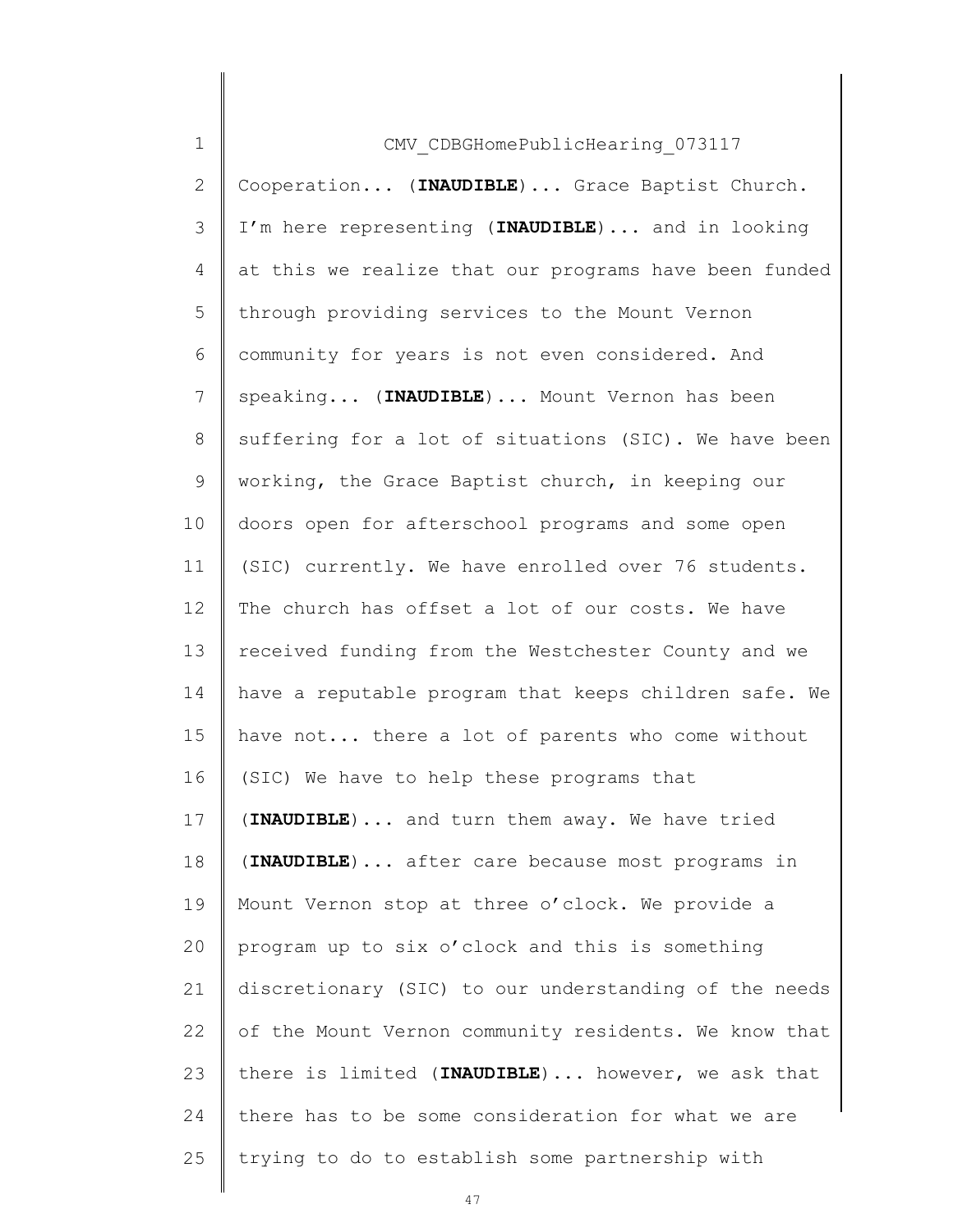| $\mathbf 1$  | CMV CDBGHomePublicHearing 073117                      |
|--------------|-------------------------------------------------------|
| $\mathbf{2}$ | (INAUDIBLE)  because we're not doing it for it's      |
| 3            | a partnership. This is a partnership with the Mount   |
| 4            | Vernon city and we're asking you please to reconsider |
| 5            | that our program (INAUDIBLE)  cooperation received    |
| 6            | some consideration. Some acknowledgement for what we  |
| 7            | have been doing (INAUDIBLE)  for 10 years and I'm     |
| 8            | speaking as executive direction and also for my       |
| $\mathsf 9$  | chairman (INAUDIBLE)  Thank you. (INAUDIBLE)          |
| 10           | DANIELLE SCHOLAR: That concludes the                  |
| 11           | registered speakers. I'm now going to open it up to   |
| 12           | see if there are any other individuals who want to    |
| 13           | speak before we close out the session.                |
| 14           | GEORGE BROWN: [01:09:30] Good afternoon.              |
| 15           | My name is George Brown. I was born and raised in     |
| 16           | this wonderful city of Mount Vernon. I'm here to      |
| 17           | support the institutions and truly institutions for   |
| 18           | instance. I'm an alumni of the 1965 (INAUDIBLE) at    |
| 19           | the Boys and Girls Club. Boys and Girls Club is       |
| 20           | (INAUDIBLE)  so much work with so many. One of our    |
| 21           | best (INAUDIBLE) of knowing who are, our basketball   |
| 22           | team love (SIC). I'm just take a point (SIC) that if  |
| 23           | it wasn't for the Boys and Girls club, all the real   |
| 24           | players came from that boys club. Years and years     |
| 25           | we've helped put the city on the map. So I wish we    |
|              |                                                       |

 $\begin{array}{c} \hline \end{array}$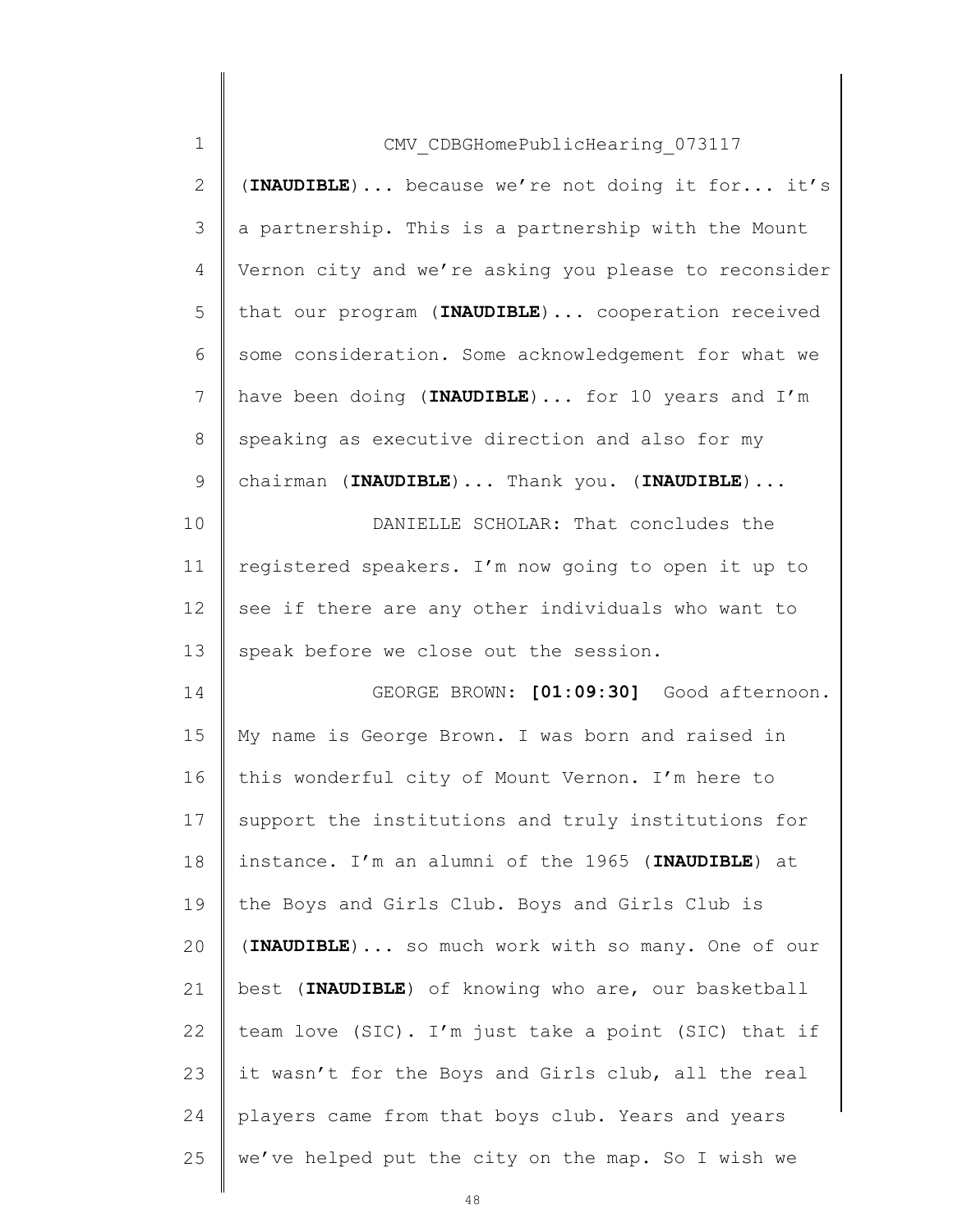| $\mathbf 1$    | CMV CDBGHomePublicHearing 073117                      |
|----------------|-------------------------------------------------------|
| $\overline{2}$ | would reconsider the applications. Also, the soup     |
| 3              | kitchen, my fraternal organization (INAUDIBLE)        |
| 4              | temple, (INAUDIBLE) and my Masonic Lodge, St. Joseph  |
| 5              | lodge, we do a lot of community service by service    |
| 6              | the and we have to, by nature of our organization     |
| $\overline{7}$ | we've got to do community service and that's one of   |
| 8              | the services that we really like doing. Going to a    |
| 9              | soup kitchen and serving the people in the community. |
| 10             | There's no greater love, no greater feeling that you  |
| 11             | got when you are there seeing, putting a smile on     |
| 12             | somebody's face when you're giving them some food. So |
| 13             | I really wish you would reconsider the soup kitchen   |
| 14             | allocation. Also the Razorbacks. Councilwoman         |
| 15             | COPELAND mentioned that one of the founders was       |
| 16             | Councilman Edwards and not only but what she did      |
| 17             | mention, Councilman Edwards always talks about one of |
| 18             | his students, I mean, one of his that came through    |
| 19             | the program was indeed the Mayor himself. So I mean,  |
| 20             | we're going to take away an organization that has     |
| 21             | produced a mayor of a city. I hope you'll reconsider  |
| 22             | that. I'm looking at something which I think is the   |
| 23             | big elephant in the room. To me, I can see where you  |
| 24             | can save all of these organizations and give everyone |
| 25             | (SIC) a piece of the pie. I see you have \$762,740.00 |
|                |                                                       |

 $\begin{array}{c} \hline \end{array}$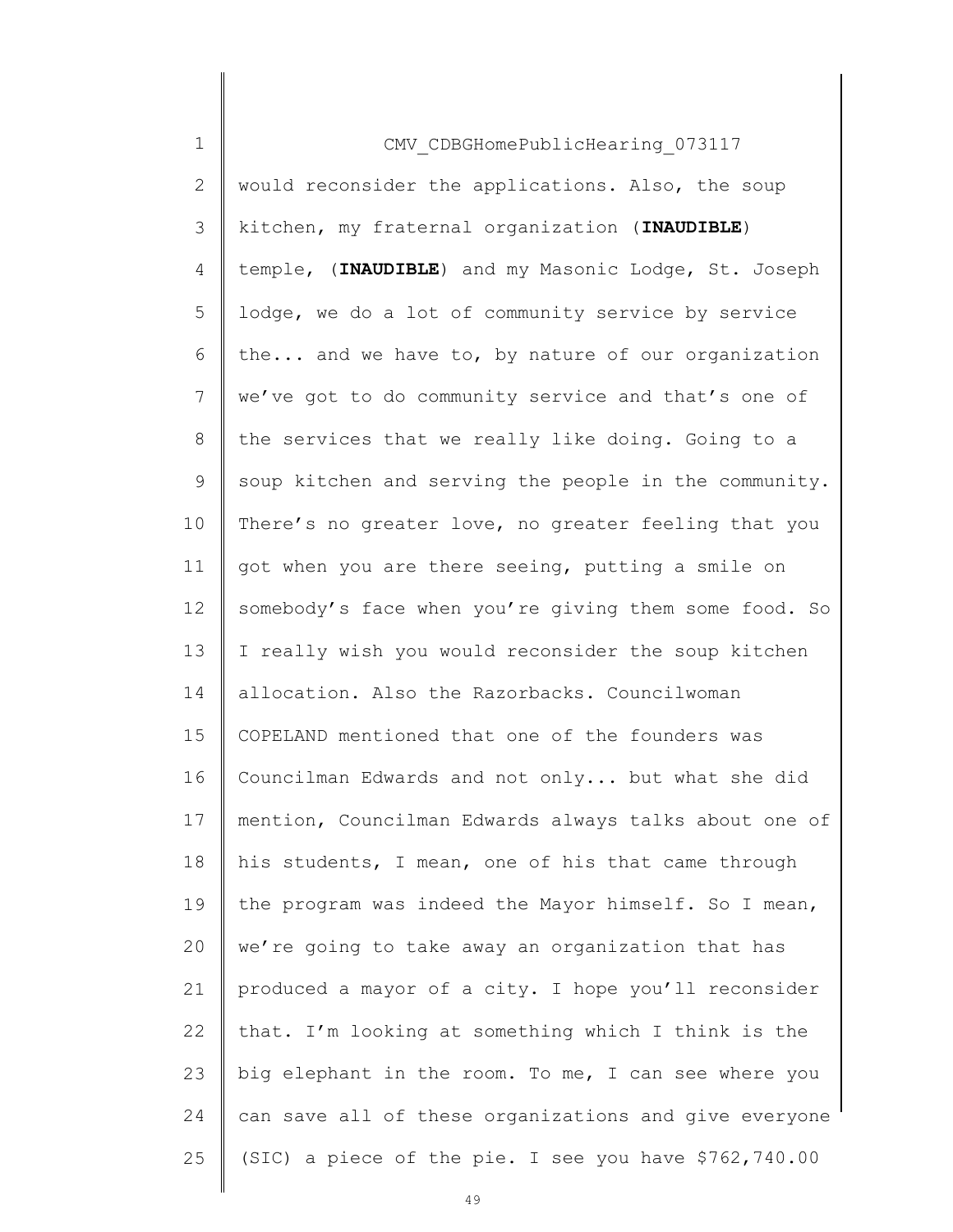| $\mathbf 1$    | CMV CDBGHomePublicHearing 073117                        |
|----------------|---------------------------------------------------------|
| $\overline{2}$ | for the neighborhood (INAUDIBLE)  for the traffic       |
| $\mathfrak{Z}$ | lights. It seems that being that the entire community   |
| 4              | is going to benefit from that, it seems like it could   |
| 5              | be a capital project venture. Where something like      |
| 6              | this could come through capital projects. Capital       |
| 7              | projects would allow all of the community to pay        |
| 8              | at at the rate which all the tax holders would be       |
| 9              | responsible for, but at the same time you could         |
| 10             | easily, easily, that's the big elephant in the room.    |
| 11             | That figure (SIC) needs to to possibly go to            |
| 12             | capital projects. Some of it you can take care of the   |
| 13             | soup kitchen, you could take of the Boys and Girls      |
| 14             | club. You could take care of every organization that    |
| 15             | I've heard everyone come up here to have some some      |
| 16             | concerns about. You can actually spread the money out   |
| 17             | and everyone will get a little piece of the pie. I      |
| 18             | really wish you would reconsider all which I have       |
| 19             | mentioned. Hopefully I got everyone, but I think the    |
| 20             | big elephant in the room again is that six              |
| 21             | \$762,000.00. You could take \$300,000.00 of that and I |
| 22             | think that you can give everyone in here a little       |
| 23             | something that would allow them to continue to do the   |
| 24             | services because we're talking (INAUDIBLE)              |
| 25             | services. No one is making a profit on this. These      |
|                |                                                         |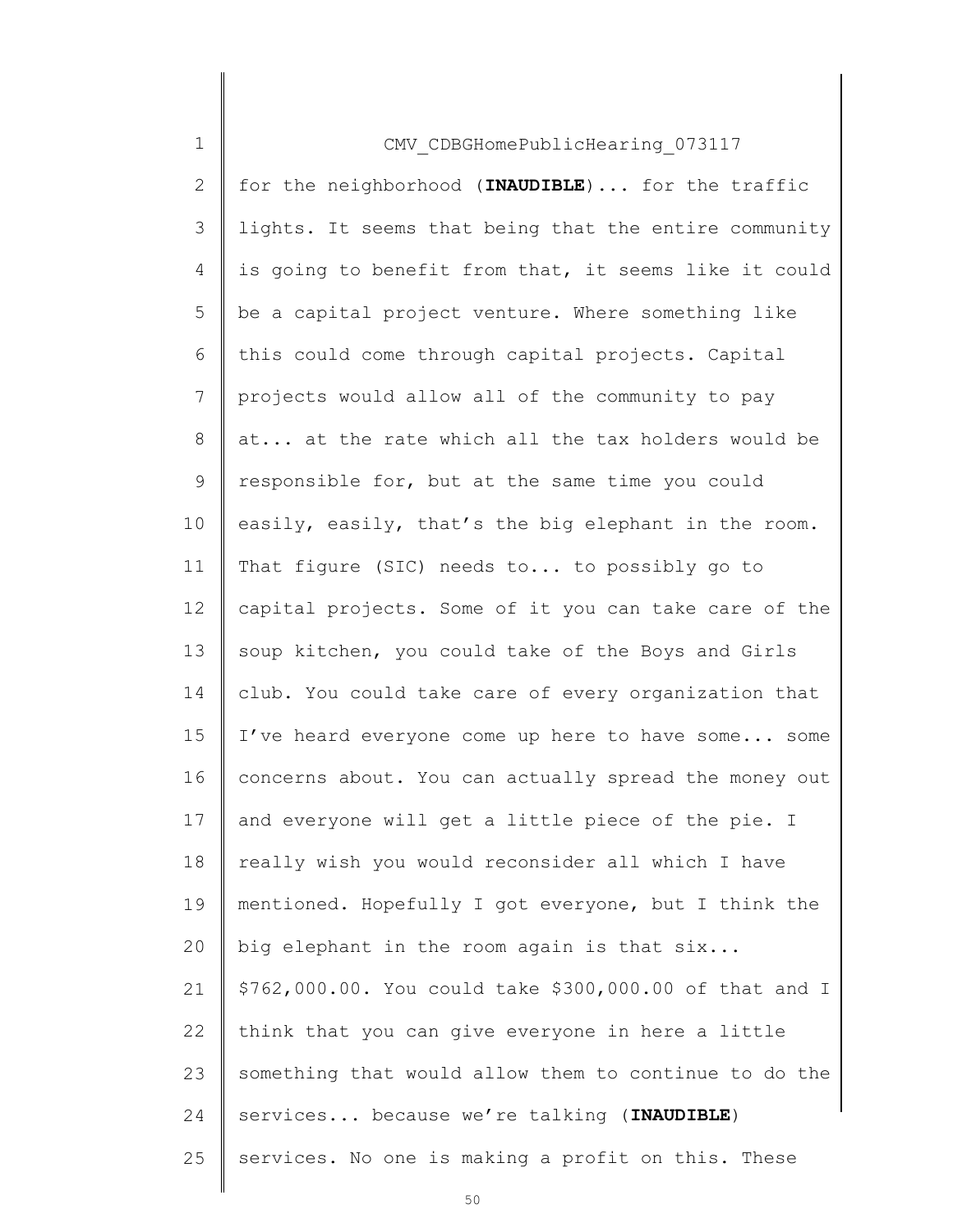| $\mathbf 1$ | CMV CDBGHomePublicHearing 073117                      |
|-------------|-------------------------------------------------------|
| 2           | are services that are going to be cut from our        |
| 3           | citizens. Again, I'd just like to reiterate to you    |
| 4           | one more time that you reconsider the allocations for |
| 5           | the traffic lights. Reconsider the fact that that     |
| 6           | could be a capital project (INAUDIBLE) we Don't       |
| 7           | even to take about I would say \$300,000.00-          |
| 8           | \$400,000.00. That way I think the soup kitchen can   |
| $\mathsf 9$ | get their the Razorbacks can get theirs. Dennis       |
| 10          | Henry's organization. They are phenomenal             |
| 11          | organization because people come to city council all  |
| 12          | of the time and complain as Councilman Griffith said  |
| 13          | we push them to Dennis Henry because he is an expert  |
| 14          | in the field. So these are services really, really    |
| 15          | services that would benefit the citizens of Mount     |
| 16          | Vernon and if you have not done so I suggest I        |
| 17          | suggest that you go by the soup kitchen and volunteer |
| 18          | to feed the homeless and I quarantee you, once you    |
| 19          | see what's going on with this money there is no in    |
| 20          | the world you would (INAUDIBLE)  you just, you        |
| 21          | wouldn't even be able to sleep (SIC) because this is  |
| 22          | a service that only the underprivileged is            |
| 23          | benefitting from. No one else is benefitting from me  |
| 24          | trying to convince you, begging for you to get        |
| 25          | (INAUDILBE) and you're trying to do your jobs, but I  |
|             |                                                       |

 $\begin{array}{c} \hline \end{array}$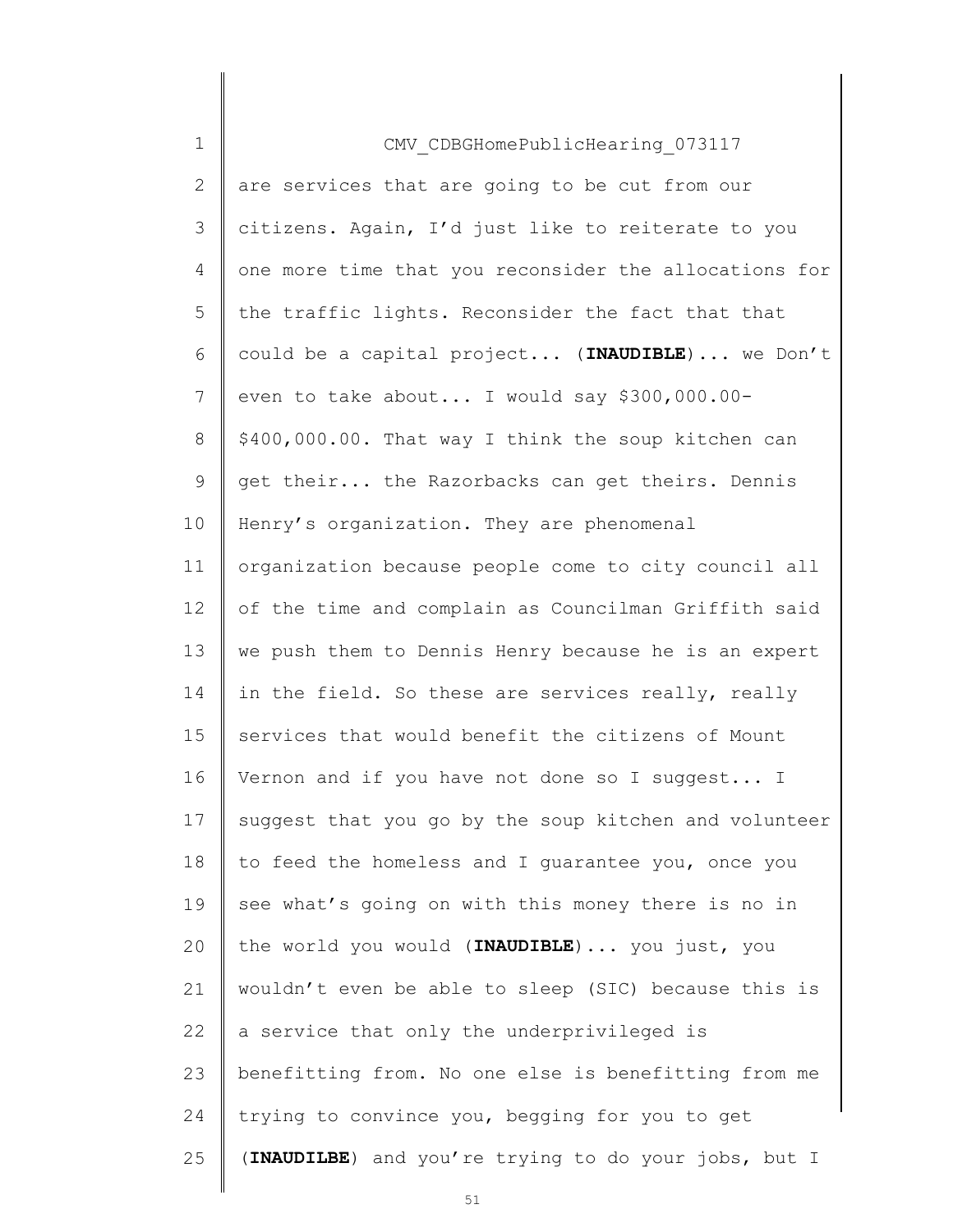| $\mathbf 1$                                              | CMV CDBGHomePublicHearing 073117                      |
|----------------------------------------------------------|-------------------------------------------------------|
| $\overline{2}$                                           | guarantee if you go to that soup kitchen. You go to   |
| 3                                                        | those Razorback games and see how our kids I think    |
| 4                                                        | we won the championship we won the championship       |
| 5                                                        | not too long ago right? The Razorbacks? And see the   |
| 6                                                        | pride that it puts on these kids. You go to the Boys  |
| $7\phantom{.}$                                           | and Girls and club, the history, history, history.    |
| 8                                                        | Thank you so very much for your time.                 |
| 9                                                        | DWAYNE BROWN: [01:15:00] Good afternoon.              |
| 10                                                       | My name is Dwayne Brown I am a lifelong resident,     |
| 11                                                       | grew up here. I just resigned as the Chamber of       |
| 12                                                       | Commerce president and I resigned after               |
| 13                                                       | (INAUDIBLE) because of things that's going on like    |
| 14                                                       | this today. I'm a politician. I've volunteered in my  |
| 15                                                       | city for years. And I (INAUDIBLE) maybe great         |
|                                                          |                                                       |
|                                                          | people, but I Don't know how you can decide on our    |
|                                                          | community when you two Don't even walk (SIC) the      |
|                                                          | community. And it's not your fault you just get there |
|                                                          | and you're just making decisions. You're making       |
|                                                          | decision for a community when you Don't walk the      |
|                                                          | community. Midnight basketball, 42,000                |
|                                                          | (INAUDIBLE)  I take kids with no money, volunteer     |
|                                                          | as the chamber president to help people in this       |
|                                                          | community (INAUDIBLE)  I help a lot of people to      |
| 16<br>17<br>18<br>19<br>20<br>21<br>22<br>23<br>24<br>25 | this day (INAUDIBLE)  what are you saying, teach      |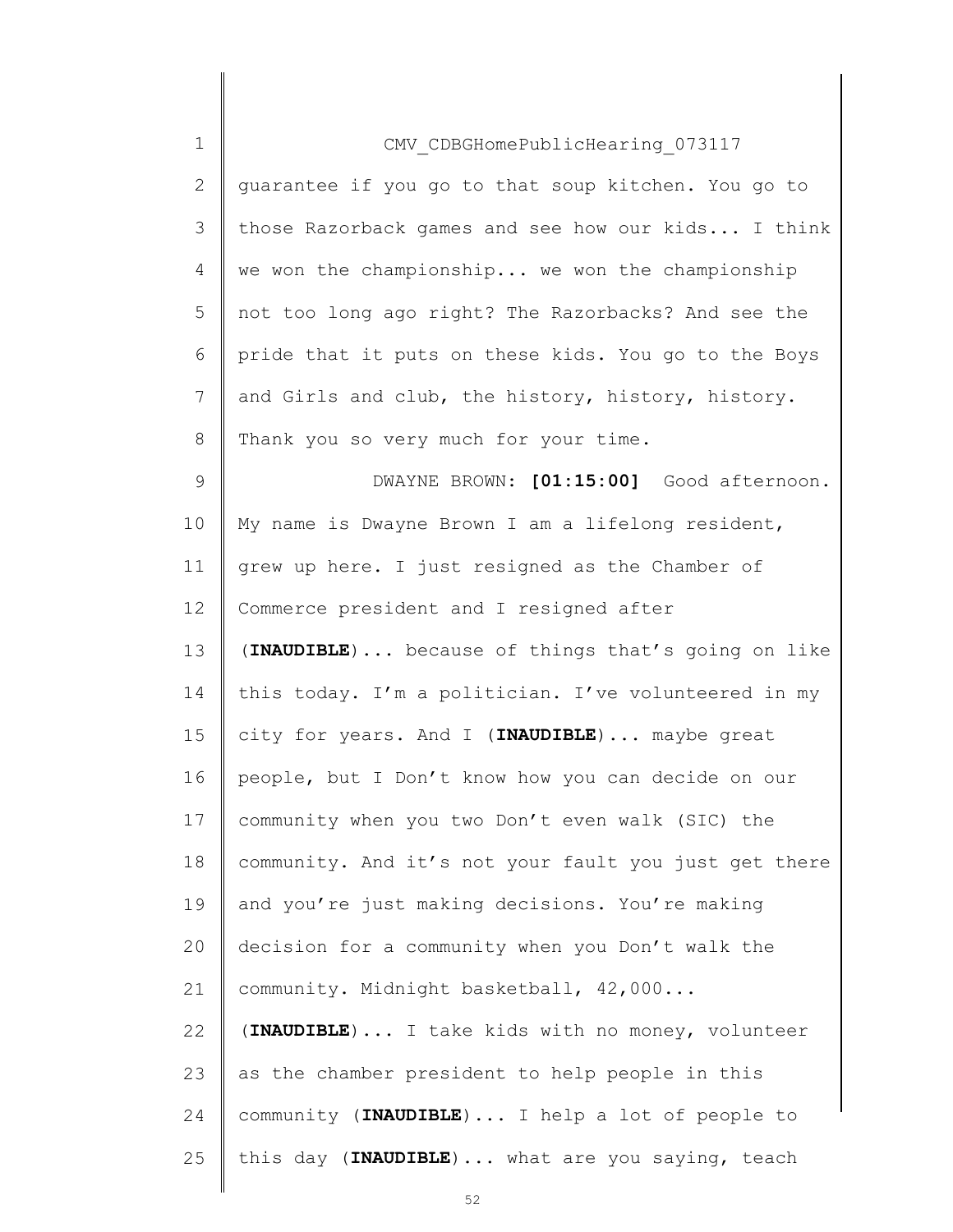| $\mathbf 1$    | CMV CDBGHomePublicHearing 073117                      |
|----------------|-------------------------------------------------------|
| $\overline{2}$ | kids how to build a business for \$42,000.00. Teach   |
| 3              | kids how to be independent. Not basketball. Midnight  |
| 4              | basketball is a and then you've got it under          |
| 5              | economic development. What development is that in my  |
| 6              | community, midnight basketball? I'm a businessman and |
| 7              | I learn from my community. I have volunteered in the  |
| 8              | chamber to make a difference in my community. You     |
| $\mathsf 9$    | have a state champion basketball, you have a big      |
| 10             | basketball program. Maybe instead (SIC) midnight      |
| 11             | baseball, maybe instead midnight football, maybe      |
| 12             | instead midnight lacrosse. Maybe instead midnight tap |
| 13             | dancing. I can go on, and on, and on, and on about    |
| 14             | midnight but midnight basketball? When you saw        |
| 15             | this you (INAUDIBLE)  stupid midnight basketball.     |
| 16             | I'm offended as a volunteer and then you turn around  |
| 17             | and put economic development in my face for           |
| 18             | \$42,000.00 and call it midnight basketball and I     |
| 19             | volunteer for over 15 years in this community with my |
| 20             | own money I'm sorry, I'm talking (INAUDIBLE) I        |
| 21             | deserve that respect in this community from all three |
| 22             | of you. (INAUDIBLE)  that the first kind of respect   |
| 23             | that we must have for each other. Don't look at your  |
| 24             | paper when I'm talking to you. That's very            |
| 25             | $(INAUDIBLE) \ldots$                                  |
|                |                                                       |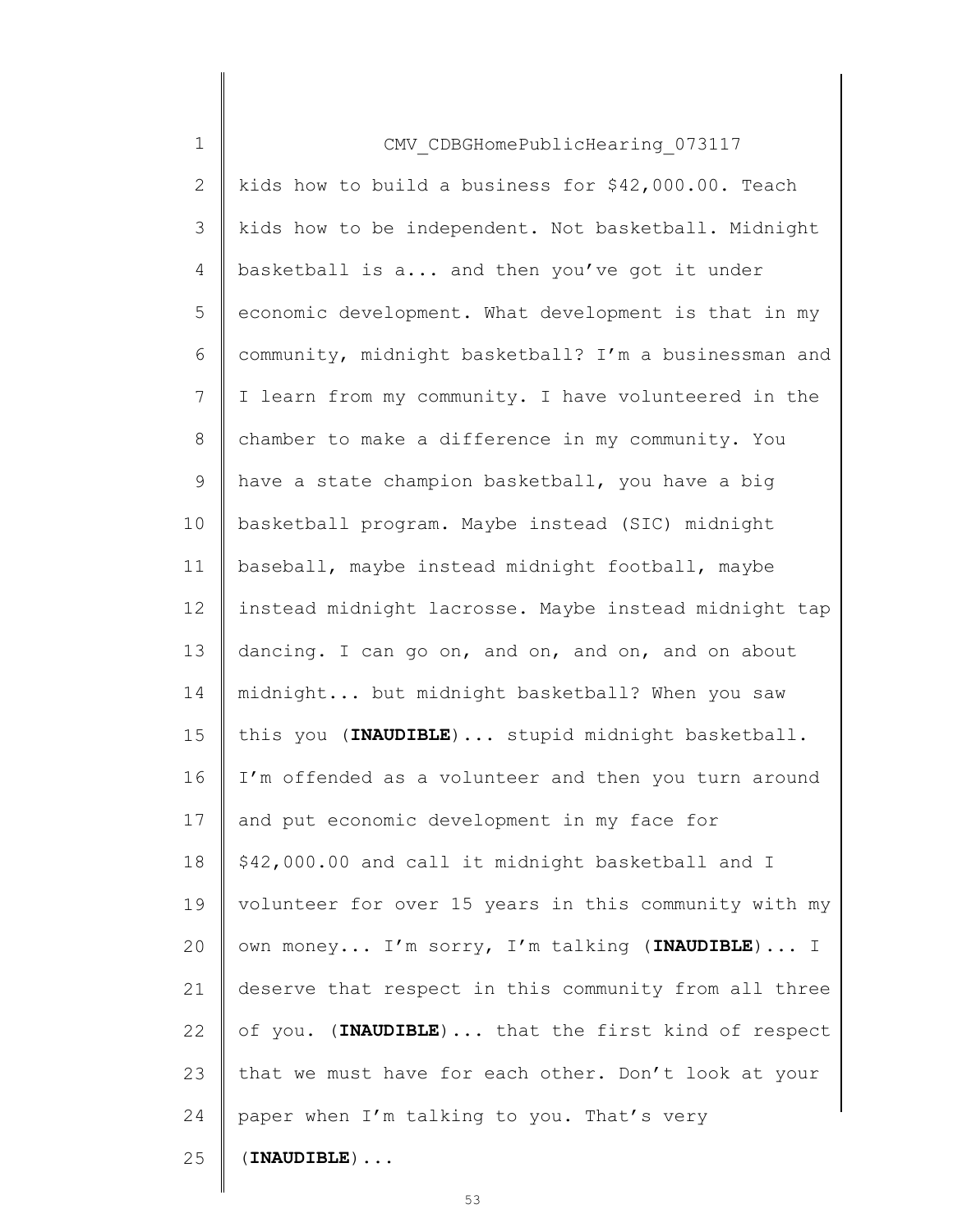| 1            | CMV CDBGHomePublicHearing 073117                     |
|--------------|------------------------------------------------------|
| $\mathbf{2}$ | UNIDENTIFIED: No, I'm writing notes                  |
| 3            | $(INAUDIBLE)$                                        |
| 4            | DWAYNE BROWN: Okay I didn't I've paid                |
| 5            | my dues and will continue to pay, but who's offended |
| 6            | by this and who's not. I'm not looking for           |
| 7            | friendship. I'm looking out for my community because |
| $\,8\,$      | you aren't I am. You see, those couple of shots got  |
| $\mathsf 9$  | fired, I live on 195 Wayne, one person got murdered  |
| 10           | and another one in triangle (SIC) of my house,       |
| 11           | three shooters look at me when I'm talking please    |
| 12           | (INAUDIBLE)  Okay, now that's why we need to help    |
| 13           | kids develop their skills. To be people. Not just    |
| 14           | playing basketball. And my Brothers Keeper,          |
| 15           | \$30,000.00 you Don't to tell me (INAUDIBLE) when    |
| 16           | they have people show up, you know when they get 20  |
| 17           | people to show up at those meetings. They're not     |
| 18           | (INAUDIBLE) the same five people, and I can name     |
| 19           | them, show up to those weekends they Don't deserve   |
| 20           | (INAUDIBLE) put it back in the put it back           |
| 21           | where we can (INAUDIBLE)  I'm an event planner. I    |
| 22           | can't get a bride to come to Mount Vernon to spend   |
| 23           | money for me, over \$20,000.00 because of our        |
| 24           | economics. So I have to take my business and open    |
| 25           | another place in White Plains when I Don't want to,  |

 $\Big\|$ 

 $\parallel$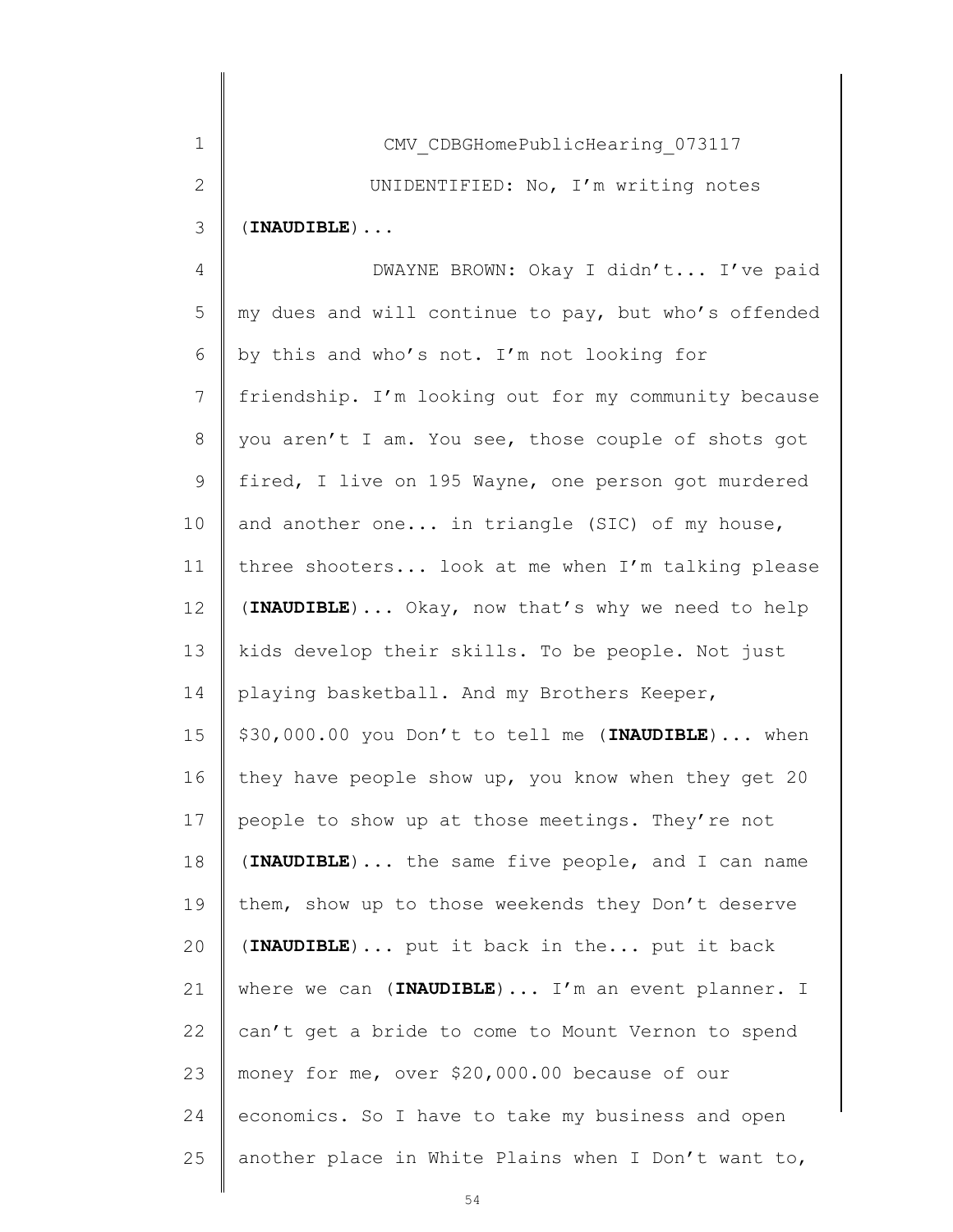| $\mathbf 1$    | CMV CDBGHomePublicHearing 073117                      |
|----------------|-------------------------------------------------------|
| 2              | but I've got to feed my four kids so I can't fight    |
| 3              | (INAUDIBLE)  come on. Do you know why the chamber     |
| 4              | didn't I didn't put the chamber up for any            |
| 5              | (INAUDIBLE)  to get the chamber money because I       |
| 6              | Don't want to you know, I'm not good at kissing       |
| $7\phantom{.}$ | butt so I didn't even want the money (INAUDIBLE)      |
| 8              | but you've got to think about the whole community.    |
| 9              | The whole community. Midnight basketball and My       |
| 10             | Brothers Keeper (INAUDIBLE)  under economic           |
| 11             | development. I want somebody to tell me what does     |
| 12             | that have to do with economic development. Who are    |
| 13             | you (INAUDIBLE)  I'm getting a little frustrated      |
| 14             | (INAUDIBLE) and I Don't want to take it out on        |
| 15             | your guys, you know what I'm saying, but I'm telling  |
| 16             | you, you got to be when you come before the public    |
| 17             | and speak, I Don't know about (INAUDIBLE) when you    |
| 18             | come before me and speak because I've been here. I've |
| 19             | been through four mayors. They come and they go, but  |
| 20             | you know who's been sitting you know who's always     |
| 21             | been here, the community. (INAUDIBLE)  and people     |
| 22             | like me, you know what I'm saying and I can show you  |
| 23             | when he was before he got mayor I was taking          |
| 24             | pictures of him at council at events. So I            |
| 25             | Don't I Don't like (INAUDIBLE) be who you are         |
|                |                                                       |

 $\begin{array}{c} \hline \end{array}$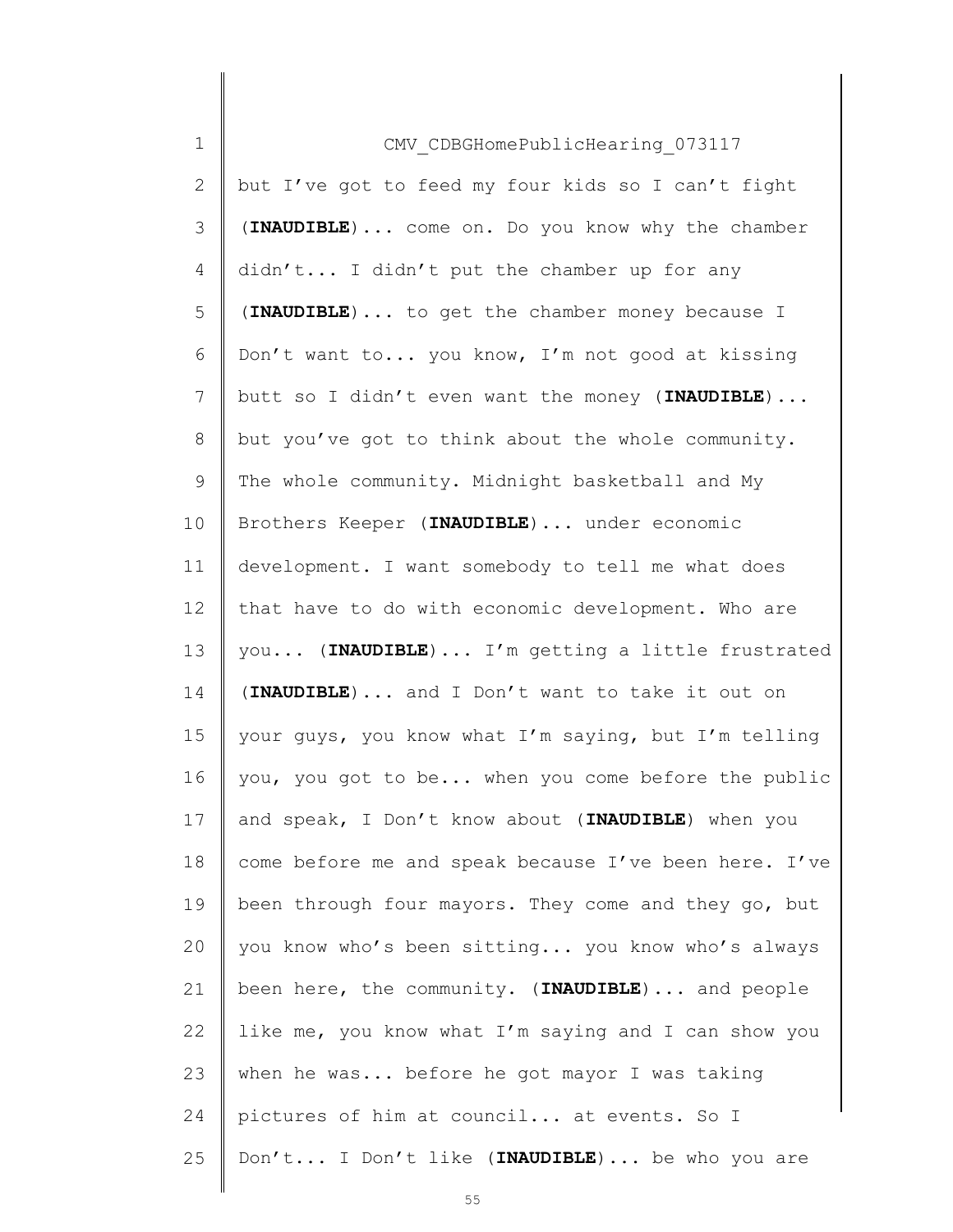| $\mathbf 1$ | CMV CDBGHomePublicHearing 073117                      |
|-------------|-------------------------------------------------------|
| 2           | all of the time. I feel for you because you're in     |
| 3           | front of a battle that you Don't even know what       |
| 4           | you're getting yourself into, but you've got to fix   |
| 5           | it. And if you turn away from feeding homeless people |
| 6           | (INAUDIBLE) even do that to people. I Don't ever      |
| 7           | have to walk in this building again. I always stand   |
| 8           | with principle when I'm in this building and when I   |
| 9           | walk around in my life (SIC). You cannot go to        |
| 10          | walk the streets with me. Walk the streets, see what  |
| 11          | people go through. I've got kids that I help read     |
| 12          | I have a young lady who I took to Boston to get her   |
| 13          | passport because her (INAUDIBLE)  I helped her get    |
| 14          | a driver's license and a passport with my money.      |
| 15          | Drover her to Boston. Midnight basketball you can't   |
| 16          | be serious with that.                                 |
| 17          | DENA WILLIAMS: [01:20:32] Bina (SIC)                  |
| 18          | Williams. I'm here on behalf of Mount Vernon          |
| 19          | Razorbacks. In full disclosure I do wear two hats. I  |
| 20          | work for the city. However, I couldn't let this       |
| 21          | hearing pass without asking you to please reconsider  |
| 22          | funding for the Razorbacks. In the past we have been  |
| 23          | funded and we really appreciate it. We work with      |
| 24          | volunteers. There is no one that gets paid on the     |
| 25          | staff of the Mount Vernon Razorbacks. These are       |
|             |                                                       |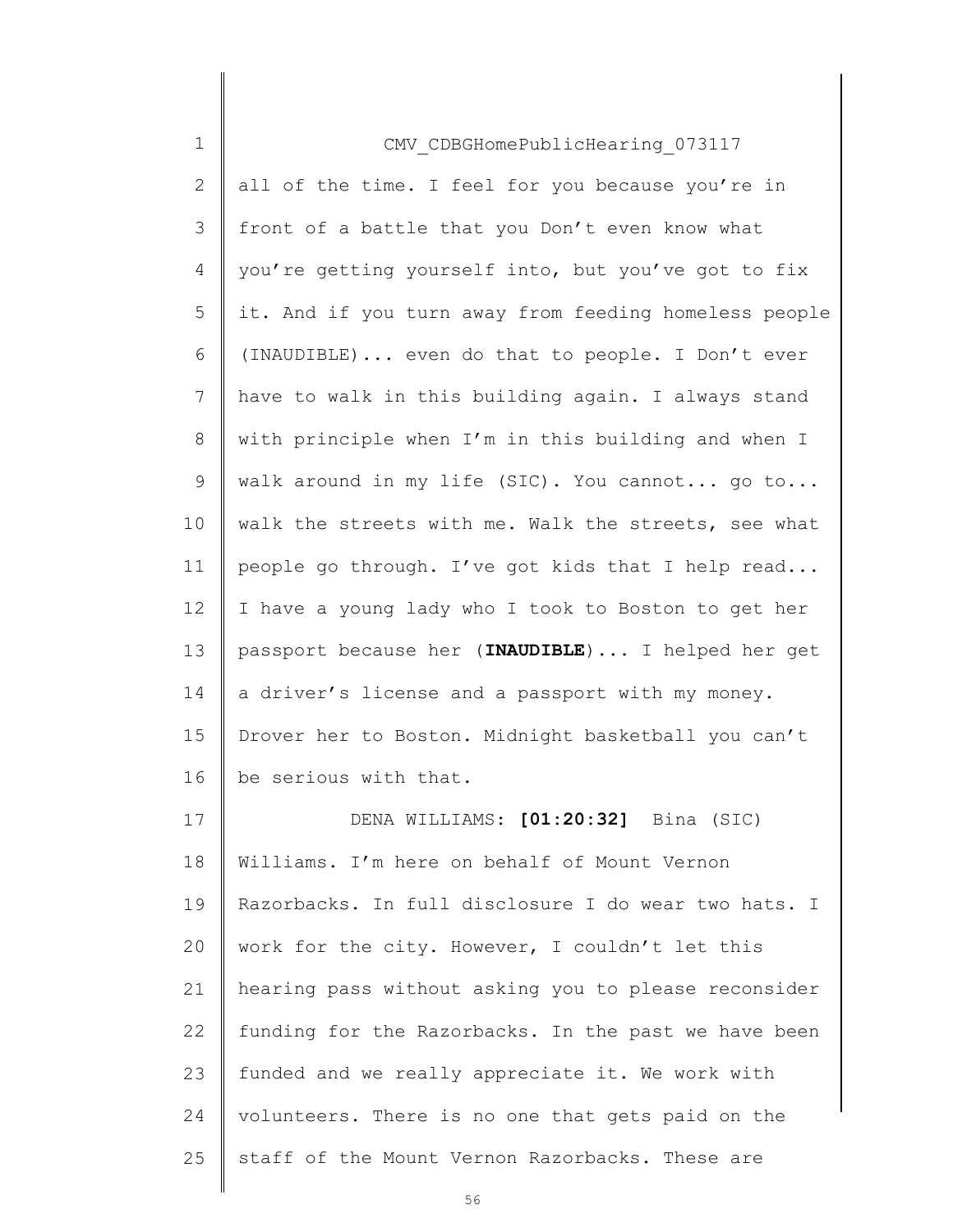| $\mathbf 1$   | CMV CDBGHomePublicHearing 073117                      |
|---------------|-------------------------------------------------------|
| $\mathbf{2}$  | parents, these are concerns parents. These are        |
| 3             | grandparents that bring their children down there so  |
| 4             | that they can learn the fundamentals of football      |
| 5             | (SIC) and cheerleading. We were a little surprised    |
| 6             | that we were not funded. We understand that there are |
| 7             | reasons for everything, but there is a lot of passion |
| 8             | and a lot of kids down there. There is a lot of love  |
| $\mathcal{G}$ | down there. We would like to even expand the program, |
| 10            | but we've had difficulty because we Don't have a      |
| 11            | home. We used to be at memorial field and now thanks  |
| 12            | to recreation (INAUDIBLE)  keep a trailer with our    |
| 13            | equipment down in West (SIC) Park and we're very      |
| 14            | thankful for that. But I ask today to please          |
| 15            | reconsider for the Mount Vernon Razorbacks. Thank     |
| 16            | you.                                                  |
| 17            | JANICE DUARTE (SP?): [01:22:00] Janice                |
| 18            | DUARTE, and I declined from speaking earlier because  |
| 19            | I hadn't quite had the opportunity to review          |
| 20            | everything but the one thing that does stand out to   |
| 21            | me and I think needs to be said, given the current    |
| 22            | climate we know that we're experience cuts on many    |
| 23            | levels. From the federal level, the state level       |
| 24            | (INAUDIBLE)  So how these monies are allocated        |
| 25            | locally I think is even more important because        |
|               |                                                       |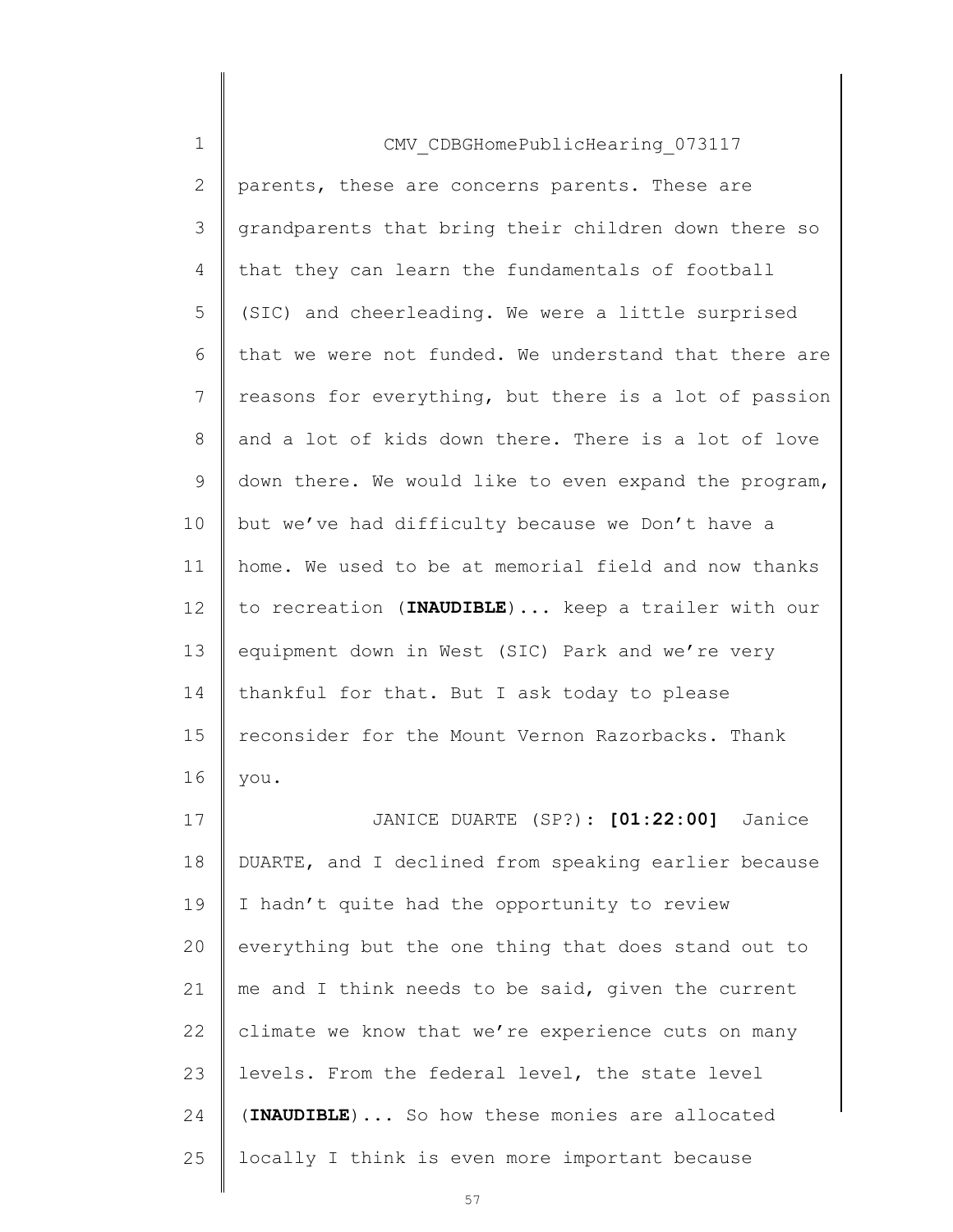| $\mathbf 1$                                                          | CMV CDBGHomePublicHearing 073117                      |
|----------------------------------------------------------------------|-------------------------------------------------------|
| 2                                                                    | everyone (INAUDIBLE)  so the cuts that they are       |
| 3                                                                    | experiencing now (INAUDIBLE)  Community Block         |
| 4                                                                    | Grants could be (INAUDILBE)  and I ask that you       |
| 5                                                                    | reconsider the allocations that you have              |
| 6                                                                    | (INAUDIBLE)  for many reasons (INAUDIBLE)  but        |
| 7                                                                    | because everyone is experiencing these cuts from      |
| 8                                                                    | other angles as well. (INAUDIBLE) on behalf of the    |
| 9                                                                    | Youth Bureau (INAUDIBE)  so I thank you for the       |
| 10                                                                   | support that you have given youth programs. On behalf |
| 11                                                                   | of (INAUDIBLE) I'm a member of the (INAUDIBLE) and    |
| 12                                                                   | we work very closely with that organization           |
| 13                                                                   | (INAUDILBE)  hunger in our communities. So I know     |
|                                                                      |                                                       |
|                                                                      | that that's (INAUDIBLE)  and so we feel it's          |
|                                                                      | absolutely imperative that you reconsider this. We    |
|                                                                      | can't afford to make mistakes at this level. Thank    |
|                                                                      | you.                                                  |
|                                                                      | ANDRE WALLACE: [01:23:30] Andre                       |
|                                                                      | WALLACE, city council. I'm really discourages with    |
|                                                                      | all of this that's going on. We really need to        |
|                                                                      | understand how are we going to make up the difference |
|                                                                      | for the soup kitchen and for (INAUDIBLE) I Don't      |
|                                                                      | even know if you guys have a solution for that        |
|                                                                      | because I Don't understand and Mr. Brown made a       |
| 14<br>15<br>16<br>17<br>18<br>19<br>20<br>21<br>22<br>23<br>24<br>25 | good point, who is taking their child to midnight     |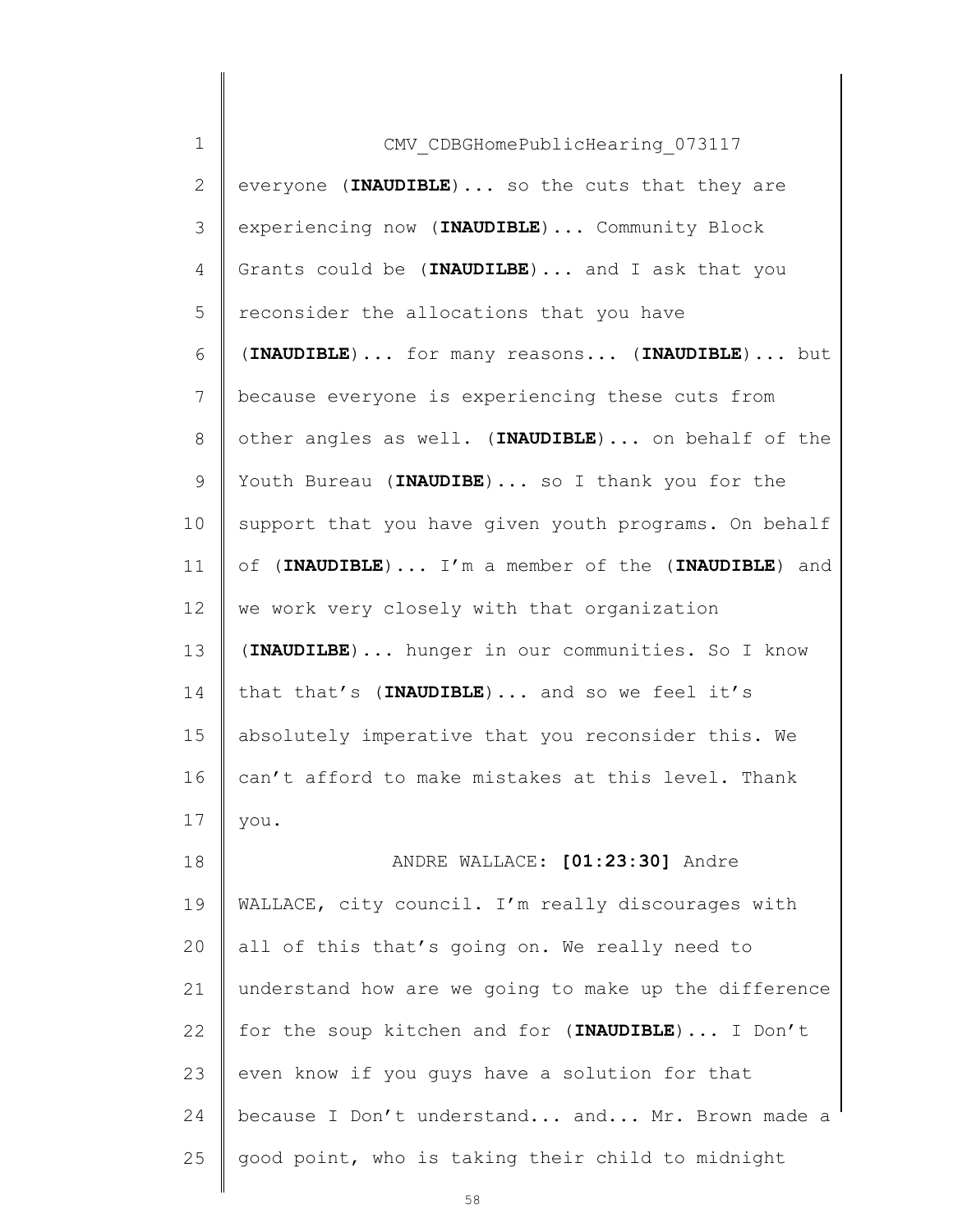1 2 3 4 5 6 7 8 9 10 11 12 13 14 15 16 17 18 19 20 21 22 23 24 25 CMV\_CDBGHomePublicHearing\_073117 basketball? I know I will not bring my child out at midnight. So why is that a priority over a soup kitchen that feeds so many people on a daily basis at summer camp and the Boys and Girls club that we already have to fundraise continuously to make all of these particular things happen? And with the little contribution that is supposed to come in for these programs by you guys, you're cutting it. You're cutting it. I can understand you saying you're going to put some more to the police department because you're going to need it because the people that can't eat or have any place to go will be on the streets now. What are you going to do about that? This is not a game. I've looked at this and my first... and I understand, I looked at everything in all different angles. And my first thing was I know certain (INAUDIBLE) of people sit on certain boards and certain responsibilities and certainly to see that help the community. And those are the ones that seem to be talking. And looking at all of these things why couldn't you guys... if you claim that you're working with us, why couldn't you (INAUDIBLE). You can focus on a conflict of interest, but you can't focus on midnight basketball. So why are you focusing on that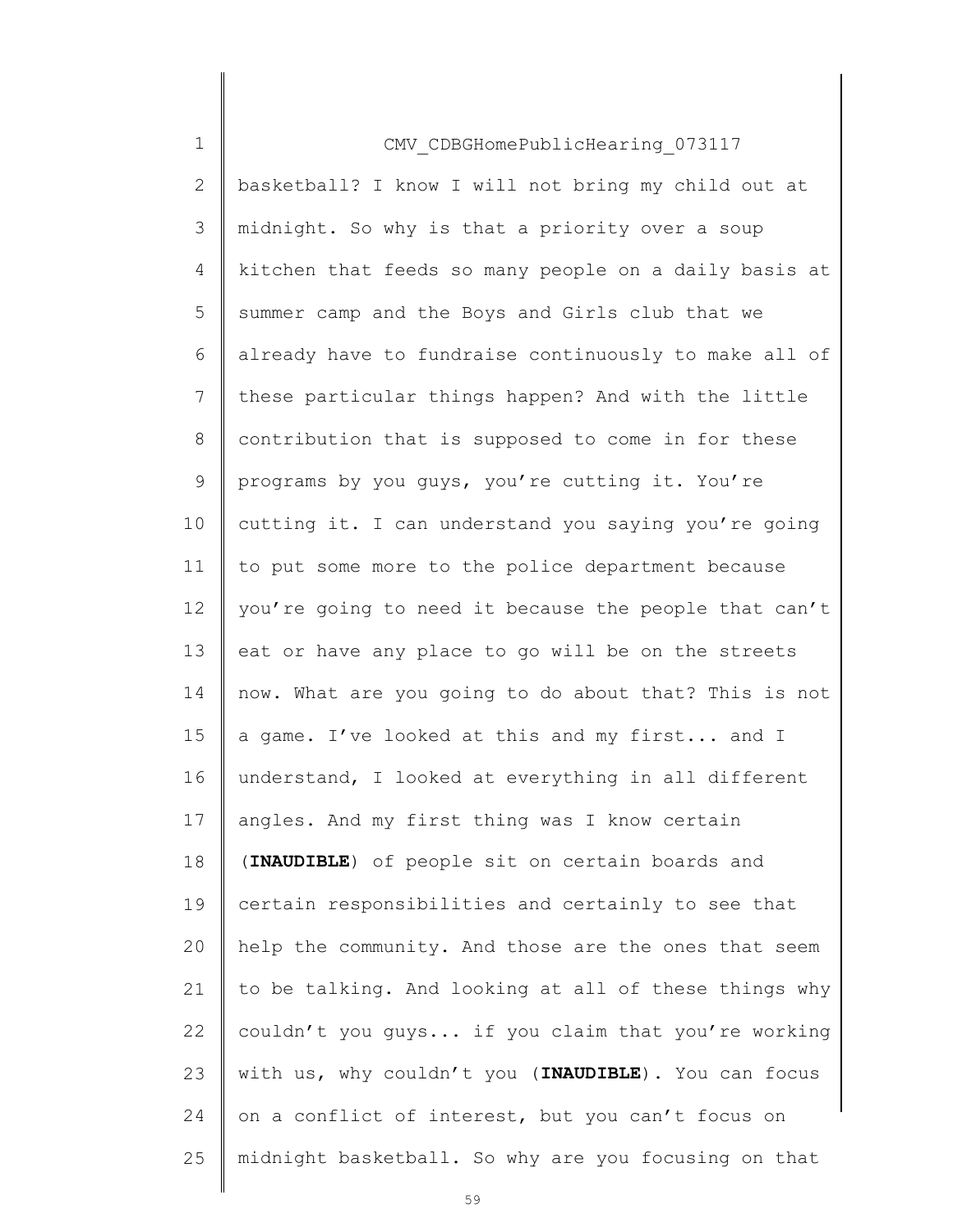| $\mathbf 1$  | CMV CDBGHomePublicHearing 073117                      |
|--------------|-------------------------------------------------------|
| $\mathbf{2}$ | which me, to be in the community, that's been serving |
| 3            | the community for over 20 something years and you     |
| 4            | want to bring in something else. So that is making me |
| 5            | think and try to understand what is the priorities,   |
| 6            | what is your goals? What is your mission? And what    |
| 7            | are you really looking to do? Because right now       |
| 8            | they're actually (INAUDIBLE)  what type of people     |
| 9            | can do this? What are you going to say and this is    |
| 10           | not people think it's homeless people that meet at    |
| 11           | the shelter and eat at the food pantry and all these  |
| 12           | different places and go to the soup kitchen. It's     |
| 13           | not. There are a lot of working families that need to |
| 14           | make up a little slack and have to go there and this  |
| 15           | important. And you know, two weeks ago for the first  |
| 16           | time I really got a really good look at this, when    |
| 17           | someone had to go to the shelter get driven to the    |
| 18           | shelter and turned around and said, I Don't want to   |
| 19           | go all the way up there because I want to make it to  |
| 20           | my job. So these people are working. They just need   |
| 21           | extra help and you're taking it away. I really Don't  |
| 22           | know how you could really do this and sleep at night. |
| 23           | It's ridiculous and whatever it may be for all of     |
| 24           | those who Don't have and one day, it could be any     |
| 25           | of us. I Don't care who you are. I've seen it and     |
|              |                                                       |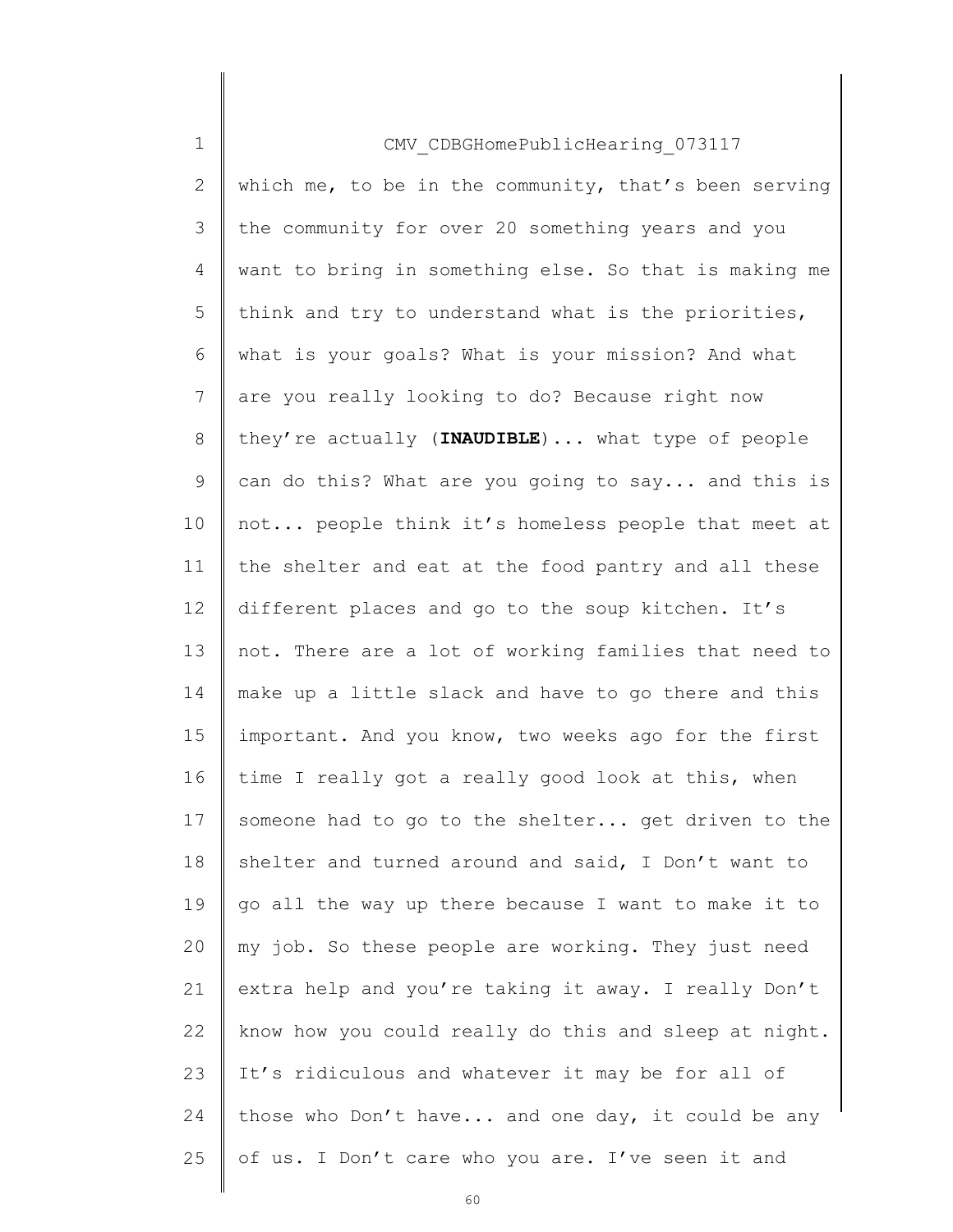| $\mathbf 1$    | CMV CDBGHomePublicHearing 073117                      |
|----------------|-------------------------------------------------------|
| 2              | I've worked with sports figures that was on top, that |
| 3              | are right now going to soup kitchens and pantries     |
| 4              | because (INAUDILBE)  So it can happen to anyone. It   |
| 5              | can be those people today, the three of you tomorrow, |
| 6              | but you know the difference? There won't be a         |
| $\overline{7}$ | tomorrow because you're taking it away. So until you  |
| 8              | can figure out how you're going to make up this       |
| 9              | difference I really think you need to go back to the  |
| 10             | drawing board and figure out how you can recalculate, |
| 11             | restructure, rethink what you're doing because you're |
| 12             | destroying (SIC) a lot of people and you're sitting   |
| 13             | there as if it's okay. And it's not. So I think you   |
| 14             | really need to go back and brainstorm about this and  |
| 15             | find out what is more important. We are not here for  |
| 16             | ourselves, we live our lives for other and to bring   |
| 17             | others up. What are you doing for anybody else by     |
| 18             | doing what you're doing? Think about that and sleep   |
| 19             | on that and then let us know.                         |
| 20             | MARCUS GRIFFITH: [01:28:22] Can you                   |
| 21             | please just say what you're titles are please?        |
| 22             | DANIELLE SCHOLAR: I'm Danielle Scholar                |
| 23             | I'm the deputy commissioner for planning.             |
| 24             |                                                       |
| 25             |                                                       |
|                |                                                       |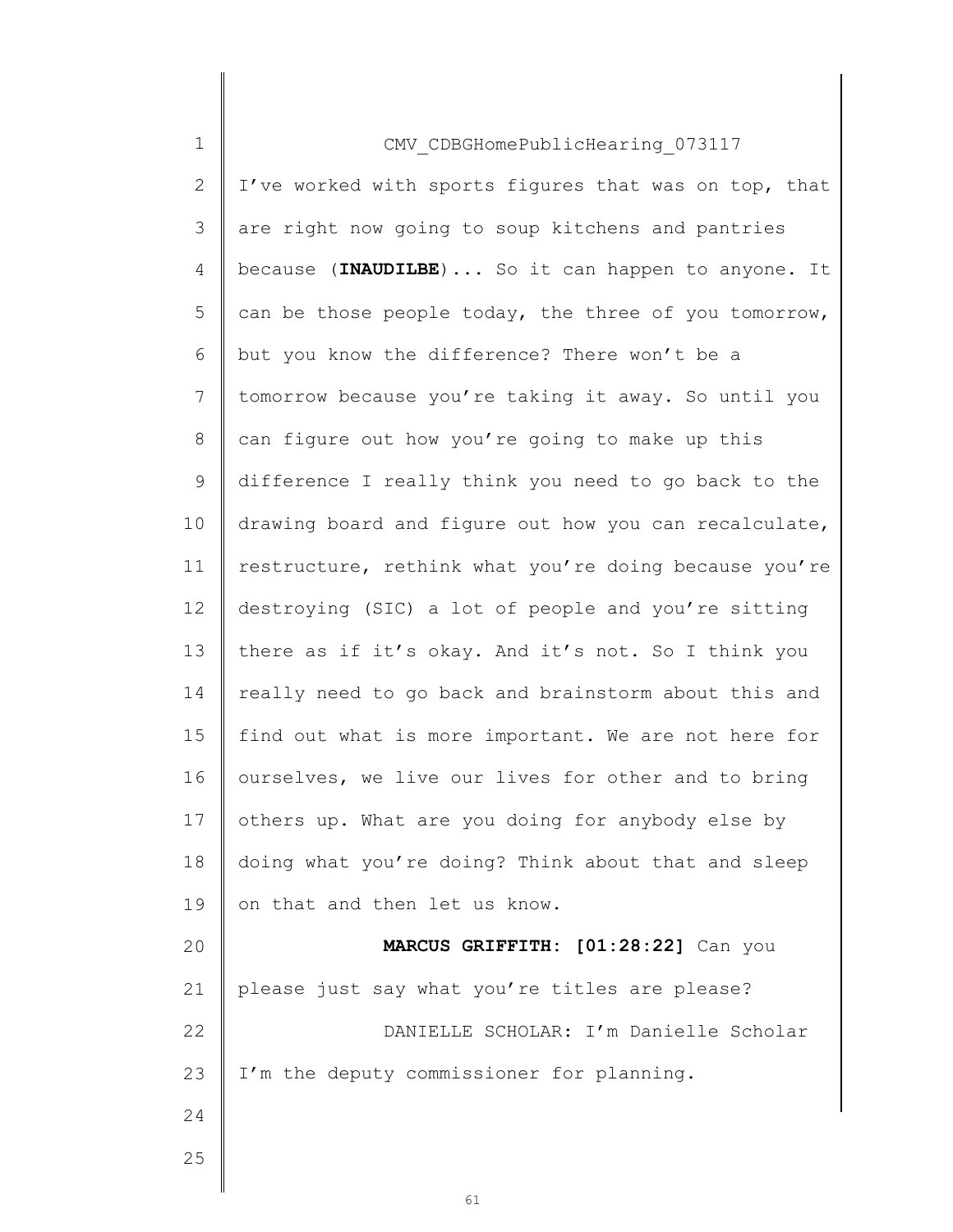| 1            | CMV CDBGHomePublicHearing 073117                      |
|--------------|-------------------------------------------------------|
| $\mathbf{2}$ | DOM MCCOY: DOM McCoy I'm a consultant on              |
| 3            | the community development programs for the city, CDBG |
| 4            | home and emergency solutions grants.                  |
| 5            | SYLVIA BOLIVAR: I'm Sylvia Bolivar,                   |
| 6            | consulting for the city, for CDBG and HOME as well.   |
| 7            | MARCUS GRIFFITH: Let me just understand               |
| 8            | this. I know you, Danielle, but you two are           |
| 9            | consultants for the city?                             |
| 10           | DOM MCCOY: Correct.                                   |
| 11           | MARCUS GRIFFITH: Do you live in the                   |
| 12           | city? No, do you know the city?                       |
| 13           | DOM MCCOY: No.                                        |
|              |                                                       |
| 14           | MARCUS GRIFFITH: So how is it that                    |
| 15           | you're able to help us make decisions on things that  |
| 16           | we know in the community? Now, I'm a councilman and I |
| 17           | get that question all the time people come up and     |
| 18           | ask, do you live here and you know, we go oh of       |
| 19           | course we do. And then people try to challenge us and |
| 20           | we come back with well we know, we understand. So it  |
| 21           | doesn't work that way. If that works here I'm not     |
| 22           | understanding how is this board? Is this an           |
| 23           | official board? How is it possible that two people    |
| 24           | that are faking like they know Mount Vernon can come  |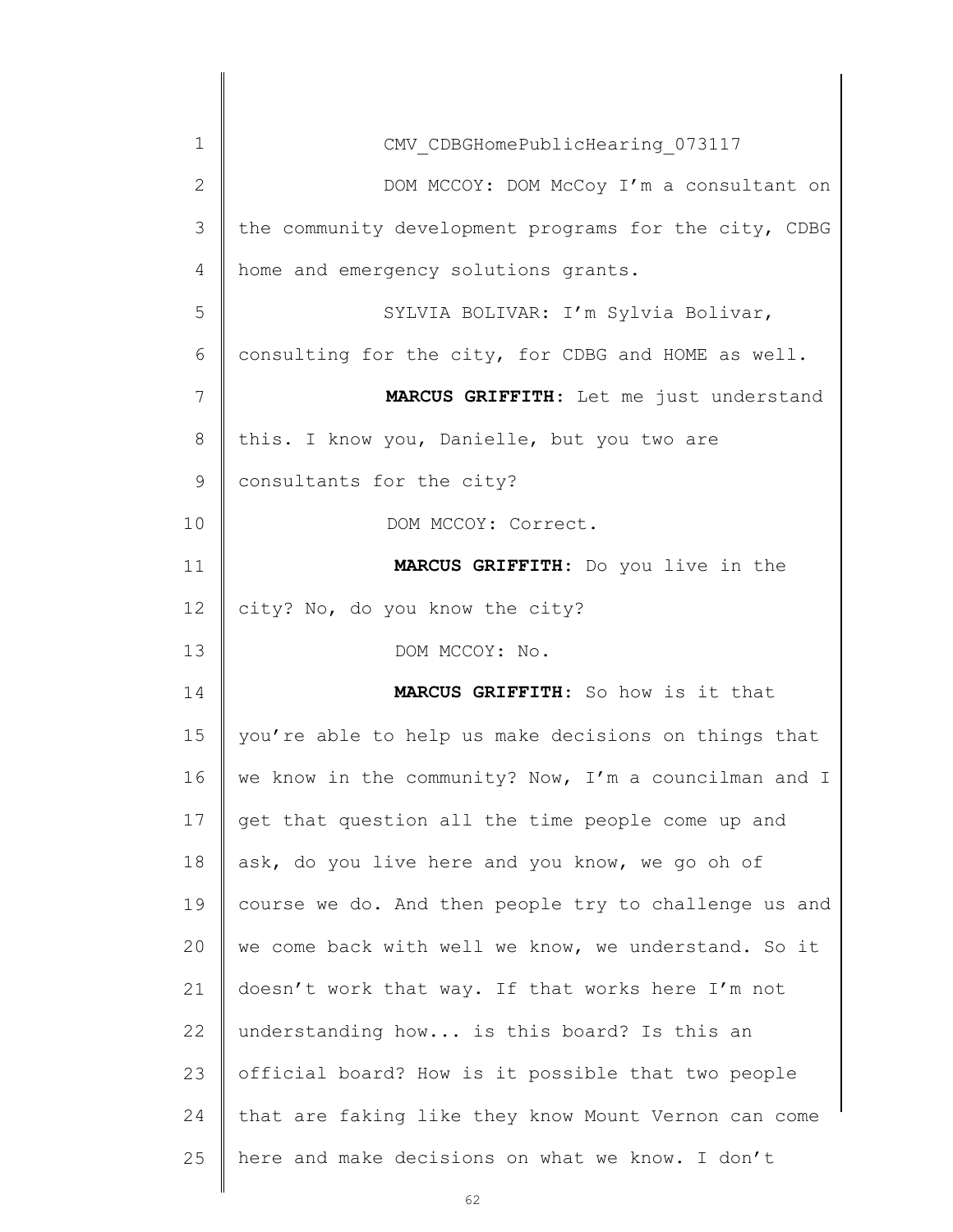| $\mathbf{1}$   | CMV CDBGHomePublicHearing 073117                      |
|----------------|-------------------------------------------------------|
| $\mathbf{2}$   | understand that. And I think we're going to have I    |
| 3              | don't know, I think we're going to have another round |
| $\overline{4}$ | of questions                                          |
| 5              | LISA COPELAND: (INAUDIBLE)  to adopt                  |
| 6              | this? Does it require a vote of the city council or   |
| $\overline{7}$ | (INAUDIBLE)  to adopt this plan?                      |
| 8              | DOM MCCOY: Adopt the plan the plan                    |
| $\mathsf 9$    | is submitted by the (INAUDIBLE)                       |
| 10             | LISA COPELAND: So it does not                         |
| 11             | DOM MCCOY: Do you want to take that?                  |
| 12             | DANIELLE SCHOLAR: No it does not.                     |
| 13             | Actually is (INAUDIBLE) urban renewal board           |
| 14             | $(INAUDIBLE)$                                         |
| 15             | UNIDENTITIED: Do the consultants sit on               |
| 16             | the board?                                            |
| 17             | DANIELLE SCHOLAR: These are just                      |
| 18             | consultants for the city of Mount Vernon              |
| 19             | LISA COPELAND: Who sits on the board, I               |
| 20             | think the public should know I'm sorry to be          |
| 21             | interrupting (INAUDIBLE)  we go way back, sorry,      |
| 22             | sorry so I Don't mean (INAUDIBLE)                     |
| 23             | DUANE BROWN: (INAUDIBLE)  Don't make no               |
| 24             | sense                                                 |
| 25             |                                                       |
|                |                                                       |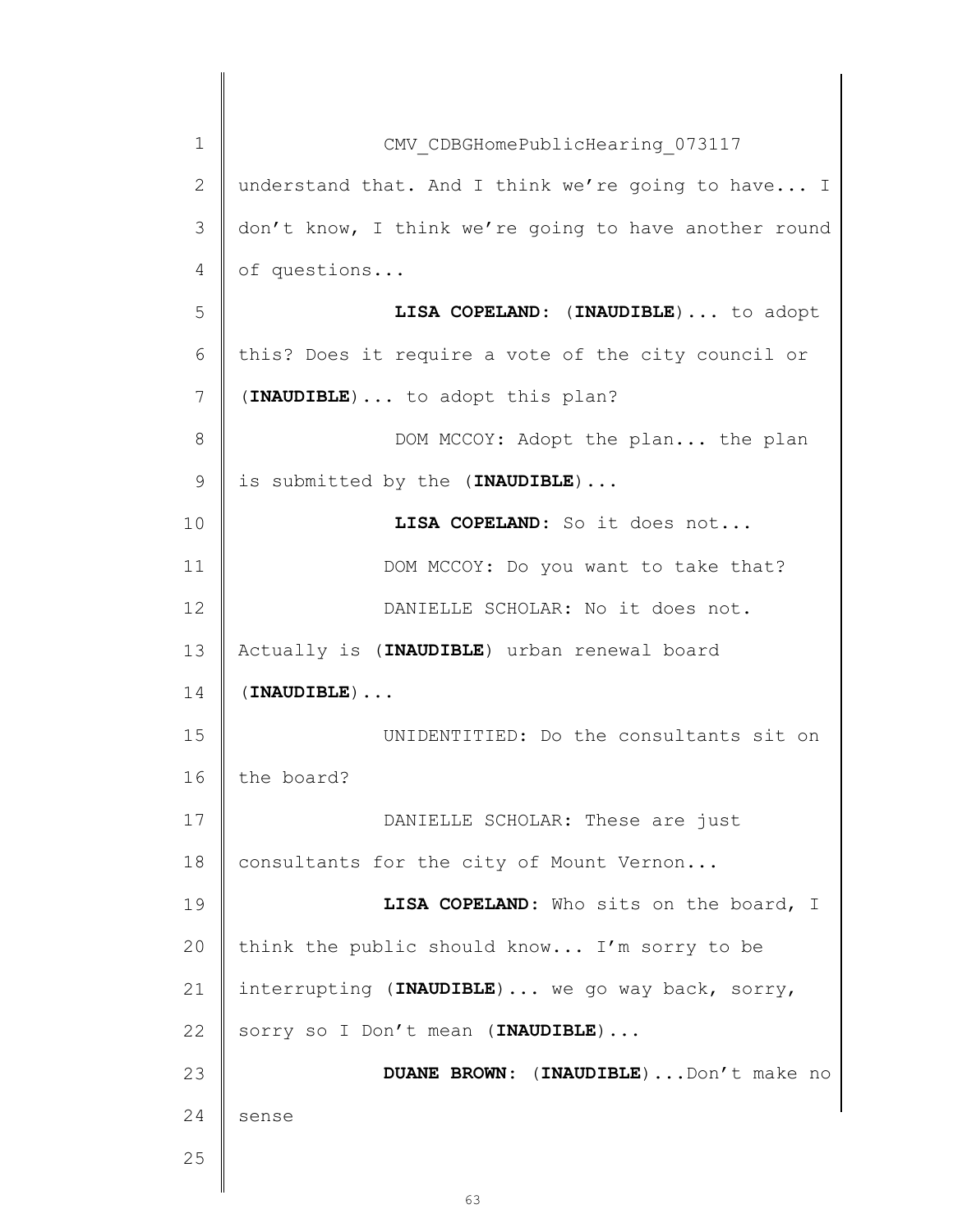| $\mathbf 1$    | CMV CDBGHomePublicHearing 073117                      |
|----------------|-------------------------------------------------------|
| $\overline{2}$ | DANIELLE SCHOLAR: You can make that                   |
| 3              | request if you want to know                           |
| 4              | LISA COPELAND: Okay.                                  |
| 5              | DANIELLE SCHOLAR: Who the members are                 |
| 6              | you can make the request it's public information. You |
| 7              | can make the request and (INAUDIBLE)                  |
| 8              | LISA COPELAND: Okay.                                  |
| $\mathcal{G}$  | MARCUS GRIFFITH: Are the consultants                  |
| 10             | being paid to advise us on what they Don't know? Are  |
| 11             | you being paid to consult quote unquote? Because      |
| 12             | that's more money that could go into our programs.    |
| 13             | DOM MCCOY: So I think we have one more                |
| 14             | question                                              |
| 15             | (CROSS TALK)                                          |
| 16             | $[01:31:00]$ The<br>DANIELLE SCHOLAR:                 |
| 17             | consultants are part of the planning process. what    |
| 18             | the city of Mount Vernon is in using consultants,     |
| 19             | in doing, in providing assistance to get our plan     |
| 20             | done is not out of what communities do in the         |
| 21             | planning process for planning their action plan and   |
| 22             | their consolidated plan. So it's not something that's |
| 23             | foreign to this process. Most communities use         |
| 24             | consultants.                                          |
| 25             | (CROSS-TALK)                                          |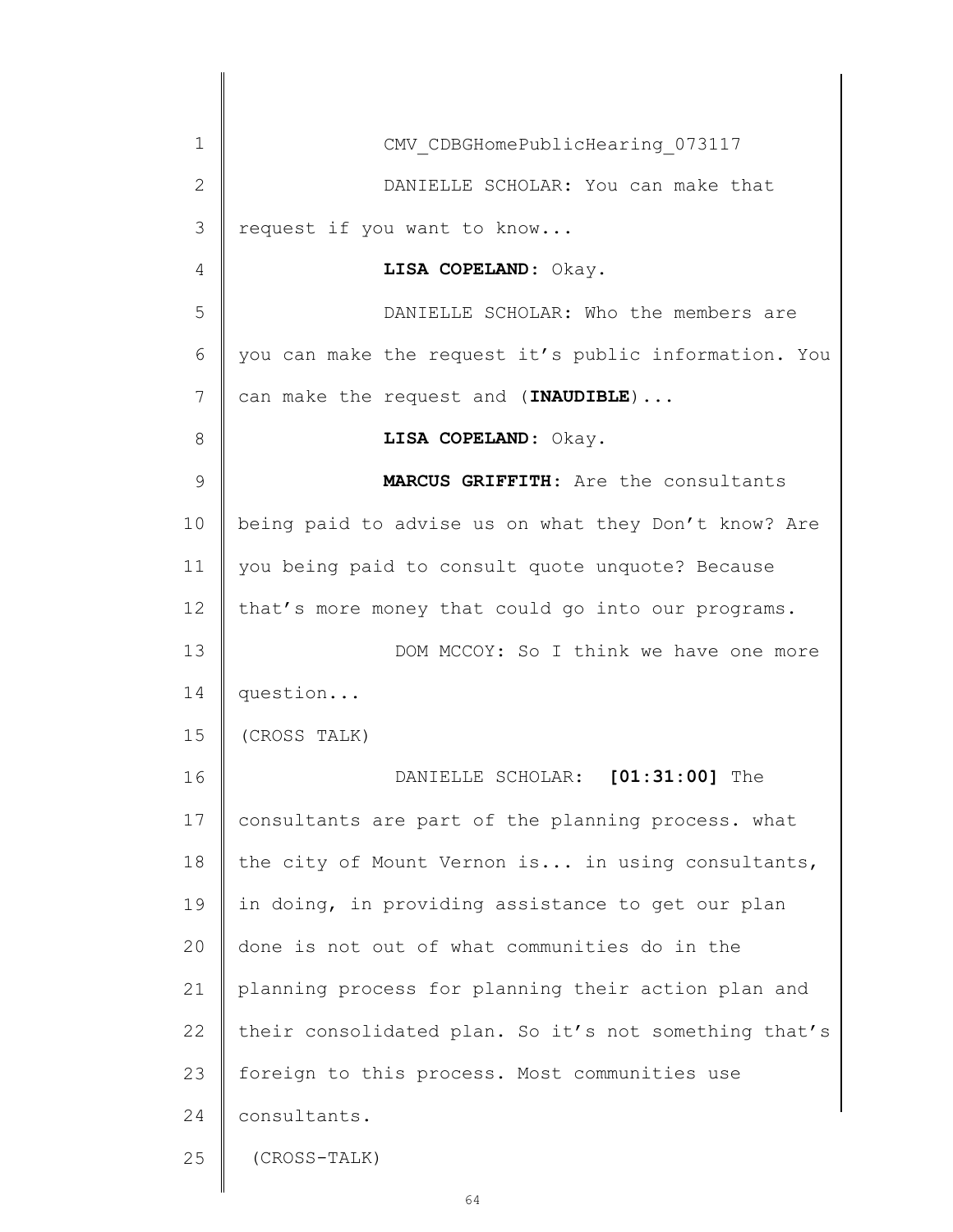| 1  | CMV CDBGHomePublicHearing 073117                      |
|----|-------------------------------------------------------|
| 2  | MARCUS GRIFFITH: Are you compensated                  |
| 3  | for your consulting whatever                          |
| 4  | LISA COPELAND: Save it for the press                  |
| 5  | conference, that's enough, let them finish press      |
| 6  | conference  After they clear out of our council       |
| 7  | chambers.                                             |
| 8  | ROBERTA APUZZO: I have one more                       |
| 9  | question how long have been in consulting?            |
| 10 | DOM MCCOY: So we're running outside                   |
| 11 | kind of the parameters of the annual action plan, but |
| 12 | to answer your question the answer is yes.            |
| 13 | Consultants, we're paid consultants. Just like other  |
| 14 | communities that Danielle just referenced we're part  |
| 15 | of the planning process and you just heard that it's  |
| 16 | the board that votes on the final plan and just one   |
| 17 | more thing it was transparent application. We         |
| 18 | received 27 applications and so we based it on the    |
| 19 | applications. Now the community input from Saturday   |
| 20 | and today is very important component of that. So     |
| 21 | that gets part of the record and adjustments can be   |
| 22 | made. That's what this that's what this is for. So    |
| 23 | all of the comments, they're being recorded,          |
| 24 | that's any comments you wish to email or however      |
| 25 |                                                       |
|    |                                                       |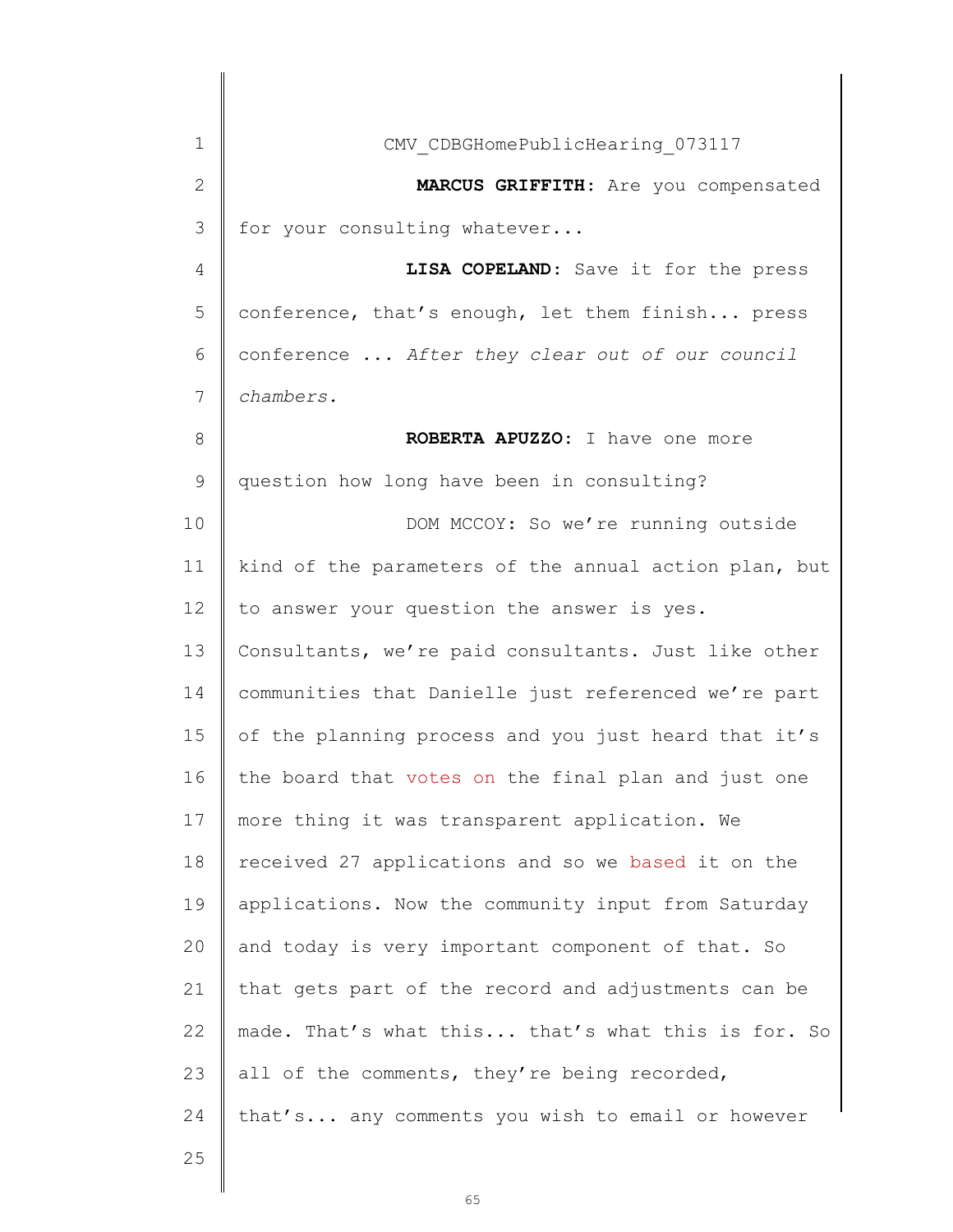| $\mathbf 1$    | CMV CDBGHomePublicHearing 073117                      |
|----------------|-------------------------------------------------------|
| $\mathbf{2}$   | you want to submit that's fine as well. It all        |
| 3              | becomes part of the record (INAUDIBLE)                |
| 4              | SYLVIA BOLIVAR: And then the other thing              |
| 5              | is all of the applications were scored. All of the    |
| 6              | applications were scored and one of the things we are |
| $\overline{7}$ | going to do as well is afterwards to debriefs with    |
| 8              | any applicant who wanted a debrief to see how they    |
| $\mathcal{G}$  | can make their applications much more competitive for |
| 10             | the next cycle were we open the applications again in |
| 11             | October and that would be open for a lot bigger a     |
| 12             | longer period. So we were planning to do that as well |
| 13             | so and because we're trying to be in as much          |
| 14             | transparency as possible and try to make sure that    |
| 15             | everyone gets an opportunity to hear how they can     |
| 16             | make their applications a lot stronger as well.       |
| 17             | ROBERTA APUZZO: Excuse me, but how long               |
| 18             | did you look at these applications? How many days did |
| 19             | it take you all, the three of you, to look at the     |
| 20             | applications? The 27 applications?                    |
| 21             | DOM MCCOY: It took several days.                      |
| 22             | ROBERTA APUZZO: What is several days?                 |
| 23             | Please?                                               |
| 24             | DOM MCCOY: Several is more than two                   |
| 25             | (INAUDIBLE)  at least three days.                     |
|                |                                                       |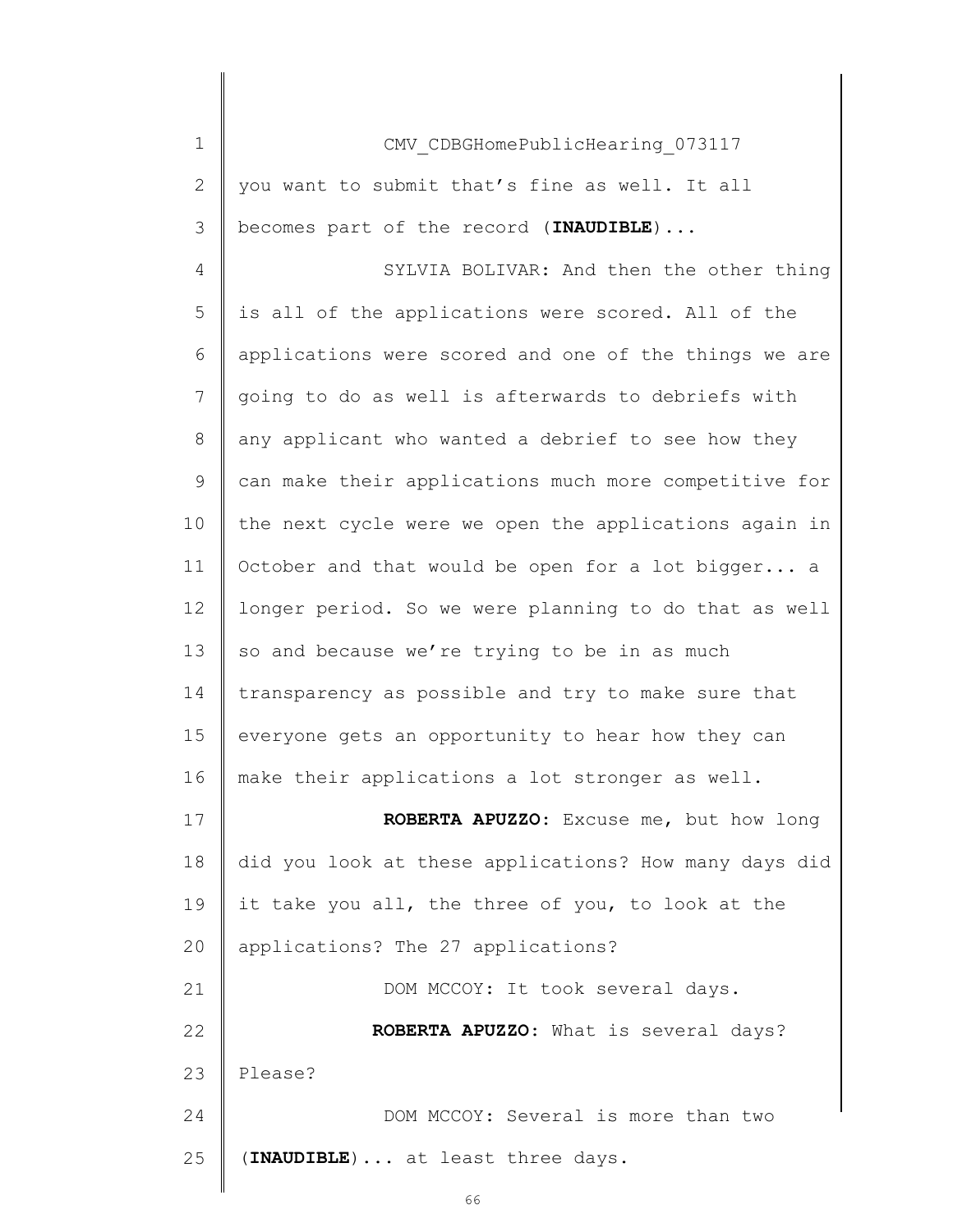| 1            | CMV CDBGHomePublicHearing 073117                      |
|--------------|-------------------------------------------------------|
| $\mathbf{2}$ | ROBERTA APUZZO: [01:33:45] You went                   |
| 3            | you went through 27 applications in three days?       |
| 4            | SYLVIA BOLIVAR: Yes, because the                      |
| 5            | applications pertain to this year so we had asked for |
| 6            | a project narrative on three pages and then we also   |
| 7            | asked for a budget proposal, a timeline, project      |
| 8            | cost. So we made it a lot we streamlined the          |
| $\mathsf 9$  | application to make it easier for all of the          |
| 10           | applications to apply. And we're more than happy,     |
| 11           | again, to sit with any applicant we were planning on  |
| 12           | sending an email to all of the applicants to go       |
| 13           | through how to make your applications much more       |
| 14           | competitive.                                          |
| 15           | LISA COPELAND: And for the record it                  |
| 16           | would be much better if this was held in the evening. |
| 17           | A Saturday morning and at lunch time, you know, I ran |
| 18           | over from a funeral to get here. I was even late, so  |
| 19           | for the record an evening session would have been a   |
| 20           | lot and I'm sure this chamber would have been a lot   |
| 21           | more full. Just for the record, I'm sorry, go         |
| 22           | ahead                                                 |
| 23           | UNIDENTIFIED: (INAUDIBLE)  including                  |
| 24           | myself (INAUDIBLE)  will not be considered            |
| 25           |                                                       |
|              |                                                       |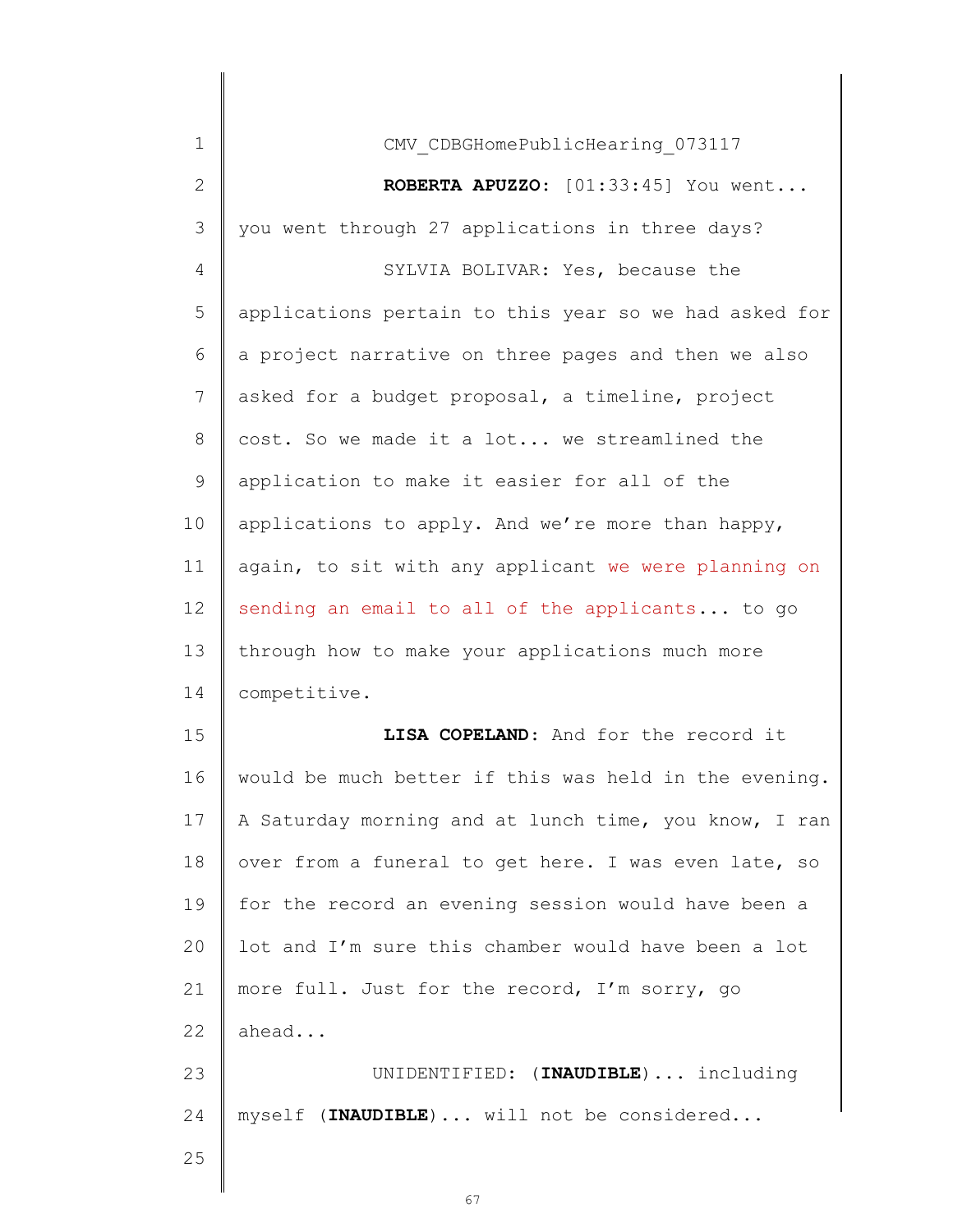| $\mathbf 1$    | CMV CDBGHomePublicHearing 073117                      |
|----------------|-------------------------------------------------------|
| $\mathbf{2}$   | SYLVIA BOLIVAR: For the 2018 funds anyone             |
| 3              | can apply. Anyone. It will be open and so whether you |
| $\overline{4}$ | received funds or not anyone can apply for 2018       |
| 5              | funds.                                                |
| 6              | UNIDENTIFIED: So you're saying that based             |
| 7              | on my application you will give me a feedback based   |
| 8              | on my score and the possibility for me to get funding |
| 9              | still exists? Now, that's what you're saying?         |
| 10             | DOM MCCOY: For the next fiscal year                   |
| 11             | UNIDENTIFIED: (INAUDIBLE)  based on the               |
| 12             | emails (INAUDIBLE)  based on your process you'll be   |
| 13             | sending out emails and so the emails (INAUDIBLE)      |
| 14             | (CROSS-TALK)                                          |
| 15             | SYLVIA BOLIVAR: So these are proposed                 |
| 16             | recommendations. Nothing is final yet.                |
| 17             | (CROSS-TALK)                                          |
| 18             | SYLVIA BOLIVAR: And that's why the                    |
| 19             | citizen participation is very, very important and     |
| 20             | will be taken into serious consideration. Once it is  |
| 21             | final and this is closed for 2017 then we will        |
| 22             | $(INAUDIBLE) \ldots$                                  |
| 23             | UNIDENTIFIED: (INAUDIBLE) is this                     |
| 24             | final?                                                |
|                |                                                       |
| 25             | SYLVIA BOLIVAR: Not yet, no.                          |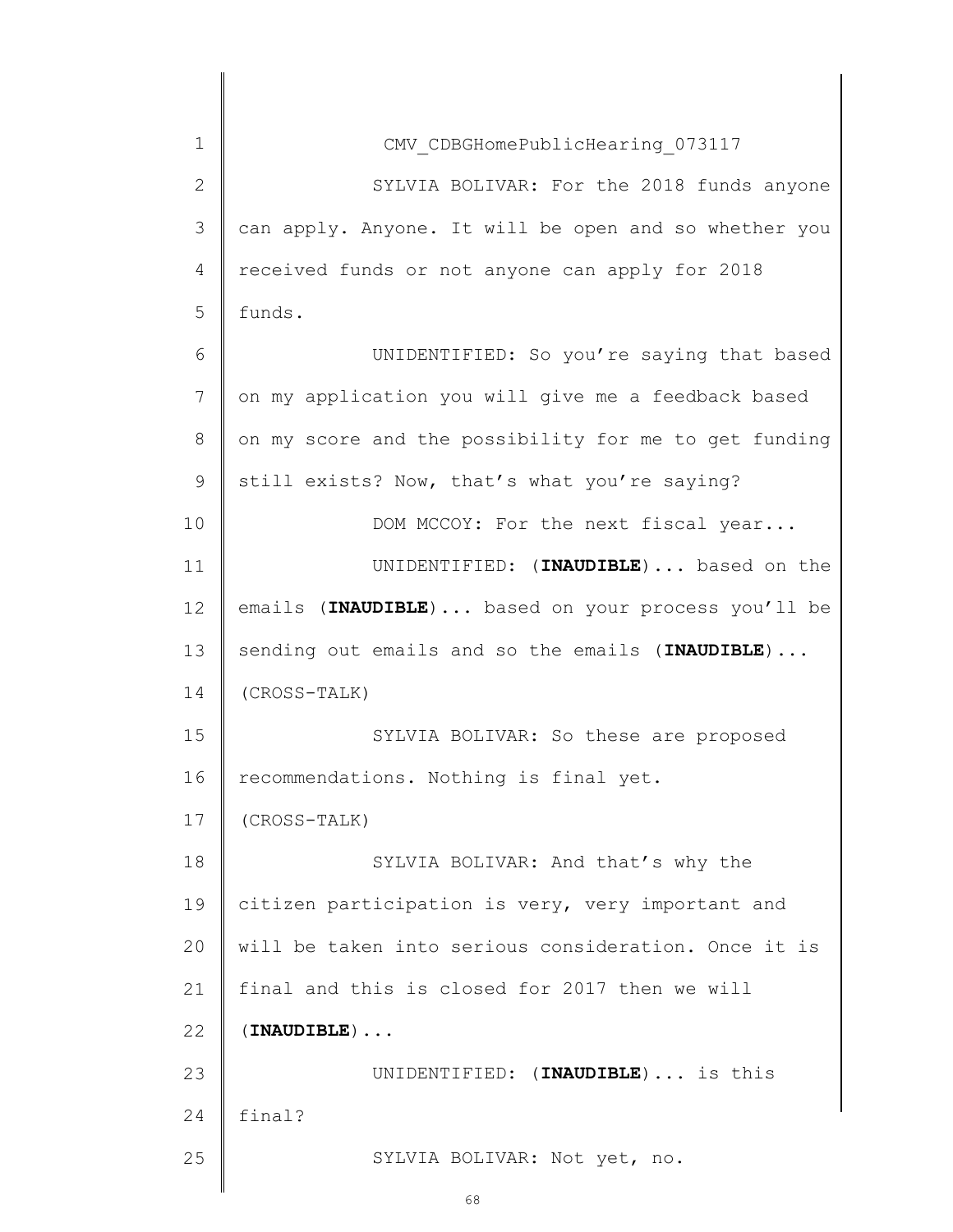| 1            | CMV CDBGHomePublicHearing 073117                      |
|--------------|-------------------------------------------------------|
| $\mathbf{2}$ | DOM MCCOY: It's a draft.                              |
| 3            | UNIDENTIFIED: And so actually I want to               |
| 4            | ask you there is still time for me to based on your   |
| 5            | feedback (INAUDIBLE)  there will be time for          |
| 6            | (INAUDIBLE)  reorganize and apply                     |
| 7            | SYLVIA BOLIVAR: Now once once this is                 |
| 8            | final whatever the final document looks like because  |
| 9            | it's still all proposed. Nothing is final. Once it is |
| 10           | final and those decisions are made, an email will go  |
| 11           | out to the applicants who want to have a debrief and  |
| 12           | we can talk about how to make your applications much  |
| 13           | more competitive for the next round of funds, but not |
| 14           | right now until until (INAUDIBLE)  we can't           |
| 15           | have that conversation yet.                           |
| 16           | UNIDENTIFIED: So when you're saying next              |
| 17           | round of funds that means of 2017?                    |
| 18           | SYLVIA BOLIVAR: 2018.                                 |
| 19           | UNIDENTIFIED: So what about 2017?                     |
| 20           | SYLVIA BOLIVAR: It is still the year                  |
| 21           | this we are gathering input from all of you in the    |
| 22           | room and anyone else who wants to submit their        |
| 23           | comments. This is still very much a draft.            |
| 24           | ANDRE WALLACE: [01:37:04] I have one                  |
| 25           | more question, I know it's really you said you just   |
|              |                                                       |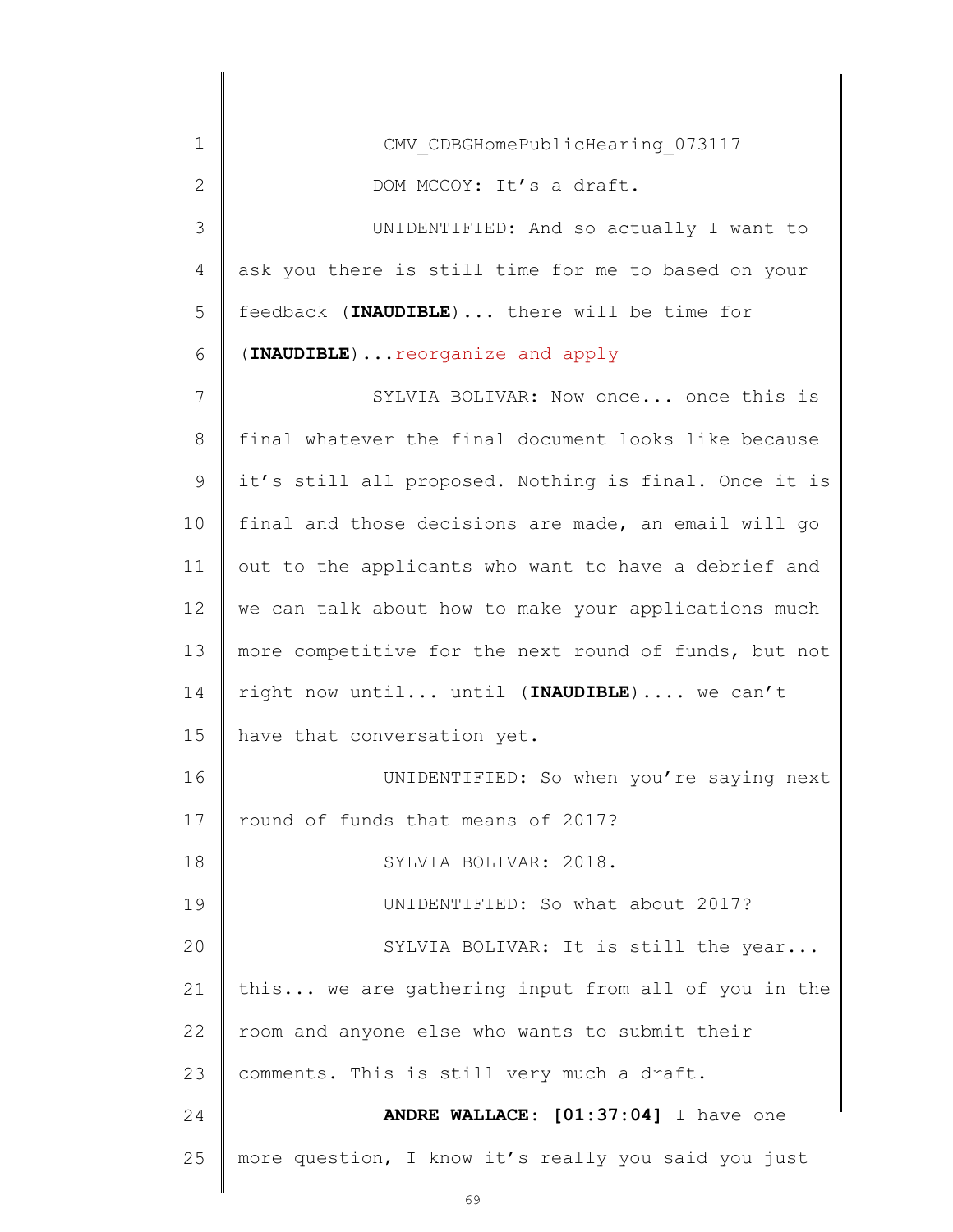| $\mathbf 1$    | CMV CDBGHomePublicHearing 073117                      |
|----------------|-------------------------------------------------------|
| $\overline{2}$ | needed several days maybe two to three days for       |
| 3              | all of those applications. In the program that I do,  |
| 4              | for my 20 kids it takes me over two weeks to go       |
| 5              | through all of that stuff and everything with my      |
| 6              | whole entire staff and figure out did you go to       |
| $7\phantom{.}$ | the websites? Did you visit the sites? Do you         |
| 8              | understand what's going on? Did you see the needs     |
| 9              | (INAUDIBLE)  all of that so you could get a clear     |
| 10             | understanding? Because sometimes what you see on      |
| 11             | paper is not enough. Did you go to anyone's website?  |
| 12             | Did you go and break it down? Did you call            |
| 13             | (INAUDIBLE) and have conversations about those        |
| 14             | particular programs before you made your decision?    |
| 15             | SYLVIA BOLIVAR: so I can only speak from              |
| 16             | what I did and I can tell you I review the            |
| 17             | applications very, very closely and will              |
| 18             | ANDRE WALLACE: So the answer is no.                   |
| 19             | SYLVIA BOLIVAR: The answer is no in                   |
| 20             | terms of websites but what I did do was look at what  |
| 21             | you said is the need in a project narrative and there |
| 22             | were a whole list of functions in the application     |
| 23             | UNIDENTIFIED: (INAUDIBLE)                             |
| 24             | SYLVIA BOLIVAR: And sir, let me just                  |
| 25             | just one more thing, the other piece of this that the |
|                |                                                       |

 $\begin{array}{c} \hline \end{array}$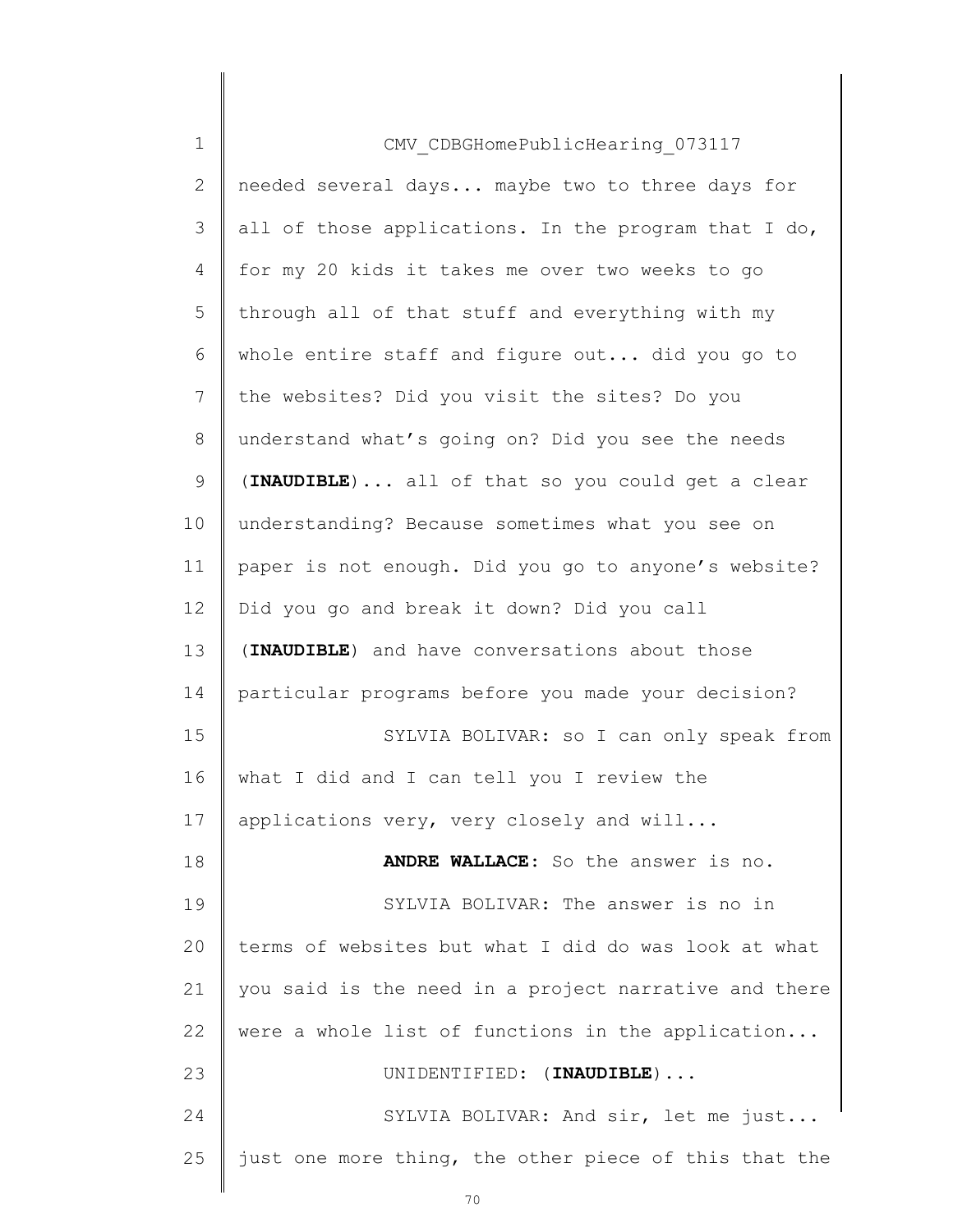| $\mathbf 1$  | CMV CDBGHomePublicHearing 073117                      |
|--------------|-------------------------------------------------------|
| $\mathbf{2}$ | city has to do is they need to do a CAPER report      |
| 3            | which means you have to then provide to HUD how you   |
| 4            | use those funds and we haven't been doing. And one of |
| 5            | the things where they're focused in on to help you is |
| 6            | to make sure that you have your strong the            |
| 7            | compliance piece that's DOM because the city is at    |
| 8            | risk of losing funds in the future if we don't comply |
| 9            | with all of the HUD requirements which haven't been   |
| 10           | happening the last couple of years.                   |
| 11           | ANDRE WALLACE: Okay. But you didn't                   |
| 12           | visit any sites either  . or none of that type of     |
| 13           | thing                                                 |
| 14           | SYLVIA BOLIVAR: I reviewed the project                |
| 15           | narratives very closely.                              |
| 16           | ANDRE WALLACE: So that's a no.                        |
| 17           | (CROSS-TALK)                                          |
| 18           | DUANE BROWN: [01:38:50] Let's qualify                 |
| 19           | the midnight basketball I'm stuck on that             |
| 20           | what qualifies $\ldots$ cause I have to do that next  |
| 21           | time.                                                 |
| 22           | SYLVIA BOLIVAR: So the mayor is looking               |
| 23           | at how to address the needs of at risk youth          |
| 24           | ANDRE WALLACE: At Midnight?                           |
| 25           |                                                       |
|              |                                                       |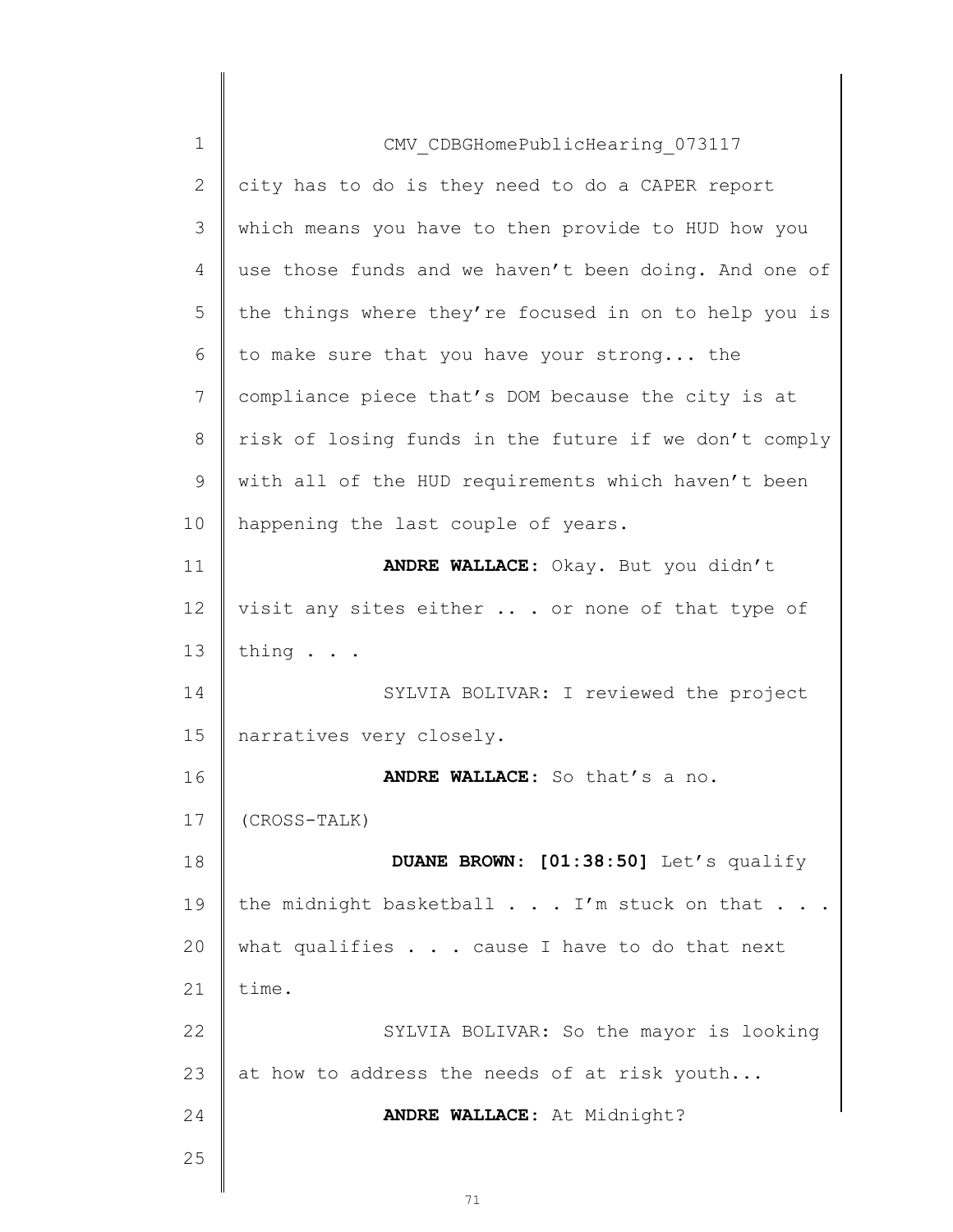| $\mathbf 1$  | CMV CDBGHomePublicHearing 073117                      |
|--------------|-------------------------------------------------------|
| $\mathbf{2}$ | SYLVIA BOLIVAR and one of the things                  |
| 3            | that is being looked at, and again, this is something |
| 4            | that everyone should feel free to provide input on.   |
| 5            | The scope of what the program should look like and    |
| 6            | looking at doing a program from six to 10 p.m. during |
| 7            | the week and it actually not only has basketball but  |
| 8            | other programs and services provided to the youth     |
| 9            | while they are there. That is something that          |
| 10           | $(INAUDIBLE) \ldots$                                  |
| 11           | UNDENTIFIED: Where?                                   |
| 12           | ANDRE WALLACE: Where? You know, I got just            |
| 13           | say one more thing. The programs from six to 10 make  |
|              |                                                       |
| 14           | no sense and I don't know what type of ass-a-nine     |
|              | statement that is and I'm not blaming you for what    |
| 15<br>16     | the Mayor is saying because that's ridiculous. If you |
| 17           | want to do a program you should do it between three   |
|              | and six when parents need that program not in the     |
| 18<br>19     | hours when the kids should be home studying but       |
| 20           | instead you want them out playing basketball. Who     |
| 21           | puts this together? Because that makes no sense and   |
| 22           | if the three of you are sitting there and you're      |
| 23           | telling me that you're consultants and you can't see  |
| 24           | it makes no sense, then we need to fire you. (CROSS-  |
| 25           | TALK)                                                 |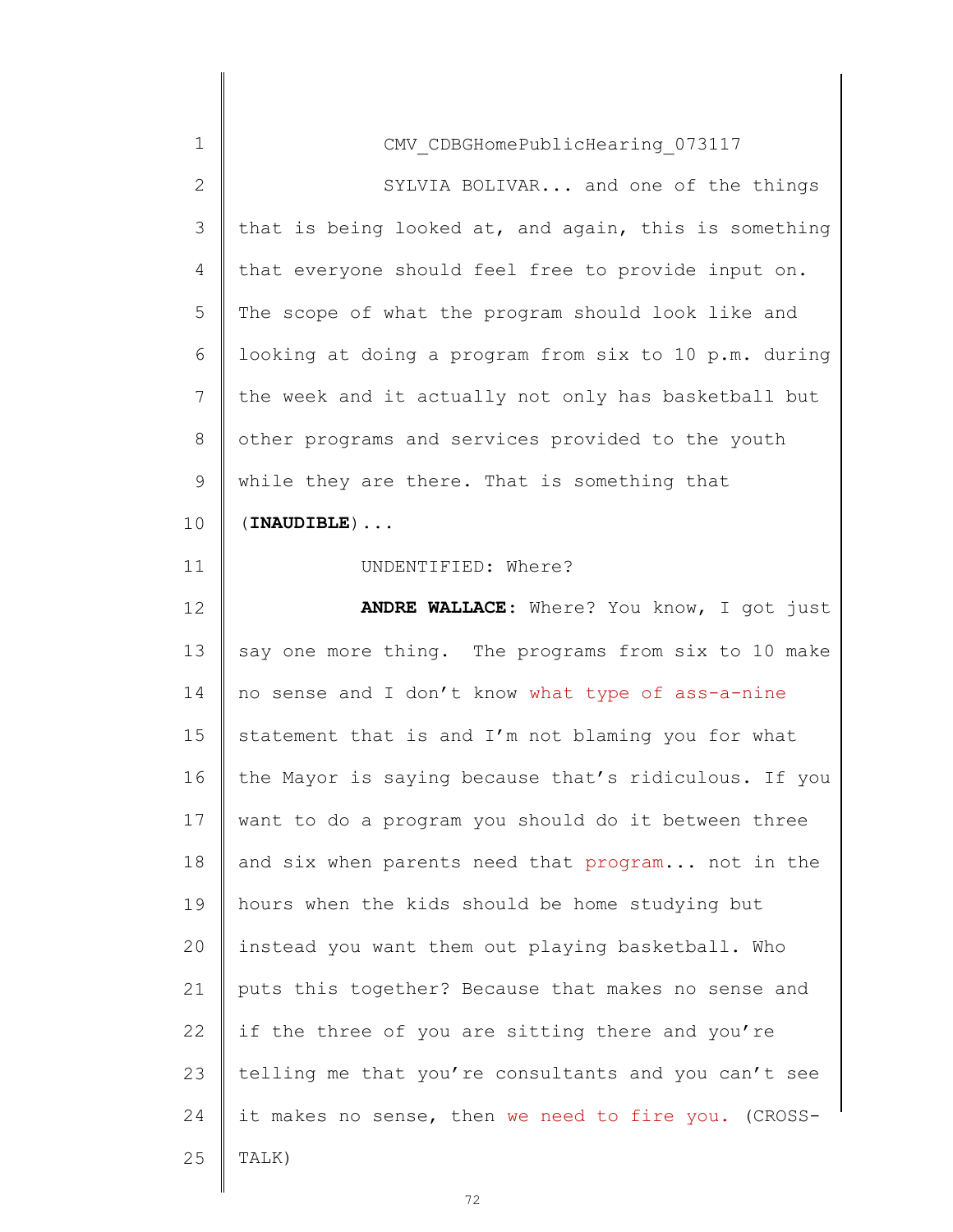| 1  | CMV CDBGHomePublicHearing 073117                      |
|----|-------------------------------------------------------|
| 2  | ANDRE WALLACE: Okay, no but I'm saying                |
| 3  | that should be common sense, but I know common sense  |
| 4  | is not common, but you are consultants. You should be |
| 5  | able to understand that. Do you take your kids out at |
| 6  | six or 10 at night? No you don't man, you want        |
| 7  | coverage because right now you would like             |
| 8  | afterschool programs  why because you're here         |
| 9  | (CROSS-TALK)                                          |
| 10 | SYLVIA BOLIVAR: So what we will do is we              |
| 11 | will take that feedback that you have all provided    |
| 12 | ANDRE WALLACE: Please.                                |
| 13 | SYLVIA BOLIVAR: and bring it to the                   |
| 14 | Mayor.                                                |
| 15 | ROBERTA APUZZO: I just, I have a                      |
| 16 | question, where is the midnight basketball? Where is  |
| 17 | it? Where does he propose it is?                      |
| 18 | UNIDENTIFIED: 4 <sup>th</sup> street park.            |
| 19 | (CROSS-TALK)                                          |
| 20 | SYLVIA BOLIVAR: It will be in partnership             |
| 21 | with the schools.                                     |
| 22 | GEORGE BROWN: They're going to have to                |
| 23 | have it in the schools.                               |
| 24 |                                                       |
| 25 |                                                       |
|    |                                                       |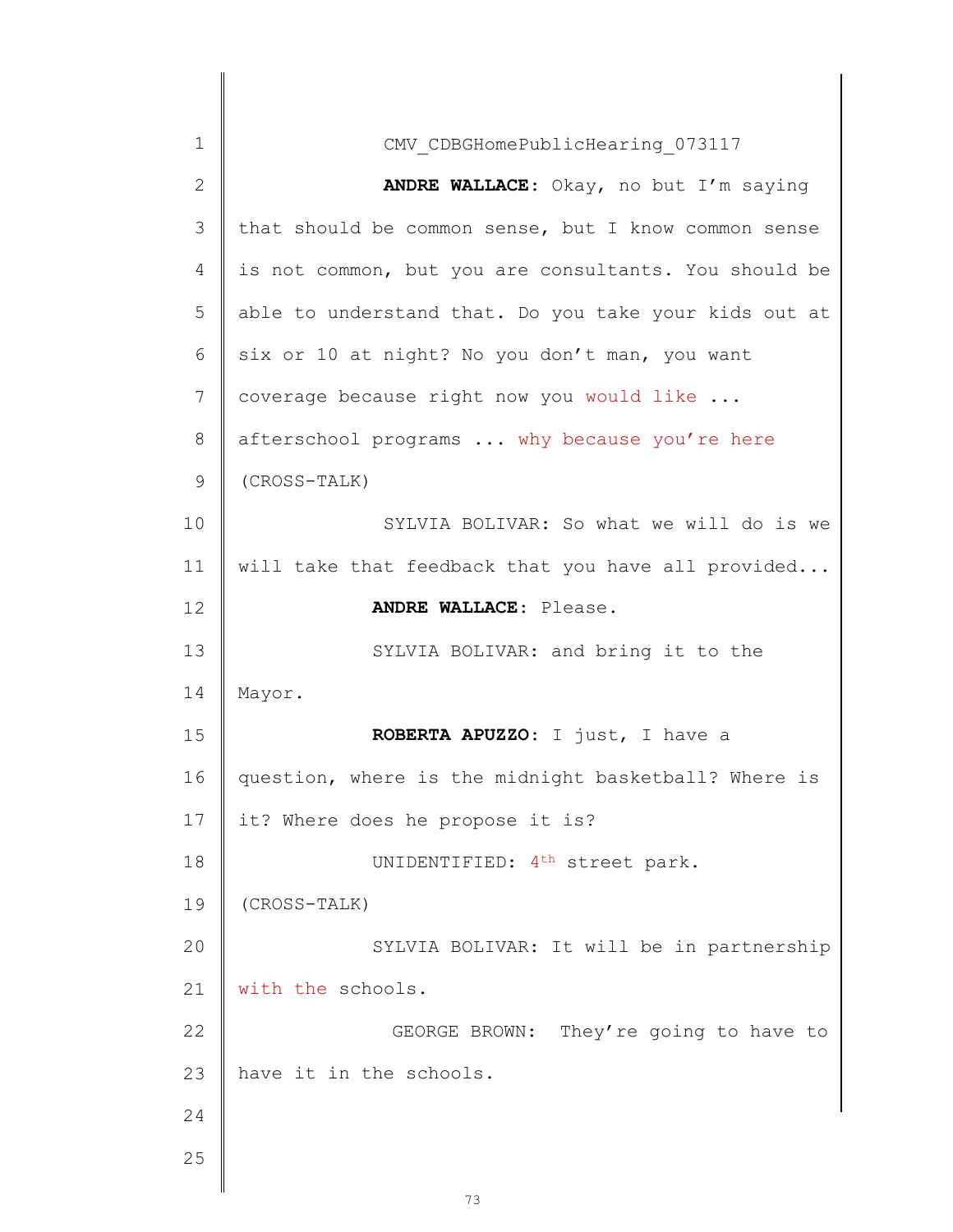| 1             | CMV CDBGHomePublicHearing 073117                      |
|---------------|-------------------------------------------------------|
| $\mathbf{2}$  | MARCUS GRIFFITH: What teacher who's                   |
| 3             | going stay? in schools.                               |
| 4             | (CROSS-TALK)                                          |
| 5             | ROBERTA APUZZO: Someone's going to stay               |
| 6             | and keep the school open until 10'o clock?            |
| 7             | GEORGE BROWN: I have a question?                      |
| 8             | ANDRE WALLACE: And the school is going to             |
| $\mathcal{G}$ | pay for that, right?                                  |
| 10            | GEORGE BROWN: Okay, I have just a couple              |
| 11            | questions. The program administration \$287,000.00 is |
| 12            | that the salaries for the administration in other     |
| 13            | words that's for what is that, the director?          |
| 14            | DANIELLE SCHOLAR: That is correct. That               |
| 15            | is correct, you're absolutely correct. That's for     |
| 16            | staff to carry out administrative activities for      |
| 17            | these programs, yes.                                  |
| 18            | GEORGE BROWN: So the one underneath that              |
| 19            | one, the neighborhood revitalization especially code  |
| 20            | enforcement and is that for individual salary also?   |
| 21            | DANIELLE SCHOLAR: I didn't hear what you              |
| 22            | said                                                  |
| 23            | GEORGE BROWN: Special code enforcement                |
| 24            | neighborhood revitalization?                          |
| 25            |                                                       |
|               |                                                       |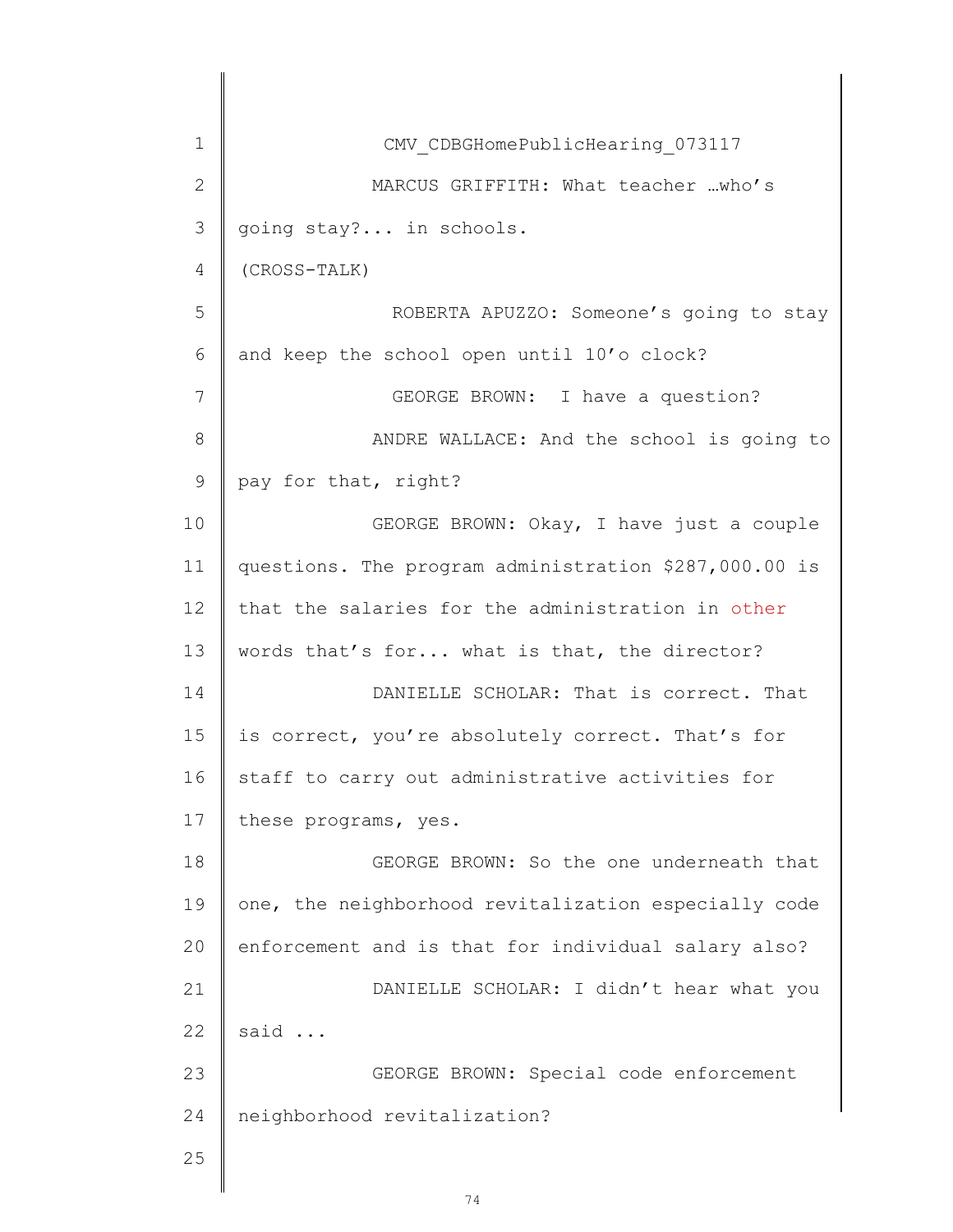| $\mathbf 1$    | CMV CDBGHomePublicHearing 073117                       |
|----------------|--------------------------------------------------------|
| $\mathbf{2}$   | DANIELLE SCHOLAR: No it that is not.                   |
| 3              | Those are actually funds to two building               |
| $\overline{4}$ | inspectors and the building department.                |
| 5              | GEORGE BROWN: Okay, that's been                        |
| 6              | (INAUDIBLE) okay but too, sir, what is your name       |
| $\overline{7}$ | again?                                                 |
| 8              | DOM MCCOY: It's DOMinic McCoy.                         |
| $\mathcal{G}$  | GEORGE BROWN: Mr. McCoy, and you ma'am?                |
| 10             | SYLVIA BOLIVAR: Sylvia.                                |
| 11             | UNIDENTIFIED: Sylvia, do you guys                      |
| 12             | understand when I mentioned to you that this           |
| 13             | \$762,000.00 could possibly, easily go on as a capital |
| 14             | project for the entire city?                           |
| 15             | DOM MCCOY: Yeah we heard your comments, I              |
| 16             | think if you look at the record where you said about   |
| 17             | 300,000- 400,000 could be shifted funding this         |
| 18             | account to funding out of general obligation so the    |
| 19             | City Council will or the counselors who are here       |
| 20             | $(INAUDIBLE) \ldots$                                   |
| 21             | GEORGE BROWN: But the City Council                     |
| 22             | doesn't they're not in control of that. The Mayor      |
| 23             | has to establish Capital Projects Board. He is the     |
| 24             | chairperson of that he would establish that board and  |
| 25             | that's probably one of the reasons why this figure is  |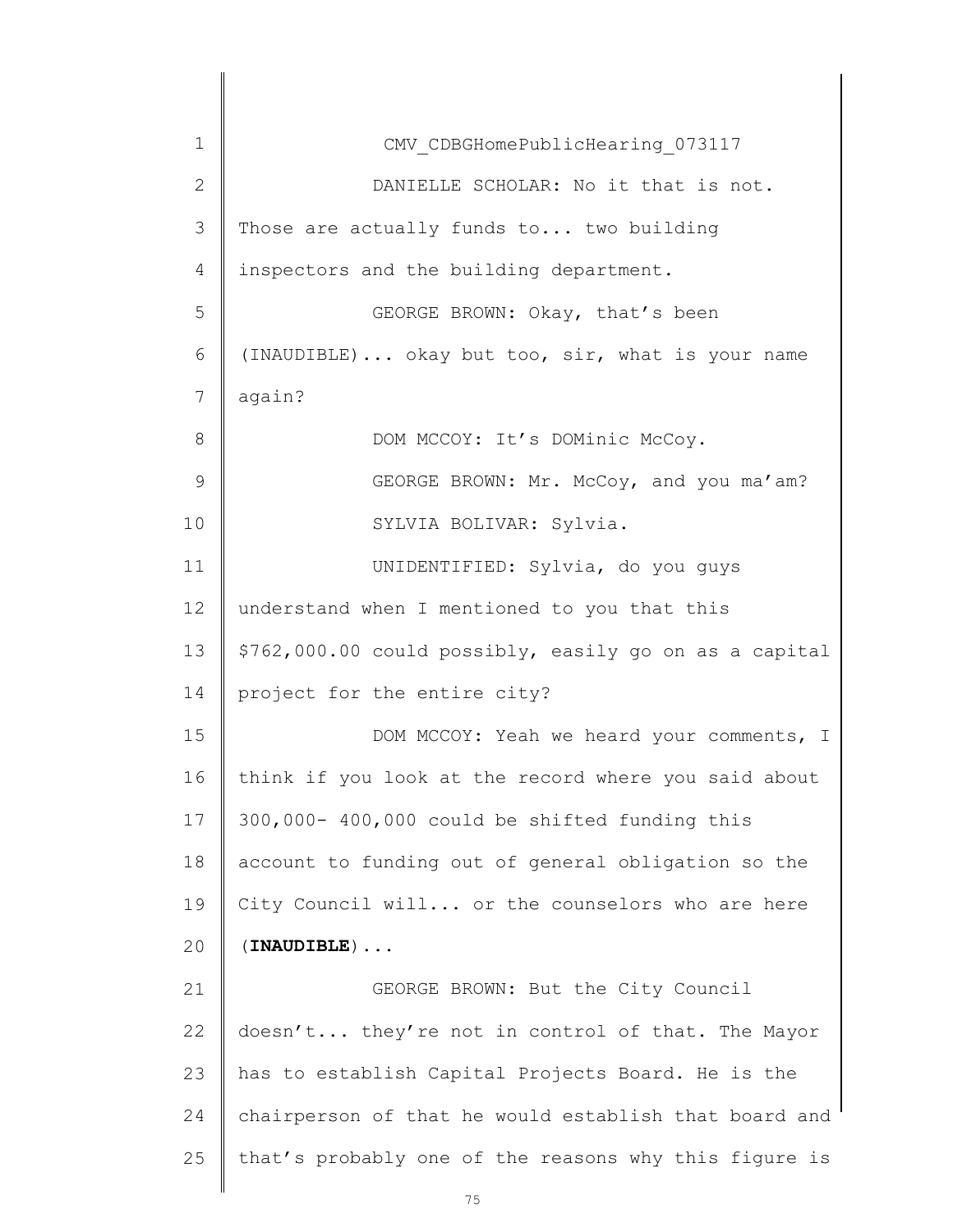| $1\,$        | CMV CDBGHomePublicHearing 073117                      |
|--------------|-------------------------------------------------------|
| $\mathbf{2}$ | so high is because we don't have one. So I would      |
| 3            | suggest that you strongly encourage the Mayor and     |
| 4            | tell him some of the feedback that you got today. We  |
| 5            | need that capital project board. That capital project |
| 6            | board you can set he can put a smile on               |
| 7            | everybody's face here because that this               |
| 8            | particular this is something that all of the          |
| 9            | citizens are going to benefit by the neighborhood     |
| 10           | revitalization for the red lights.                    |
| 11           | SYLVIA BOLIVAR: We will provide that                  |
| 12           | feedback. All of the feedback that's been provided    |
| 13           | today we will provide  we will go back and            |
| 14           | provide that feedback, absolutely. I just want you    |
| 15           | all to know that. And Damani (SIC) I know you wanted  |
| 16           | to speak as well?                                     |
| 17           | (CROSS-TALK)                                          |
| 18           |                                                       |
| 19           | STEVEN ESHWHYER (SP.): We just need an                |
| 20           | email what's the best email? If we want to            |
| 21           | send anything                                         |
| 22           | DOM MCCOY: So the you can send it to                  |
| 23           | my email address (INAUDIBLE) dmccoy, d m c c o y      |
| 24           | $(\texttt{INAUDIBLE}) \dots$ dmccoy at c m v n y .com |
| 25           |                                                       |
|              |                                                       |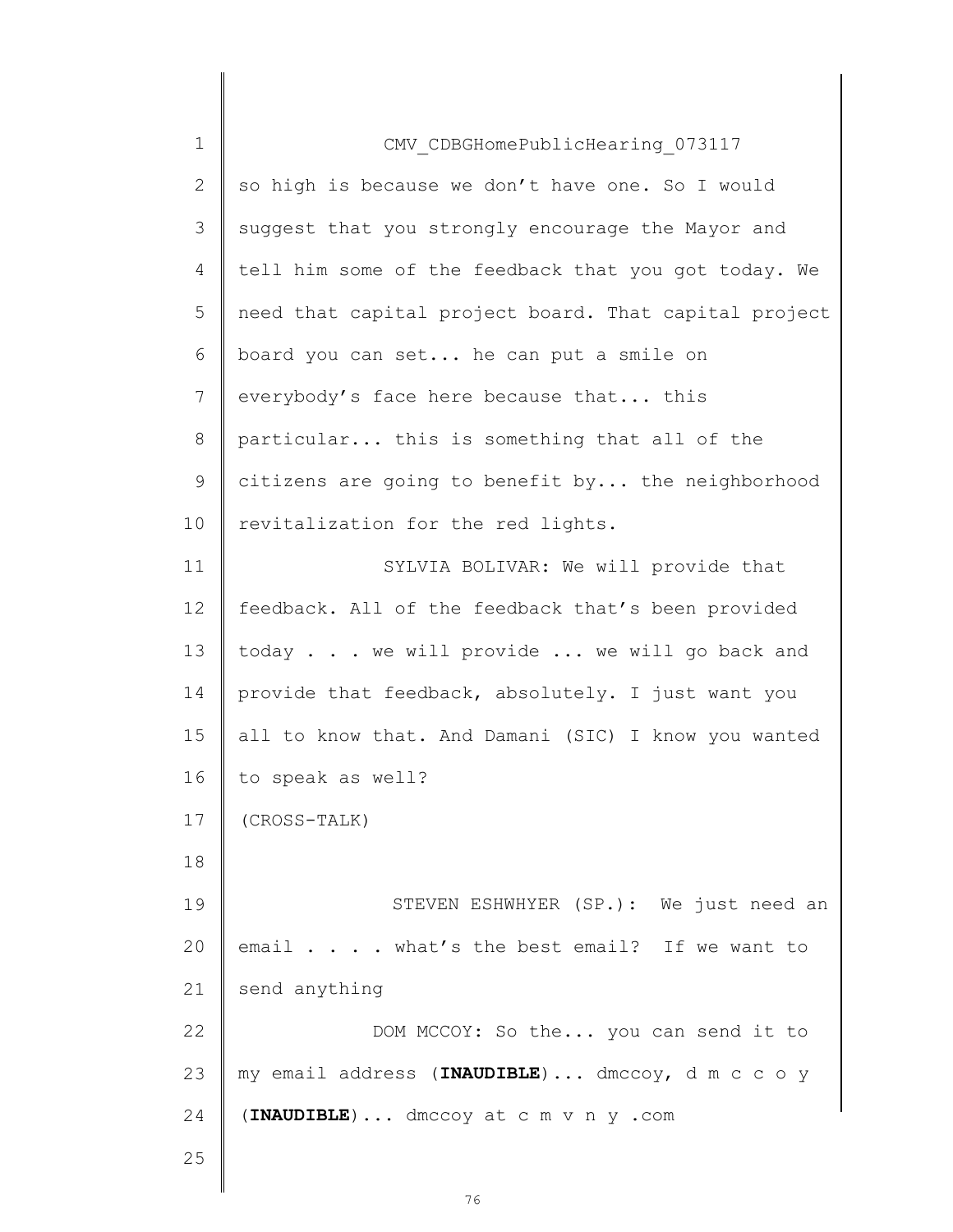| $\mathbf 1$    | CMV_CDBGHomePublicHearing_073117                     |
|----------------|------------------------------------------------------|
| $\mathbf{2}$   | DANIELLE SCHOLAR: [01:43:52] For the                 |
| $\mathfrak{Z}$ | record it's now 3:02 and I'm officially closing this |
| $\overline{4}$ | public hearing for the 2017 Community Block Grant    |
| 5              | Funding. Thank you everyone for attending. We        |
| $\epsilon$     | appreciated your comments. [01:44:04]                |
| $\overline{7}$ |                                                      |
| $\,8\,$        |                                                      |
| $\mathsf 9$    |                                                      |
| 10             |                                                      |
| 11             |                                                      |
| 12             |                                                      |
| 13             |                                                      |
| 14             |                                                      |
| 15             |                                                      |
| 16             |                                                      |
| 17             |                                                      |
| $1\,8$         |                                                      |
| 19             |                                                      |
| 20             |                                                      |
| 21             |                                                      |
| 22             |                                                      |
| 23             |                                                      |
| 24             |                                                      |
| 25             |                                                      |
|                |                                                      |